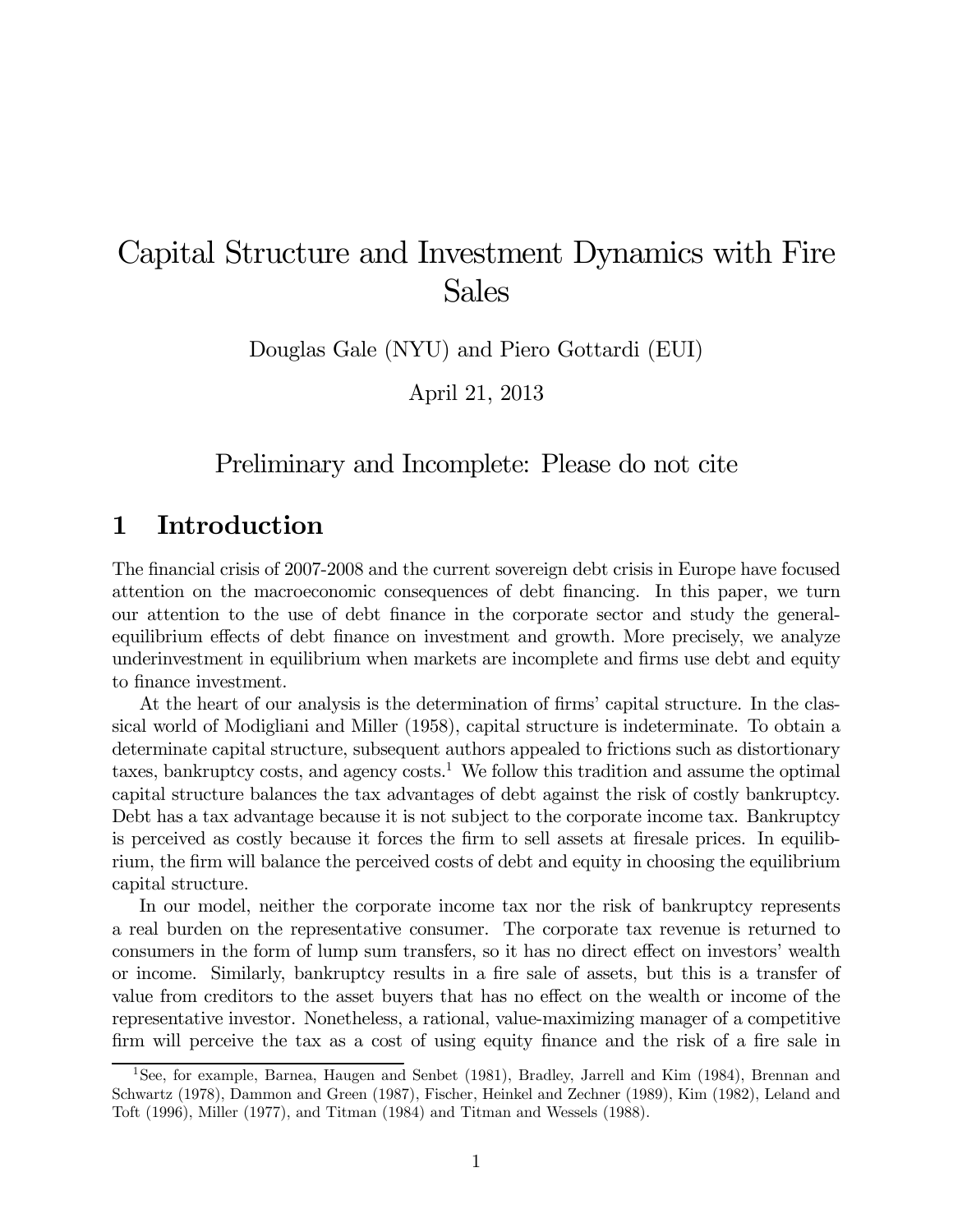bankruptcy as a cost of using debt. These perceived costs act like a tax on capital and distort the investment decision.

The economy We assume that time is discrete and the horizon is infinite. There are two commodities at each date, a perishable consumption good and a durable capital good. The economy consists of two productive sectors, one for each commodity. In the capital sector, the consumption good is the sole input in the production of capital goods. Capital is produced subject to decreasing returns to scale. The consumption goods sector uses capital as the sole input. Consumption goods are produced subject to constant returns to scale.

Production of the capital good is instantaneous, so firms in the capital-producing sector choose inputs and outputs to maximize profits at each date. The profits are distributed to consumers. The consumption producing sector, by contrast, requires long-lived capital as an input. To finance the purchase of capital, firms issue debt and equity. Constant returns to scale ensure that interest, dividends and retained earnings exhaust the firm's revenue in each period. Competition for funding requires the manager to maximize the firm's market value, which is the sum of the market value of the debt and equity outstanding.

The representative consumer maximizes the discounted sum of lifetime utilities. He decides how much of his income to consume or save at each date, using savings to purchase debt and equity issued by firms, and receives the dividends and interest payments on the securities purchased in the past.

Bankruptcy In order to allow for the possibility of bankruptcy, we assume that the production of consumption goods is subject to productivity shocks in the form of stochastic depreciation of capital. Of course, default and bankruptcy are only possible if the firm issues a positive amount of debt. We follow Gale and Gottardi (2010) in modeling the bankruptcy process as an extensive-form game consisting of three stages: renegotiation, liquidation and settlement. A firm in distress first attempts to restructure its debt by making an offer to exchange new debt and equity claims for the old debt. If the attempt to renegotiate the debt fails, i.e., the creditors reject the firm's offer, then and only then will the firm be forced to liquidate its assets. The firm's assets are sold on a competitive capital market and the liquidated value is paid to the creditors in the settlement stage.

There always exists a sub-game perfect equilibrium of the game in which all creditors reject the firm's offer and renegotiation fails. To eliminate such trivial failures of the bankruptcy process, we assume that renegotiation succeeds if and only if there exists a sub-game perfect equilibrium in which a feasible offer is accepted. With this qualification, the bankruptcy process has a unique sub-game perfect equilibrium in which the firm fails to renegotiate its debt if and only if the present value of the liquidated assets is less than the face value of the debt. In other words, the debt can be rolled over unless the firm is insolvent in this sense.

Bankruptcy procedures have numerous flaws (see Bebchuk, 1988; Aghion, Hart and Moore, 1992; Shleifer and Vishny, 1992). In the present model, we focus on one potential source of market failure, the so-called finance constraint. The finance constraint refers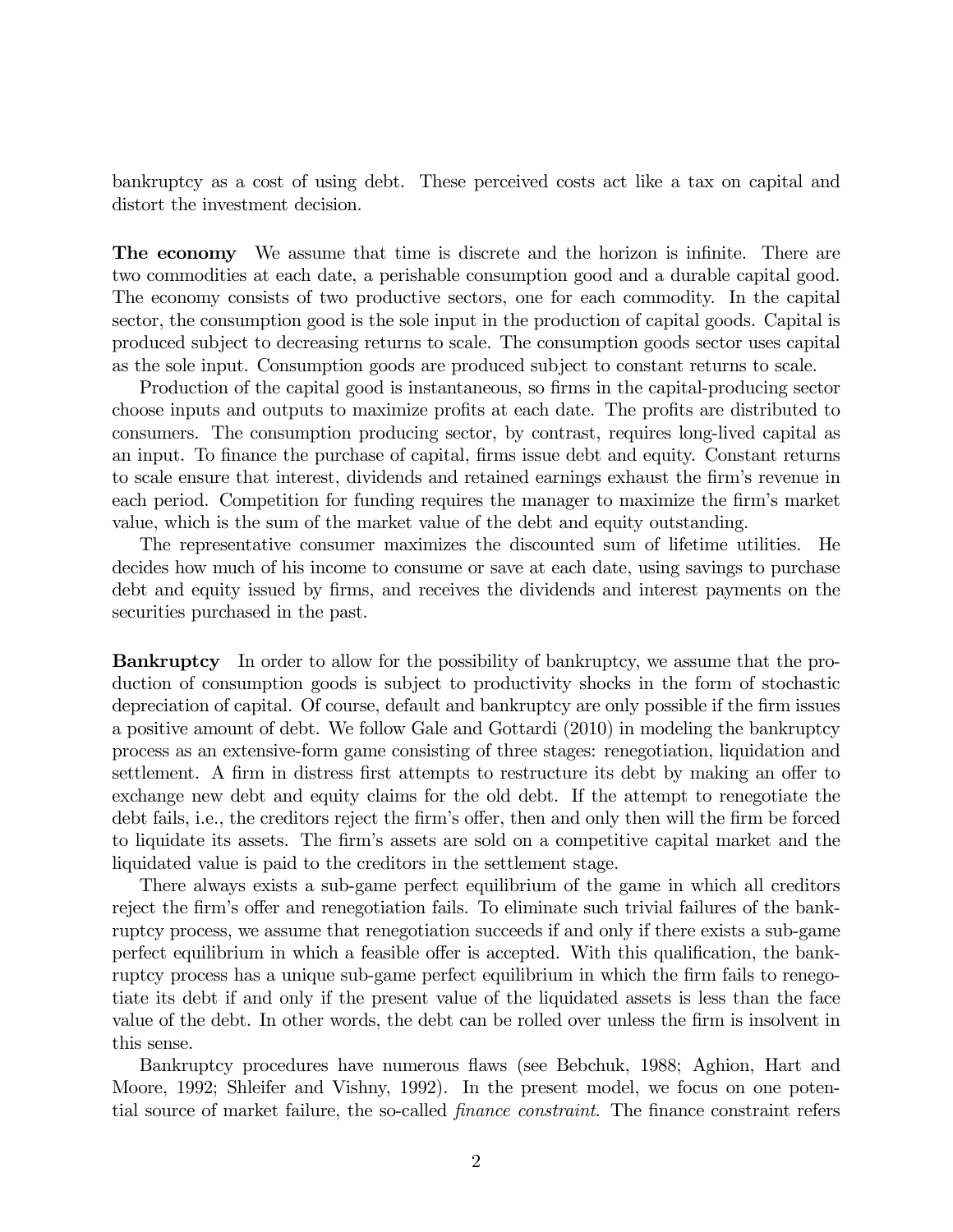to the fact that the potential buyer who values the assets most highly may not be able to raise enough finance to purchase the assets at their full economic value. In our highly simplified environment, all potential buyers value the assets symmetrically, so the only friction is the finance constraint, which takes the form of a requirement to settle in cash rather than issuing IOUs. In equilibrium, cash turns out to be "scarce" in the sense that there will never be enough cash to purchase all the capital goods at their full economic value. Despite this friction, bankruptcy is ex post efficient. Assets sold at fire sale prices represent a transfer of value from creditors to buyers, rather than a deadweight loss.

Capital structure As a baseline, we use the "frictionless" case in which the corporate tax rate is zero. In that case,

- the competitive equilibrium achieves the First Best.
- The equilibrium allocation is Pareto efficient and maximizes the utility of the representative agent subject to the usual feasibility constraints.
- Firms are financed by an (indeterminate) mixture of debt and equity.
- The equilibrium capital structure is indeterminate, although it is subject to the (macro) constraint that the amount of debt must be small enough that there is no risk of costly bankruptcy.

Bankruptcy is "costly" only in the sense that assets sold off in an illiquid market may fetch less than fair economic value. If the finance constraint, which requires liquidated assets to be purchased by cash rather than IOUs, is binding, the market price of the assets is determined by the amount of cash in the market, rather than by economic fundamentals. The illiquidity of the asset market is endogenous however. If there is enough liquidity, there will be no loss from fire sales.

With a zero corporate tax rate, the finance constraint never "binds" and bankruptcy is not "costly." When the corporate tax rate is positive, we get quite different results.

- Equilibrium is constrained inefficient.
- Firms are financed by positive amounts of risky debt and equity.
- The optimal capital structure is uniquely determined in equilibrium.
- Each firm faces a positive probability of bankruptcy and bankruptcy is costly in the sense that the liquidated value of the firm is less than its fundamental or economic value as a going concern.

It is interesting that the introduction of single friction (the positive corporate tax rate) changes so many features of equilibrium. It implies (i) that the capital structure is uniquely determined; (ii) that both debt and equity are used in equilibrium; and (iii) that bankruptcy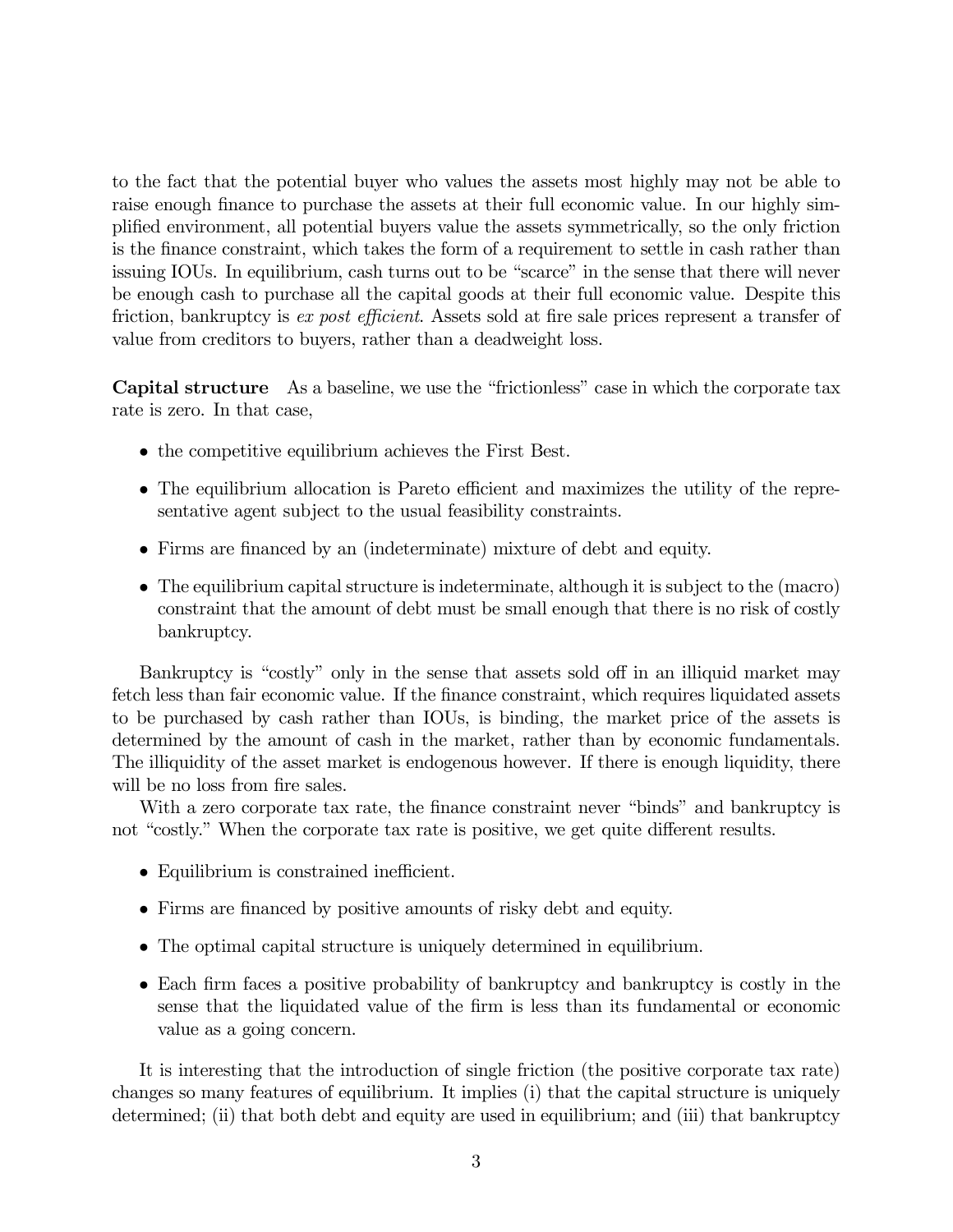is costly. The intuition for point (iii) is simple. If debt were not risky (the probability of bankruptcy equalled zero) or bankruptcy were not costly (bankrupt firms could be liquidated with no loss of value), then firms would use  $100\%$  debt finance to avoid the corporate tax. But, in equilibrium, 100% debt finance is inconsistent with both a zero probability of bankruptcy and no fire sales for bankrupt assets. A similar argument establishes point (ii). If firms used 100% equity finance, there would be no bankruptcy and hence no fire sales. But this means that a single firm could issue a small amount of debt at no cost in terms of bankruptcy and benefit from the tax hedge. The uniqueness of the capital structure, point (i), follows from the fact that a rational manager will equate the marginal costs of debt and equity financing in equilibrium and, under reasonable conditions, the marginal costs are increasing.

Constrained inefficiency The main contribution of the paper is the analysis of welfare in the presence of distortions. Of course, equilibrium is not Pareto efficient, but more interestingly, it is not *constrained* efficient. We conduct two experiments to give a sense of the scope for welfare-improving interventions. First, we consider a policy of controlling the level of investment. An increase in investment increases welfare by bringing the capital stock closer to the first best. Second, we consider a policy of controlling the probability of bankruptcy, for example, by manipulating the capital structure. Increasing the probability of bankruptcy above its equilibrium level increases welfare by increasing investment and bringing the capital stock closer to the first best level. Thus, contrary to what one might expect, there is not too much instability, but too little, in equilibrium. This seems to contradict the common intuition that firms have an incentive to use too much debt financing because of the tax deductibility of interest.

The fact that there is too little bankruptcy risk and, presumably, too little debt is surprising. There are two distortions in the model, one working to increase debt finance (the tax advantage) and the other working to reduce it (the risk of costly bankruptcy). It seems that the distortion could go either way, too much or too little debt. Nonetheless, given a fixed distortion in the form of the corporation tax rate, the optimal intervention is to increase the risk of bankruptcy. At the very least, this should give us pause when evaluating claims that less debt finance is a "good thing."

Inefficient hedging One limitation of the basic model is that the only source of "cash" in the market for liquidated assets is the output of the consumption at the beginning of the period. Thus, although the supply of liquidated assets is determined by the firms' capital structure, the demand for assets (supply of "cash") is a function of the capital stock only. It might be thought that allowing firms to accumulate liquid assets would relax the finance constraint and reduce the inefficiency associated with cost of default. In fact, the costliness of default is an equilibrium condition and providing more financial capital in the asset market will simply call forth more liquidated capital goods to ensure that in equilibrium the cost of default balances the tax advantage of debt.

To see how this works in the present setup, we introduce a safe technnology that produces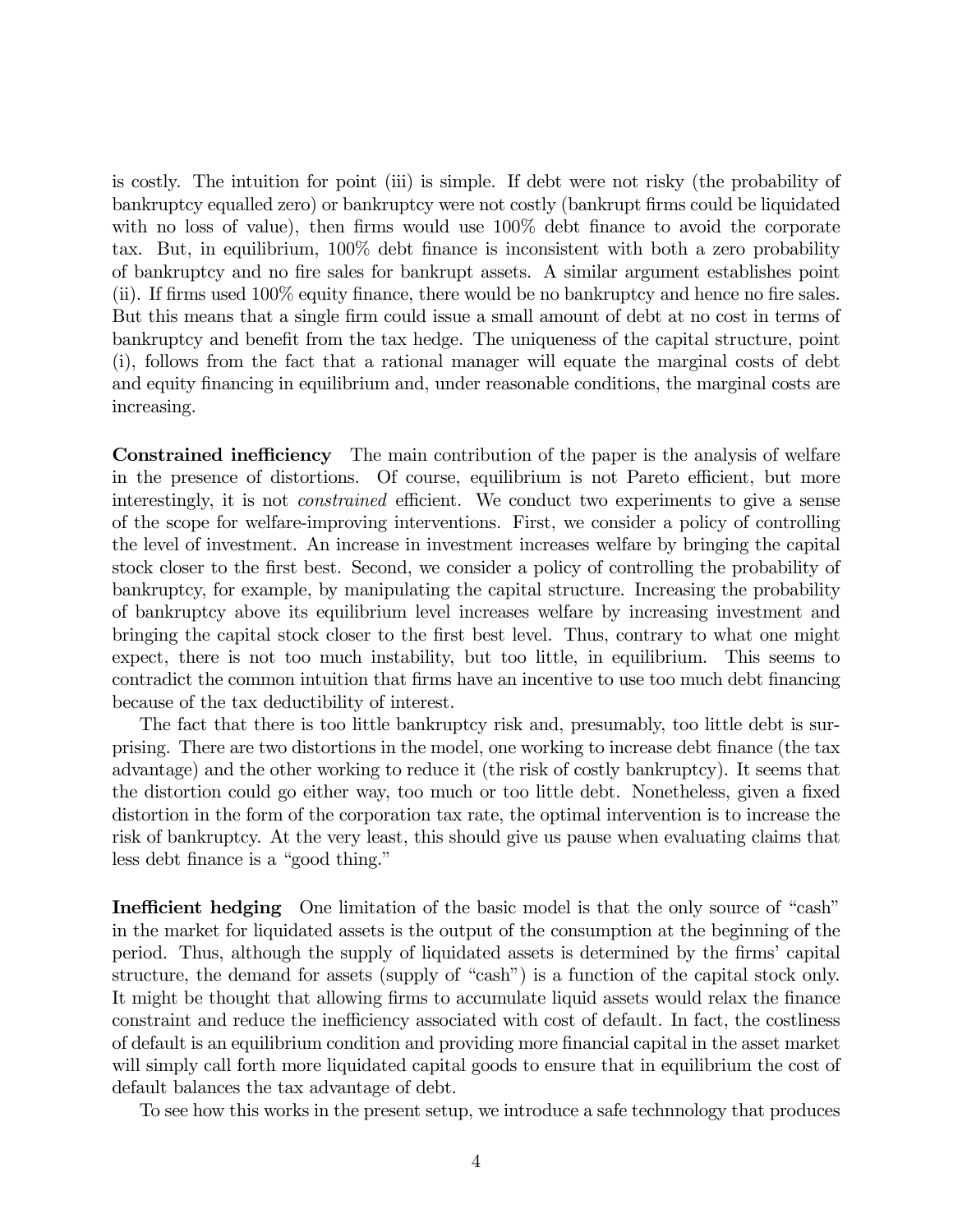B units of the consumption good per unit of capital and has a deterministic depreciation rate. We assume that the depreciation rate of the safe technology is equal to the average or expected depreciation rate of the risky technology. Then the risky technology will be used only if  $B < A$ . In fact, there exists a critical value,  $B = \overline{B}$ , such that the safe technology is not used if  $B \leq B$ . If  $B > B$ , then a positive amount of capital is invested in the safe technology and if  $B \geq A$  then the safe technology dominates the risky technology. It turns out that it is never optimal for a firm to combine the two technologies: a firm either invests all its capital in the safe technology or invests all its capital in the risky technology. In equilibrium, with  $A > B > B$ , both types of firms are present and earn the same return on capital. Firms operating the safe technology make capital gains that balance the lower productivity of their capital.

The main result for this extension is that, far from improving matters, the introduction of the safe technology makes matters worse. Compared to an economy in which  $B \leq B$  and no capital is invested in the safe technology, welfare is lower in an economy with  $\bar{B} < B < \bar{B}+\varepsilon$ , in which a positive amount of capital is invested in the safe technology. The safe firms have the liquidity to buy up assets and this raises the price of capital, but it cannot raise it too much because the risky firms respond by issuing more debt with the result that a larger fraction of them default. So the fire sale remains an equilibrium phenomenon in spite of the safe firms' efforts.

The presence of the safe firms does not solve the problem of the illiquid asset market. More importantly, it does not improve welfare. This is not really surprising. After all, the safe firms are only speculators: their gains are losses for the creditors of the bankrupt firms. Since there is no aggregate uncertainty, they do not provide any risk sharing. So the fact that their capital is less productive means that everyone is worse off. The bottom line is that there is too much liquidity rather than too little.

Of course, if the safe asset is sufficiently productive, it must improve welfare. This follows from the fact that we approach the first best as  $B \nearrow A$ .

Dynamics Using the reduced-form relationships, we characterize the steady-state equilibrium of the model, demonstrate its existence and uniqueness, and establish some comparative static properties. As the corporation tax rate increases, the price of capital decreases, the probability of bankruptcy increases, while changes in the fundamental economic value of assets, investment, and the capital stock are ambiguous. As the discount factor increases, the price of capital increases, the probability of bankruptcy decreases, the fundamental economic value of assets, investment, and the capital stock all increase, and the ratio of the fundamental value to the price of capital increases.

To get a sense of what happens outside the steady state, we consider an example in which the representative consumer is risk neutral. In this special case, we can show that the equilibrium probability of bankruptcy, the price of capital, the fundamental value of capital and the level of investment are all equal to their steady-state values. The only variable that moves outside of the steady state is the capital stock, which converges to its steadystate value. Thus, at least in this special case, the globally stable steady state uniquely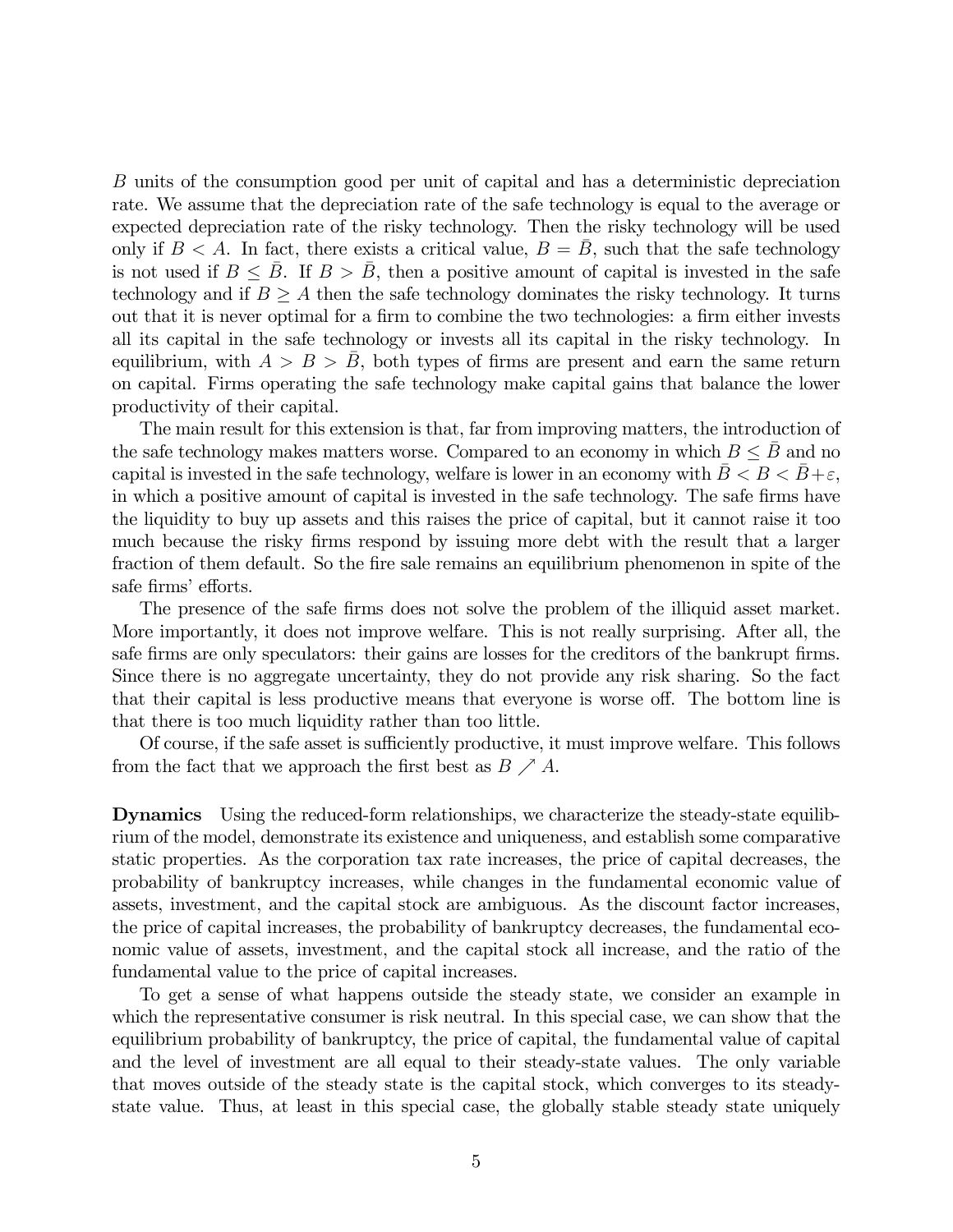characterizes the equilibrium variables other than the capital stock.

### 1.1 Related literature

In a representative agent economy without distortions, competitive equilibrium is efficient because the agent's decision problem is identical to the planner's problem. In the presence of distortionary taxes, the situation is very different: there may exist multiple, Pareto-inefficient equilibria (Foster and Sonnenschein, 1970). Here we find a unique Pareto-inefficient equilibrium in spite of the existence of a representative consumer. Although consumers collectively own all the assets, individual managers' decisions are distorted by the presence of taxes and bankruptcy costs. Thus, even though tax revenues are returned to consumers and consumers end up holding the same assets after liquidation, the distortion of investment decisions imposes a welfare cost on the economy. Gale and Gottardi (2011) found similar results in a static model in which all investment was 100% debt financed.

The classical literature on the firm's investment decision excludes external finance constraints and bankruptcy costs and uses adjustment costs to explain the reliance of investment on Tobin's  $Q$  (see Eberly, Rebelo and Vincent, 2008, for a contemporary example). The new wave literature on investment, exemplified by Sundaresan and Wang (2006) and Bolton, Chen and Wang (2009), incorporates frictions of various types, such as agency costs and distress costs of debt. Hackbarth and Mauer (2012) investigate the interaction of financing and investment in a model where there are multiple debt issues with possibly different seniority. These papers study an individual firm in partial equilibrium, rather than a large number of firms in general equilibrium.

Gomes and Schmid (2010) study a "tractable general equilibrium model with heterogeneous firms making optimal investment and financing decisions." Kuehn and Schmid (2011) allow for endogenous assets in a structural model of default to account for credit risk. Miao and Wang (2010) develop a DSGE model of default and credit risk and calibrate it to match the persistence and volatility of output growth as well as credit spreads. All of these models assume a representative consumer and a continuum of heterogenous firms and use computational methods to derive the equilibrium properties of the model. We endogenize the cost of bankruptcy through the finance constraint in the market for liquidated assets, whereas these papers take the cost of bankruptcy as exogenous.

The interaction between illiquidity and incompleteness of asset markets is also studied in the literature on banking and financial crises. For models of firesales and their impact on bank portfolios, see Allen and Gale (2004a, 2004b).

The rest of the paper is organized as follows. In Section 2 we describe the primitives of the model and characterize the first-best allocation that would be implemented by a planner seeking to maximize the welfare of the representative agent. In Section 3 we describe the firms, markets and other institutions of the economy. Section 4 contains a reducedform description of equilibrium. Section 4.1 contains the characterization of steady-state equilibrium, shows that it existence and uniqueness and provides some comparative static results. Section 5 contains an analysis of non-steady-state paths. Section 6 shows that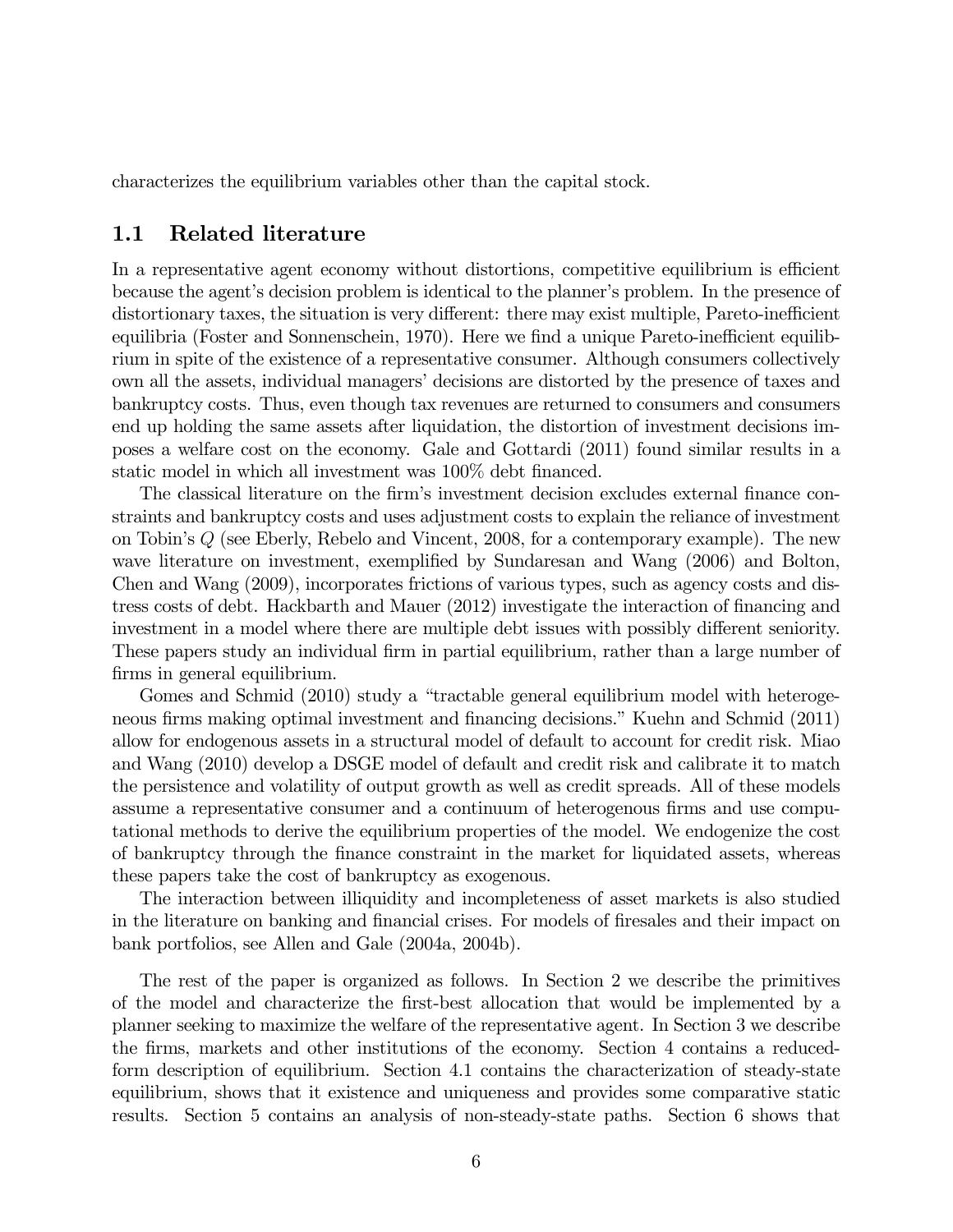the first best can be achieved when there is no tax on equity and then investigates the constrained inefficiency of equilibrium. This section also contains an extension of the model to allow for a safe technology and shows that its introduction may be welfare decreasing. A brief conclusion follows. All proofs are collected in the appendix.

# 2 The Economy

We consider an infinite horizon production economy. Time is described by a countable sequence of dates,  $t = 0, 1, \dots$  At each date there are two goods, a perishable consumption good and a durable capital good.

### 2.1 Consumers

There is a unit mass of identical, infinitely-lived consumers. The consumption stream of the representative consumer is denoted by  $\mathbf{c} = (c_0, c_1, ...) \geq \mathbf{0}$ , where  $c_t$  is the amount of the consumption good consumed at date t. For any  $c \geq 0$ , the representative consumer's utility is denoted by  $U(\mathbf{c})$  and given by

$$
U\left(\mathbf{c}\right) = \sum_{t=0}^{\infty} \delta^t u(c_t),\tag{1}
$$

where  $0 < \delta < 1$  and  $u : \mathbf{R}_{+} \to \mathbf{R}$  has the usual properties: it is  $C^2$  and such that  $u'(c) > 0$ and  $u''(c) < 0$  for any  $c \geq 0$ .

### 2.2 Production

There are two production sectors in the economy. In one, capital is produced using the consumption good as an input. In the other, the consumption good is produced using the capital good as an input.

Capital goods sector The technology for producing capital is given by a decreasingreturns-to-scale production function. If  $I_t \geq 0$  is the amount of the consumption good used as an input at date t, the output is  $\varphi(I_t) \geq 0$  units of capital at the end of the period, where  $\varphi$  (.) is a  $C^2$  function that satisfies  $\varphi'(I_t) > 0$  and  $\varphi''(I_t) < 0$ , for any  $I_t \geq 0$ , as well as the following Inada conditions:  $\lim_{I\to 0} \varphi'(I) = \infty$  and  $\lim_{I\to\infty} \varphi'(I) = 0$ .

Consumption goods sector The technology for producing the consumption good exhibits constant returns to scale. Each unit of capital used as an input at the produces  $A > 0$ units of output beginning of date  $t$ . The capital good is assumed to depreciate at an average rate  $1 - \theta$ , so for every unit of capital used in production at the beginning of date t,  $\theta$  units remain after production is completed.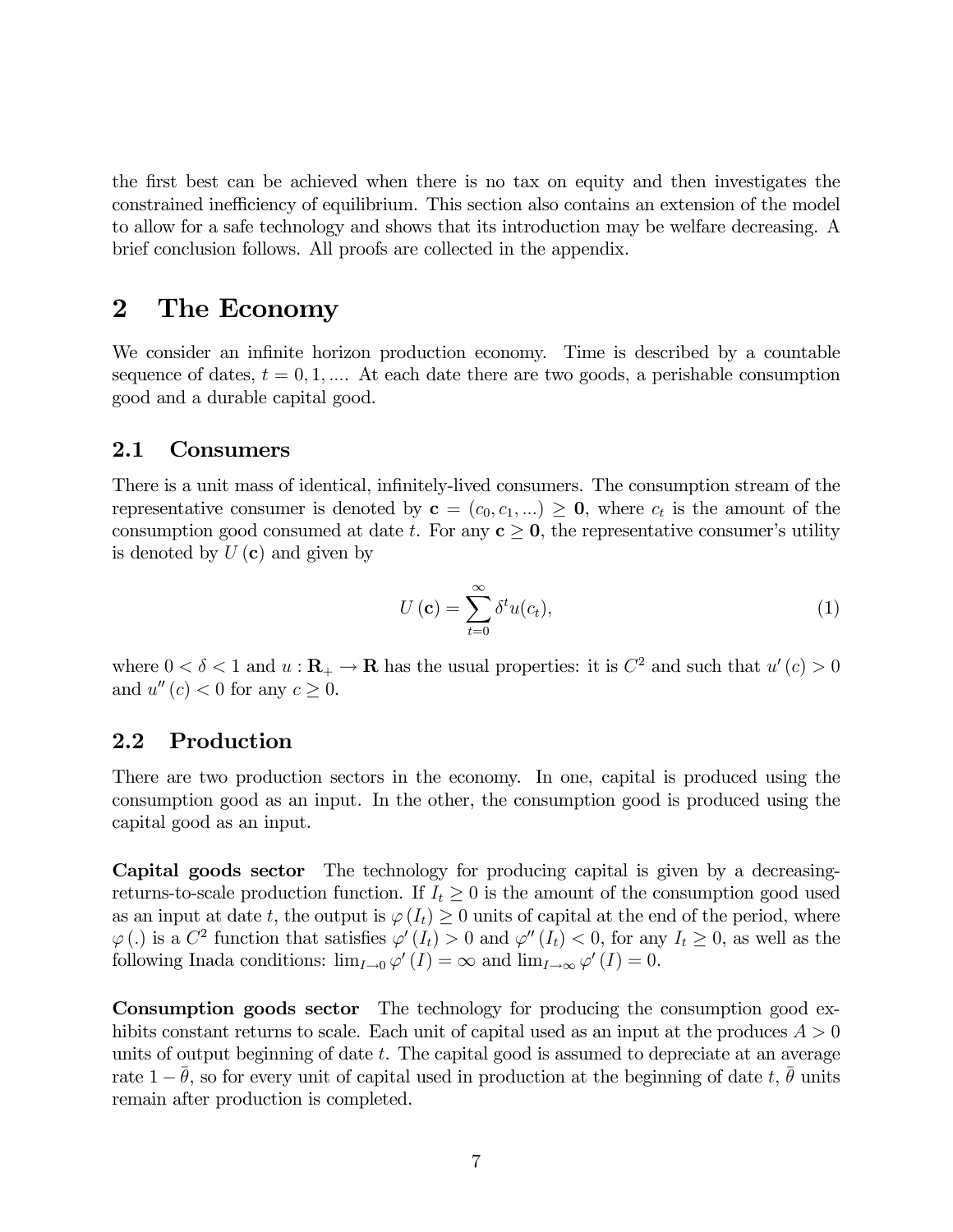In the decentralized model introduced later, we assume that production in the consumption goods sector is undertaken by a large number of firms with stochastic depreciation rates. The depreciation rates are assumed to be i.i.d. across firms with mean  $1 - \theta$ . For the purpose of characterizing the efficient allocation, we can ignore the heterogeneity and assume the average depreciation is deterministic.

### 2.3 Feasible allocations

At date 0, there is an initial stock of capital goods  $\bar{k}_0 > 0$ . A (symmetric) allocation is given by a sequence  ${c_t, k_t, I_t}_{t=0}^{\infty}$  that specifies the consumption  $c_t$ , capital  $k_t$ , and investment  $I_t$ at each date t. The allocation  ${c_t, k_t, I_t}_{t=0}^{\infty}$  is *feasible* if, for every date  $t = 0, 1, ...,$  it satisfies non-negativity,

$$
(c_t, k_t, I_t) \geq \mathbf{0},\tag{2}
$$

attainability for the consumption good,

$$
c_t + I_t \le Ak_t,\tag{3}
$$

and the law of motion for capital,

$$
k_{t+1} = \bar{\theta}k_t + \varphi(I_t), \qquad (4)
$$

together with the initial condition  $k_0 = \bar{k}_0$ .

It follows from the assumptions regarding the technology for producing the capital good that there exists a unique level of the capital stock,  $0 < \hat{k} < \infty$ , satisfying the condition

$$
\varphi\left(\hat{A}\hat{k}\right) = \left(1 - \bar{\theta}\right)\hat{k}.
$$

That is, the capital stock  $\hat{k}$  remains constant when all the output of the consumption good is used for investment. It is then straightforward to show that  $\hat{k}$  constitutes an upper bound on the permanently feasible levels of the stock of capital.

**Proposition 1** At any feasible allocation  $\{c_t, k_t, I_t\}_{t=0}^{\infty}$ , we have  $\limsup_{t\to\infty} k_t \leq \hat{k}$ .

As a corollary,  $A\hat{k}$  is an upper bound on the levels of consumption and investment that can be maintained indefinitely:

$$
\limsup_{t \to \infty} c_t \le A\hat{k}, \ \limsup_{t \to \infty} I_t \le A\hat{k}.
$$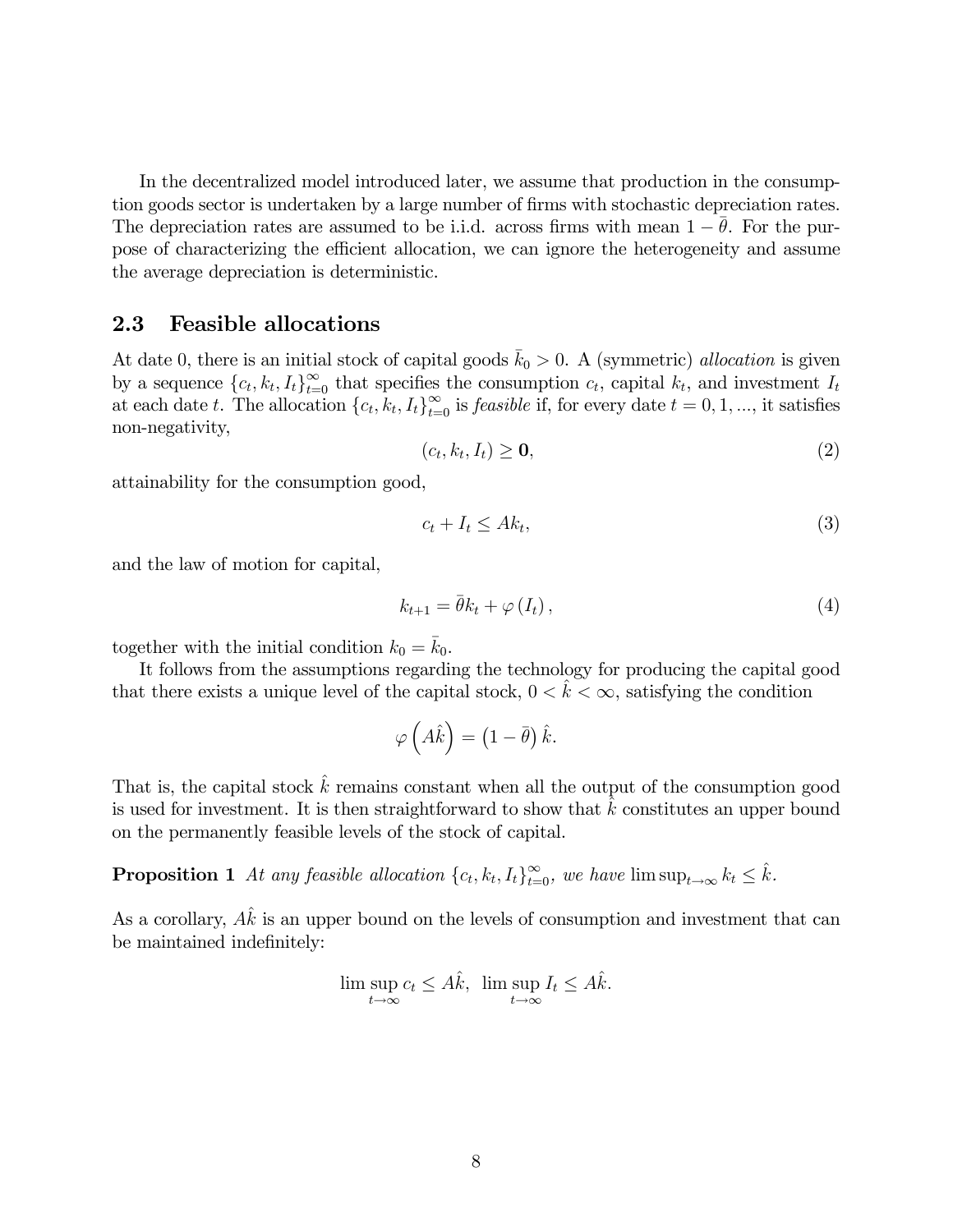### 2.4 Efficient allocations

A first-best, socially optimal allocation maximizes the utility of the representative consumer within the set of feasible allocations. More precisely, it is a sequence  ${c_t, k_t, I_t}_{t=0}^{\infty}$  that solves the problem of maximizing the representative consumer's utility (1) subject to the feasibility constraints (2), (3), (4).

To characterize the properties of the first best, consider the necessary and sufficient conditions for an interior solution  $(c_t^{FB}, k_t^{FB}, I_t^{FB}) \gg 0, t = 0, 1, ...$  of this problem, for every  $t,$ 

$$
\delta^t u' \left( c_t^{FB} \right) = \lambda_t,
$$
  

$$
\lambda_{t+1} A + \mu_{t+1} \bar{\theta} = \mu_t,
$$

and

$$
\mu_t \varphi' \left( I_t^{FB} \right) = \lambda_t.
$$

for some non-negative multipliers  $\{(\lambda_t, \mu_t)\}_{t=0}^{\infty}$ , together with the feasibility conditions (2-4) and the initial condition  $k_0 = \bar{k}_0$ . The boundedness property established above implies that the transversality condition

$$
\lim_{t \to \infty} \sum_{s=t}^{\infty} \delta^s u(c_s) = 0
$$

is automatically satisfied.

Much of our analysis focuses on *steady states*, that is on allocations such that

$$
(c_t, k_t, I_t) = (c, k, I)
$$

for all  $t$ . It is interesting to see what the above first-order conditions imply for an optimal steady state:

**Proposition 2** At an optimal steady state, the capital stock is given by

$$
k^{FB} = \frac{\varphi\left(I^{FB}\right)}{1 - \bar{\theta}},\tag{5}
$$

where  $I^*$  is determined by

$$
\frac{\delta A}{1 - \delta \bar{\theta}} = \frac{1}{\varphi' (I^{FB})}.
$$
\n(6)

Equation (6) has a natural interpretation in terms of marginal costs and benefits. The marginal revenue of a unit of capital at the end of period 0 is

$$
\frac{\delta A}{1-\delta\overline{\theta}} = \delta A + \delta^2 \overline{\theta} A + \ldots + \delta^t \overline{\theta}^{t-1} A,
$$

because it produces  $\bar{\theta}^{t-1}A$  units of the consumption good at each date  $t > 0$  and the present value of that consumption is  $\delta^t \overline{\theta}^{t-1} A$ . The marginal cost of a unit of capital is  $\frac{1}{\varphi'(I^{FB})}$  units of consumption at date 0. So optimality requires the equality of marginal cost and marginal revenue.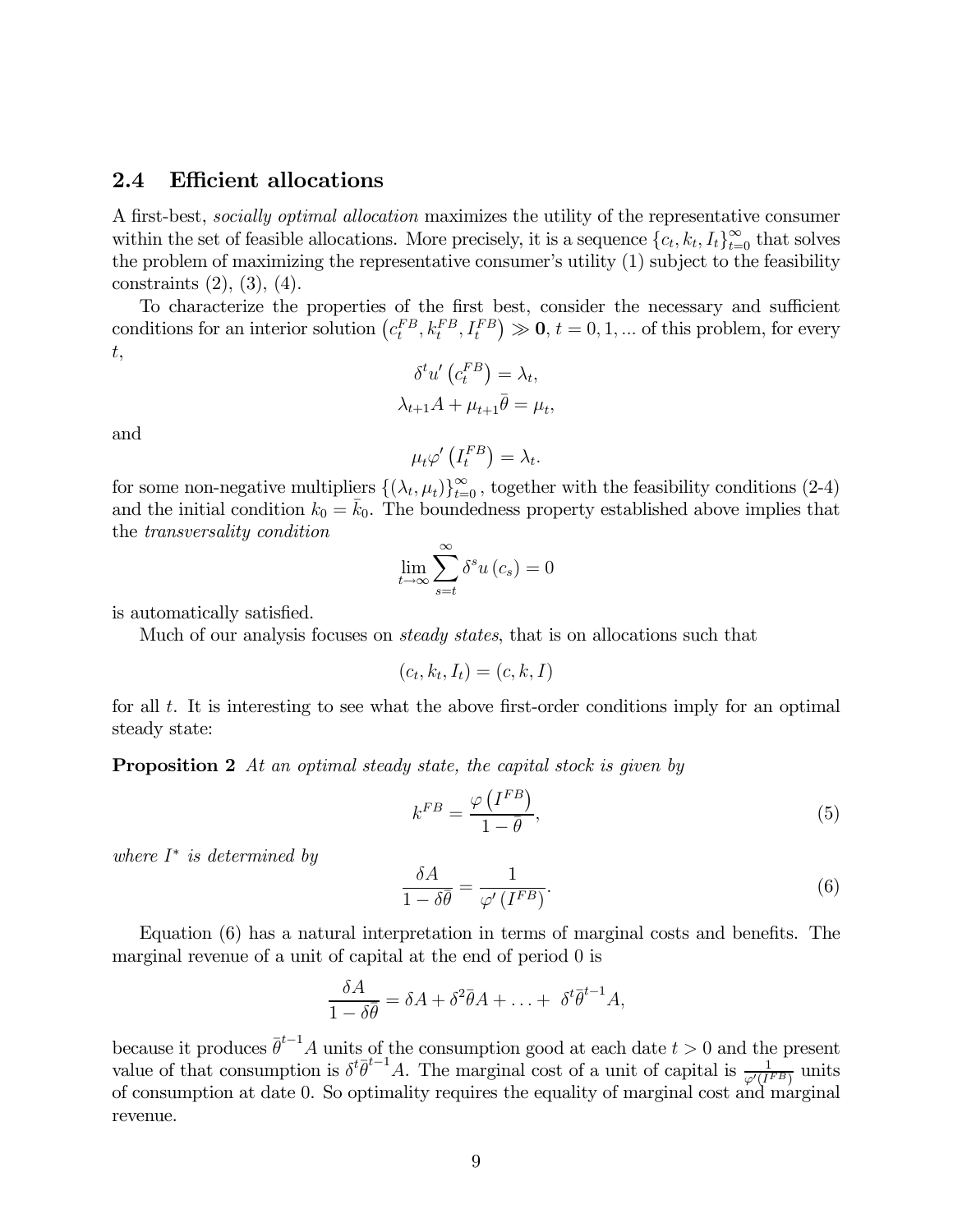# 3 An incomplete markets economy

In characterizing the efficient allocation for the economy in Section 2, we ignored the decisions of the various economic agents in the economy and assumed the planner maximized the welfare of the representative agent. In order to complete the description of a decentralized economy, we have to reintroduce firms that make production decisions and explain the savings behavior portfolio choices of consumers.

### 3.1 Firms

In the capital goods sector, there is a unit mass of identical firms operating the technology. Since production is instantaneous and there is no capital, firms simply maximize maximize current profits in each period.

In the consumption sector, there is a continuum of infinitely-lived firms. The capital of each firm is subject to a distinct depreciation shock  $\theta_t$ , which is assumed to be i.i.d. across firms as well as over time. Hence firms, while ex ante identical, are different ex post. The random variable  $\theta_t$  has support [0,1] and a continuous p.d.f.  $f(\theta)$ . We denote the c.d.f. by  $F(\theta)$ . By the law of large numbers convention, there is no aggregate uncertainty and the aggregate depreciation rate is constant. The fraction of the capital stock that remains after depreciation is therefore equal to  $\theta$ , the expected value of  $\theta_t$ . If the aggregate capital stock in the economy is  $k_t \geq 0$  at the beginning of date t, the total output of consumption good at t is  $Ak_t$  and the total amount of capital remaining after production has taken place is  $\theta k_t$ . The only additional condition we impose on the distribution  $F(\theta)$  is that the hazard rate  $\frac{f(z)}{1-F(z)}$  is increasing.

Given the CRTS nature of the technology the mass of firms active in this sector is indeterminate. Further, since we allow for bankruptcy and the entry of new firms, the mass of active firms may change over time. To simplify the description of equilibrium, we will assume that a combination of entry and exit maintains the mass of firms equal to unity and that firms adjust their size so that each has the same amount of capital. This allows us to describe the evolution of the economy in terms of a representative firm with capital stock  $k_t$ .

At the initial date  $t = 0$ , we assume that all capital is owned by firms in the consumption good sector and that each of these firms has been previously financed entirely by equity. Each consumer has an equal shareholding in each firm in the two sectors.

### 3.2 Renegotiation and default

In a frictionless environment, where firms have access to a complete set of contingent markets to borrow against their future income stream and hedge the idiosyncratic depreciation shocks, the first-best allocation can be decentralized, in the usual way, as a perfectly competitive equilibrium.

In what follows, we consider instead an environment with frictions, where the first best is typically not attainable. More specifically, in this environment there are no markets for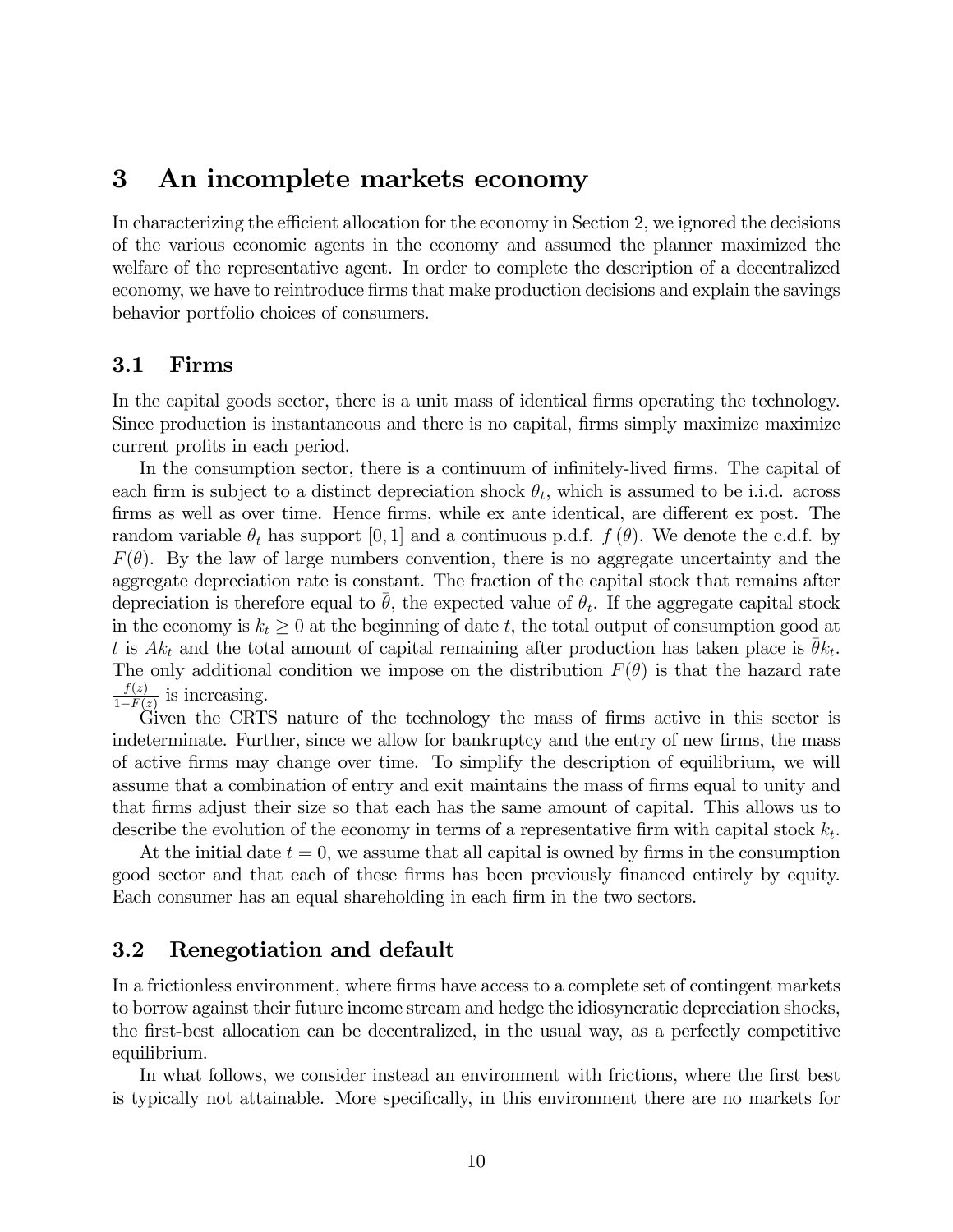contingent claims, the firms' output is sold in spot markets for goods and firms are financed only with (short-term) debt and equity.

In the presence of uncertainty regarding the depreciation rate of the firm's capital, debt financing gives rise to the risk of bankruptcy, which may be costly. In the event of default, in fact, firms are required to liquidate their assets by selling them to the solvent firms. These firms may be finance-constrained in equilibrium and whenever this happens there will be a fire sale, in which assets are sold for less than their full economic value.

Equity financing, in contrast, entails no bankruptcy risk. The cost of equity is that firms must pay a linear (distortionary) tax on equity's returns. We assume for simplicity that the revenue of the tax on equity is used to make an equal lump sum transfer to all consumers.

A firm producing the consumption good must then choose each period the optimal composition between debt and equity financing of its purchases of capital, by trading off the costs and benefits of these two financial instruments. To analyze this decision formally we must first describe more in detail the structure of markets and the timing of the decisions taken within each period by firms and consumers.

Each date  $t$  is divided into three sub-periods, labeled  $A, B$ , and  $C$ .

- A. At the beginning of each period (sub-period  $A$ ), the production of the consumption good occurs and the realization of the depreciation shock of each firm  $\theta_t$  is learnt. Also, the debt liabilities of each firm are due. The firm has three options: it can repay the debt, renegotiate ("roll over") the debt, or default and declare bankruptcy. Renegotiation takes place via the game described in the next section, where the firm makes a take it or leave it offer to its bond holders and they simultaneously choose whether to accept or reject. Non defaulting firms may then distribute their earnings to equity holders or retain them to finance new purchases of capital.
- B. In the intermediate sub-period  $(B)$ , the market opens where bankrupt firms can sell their assets (their capital). A liquidity constraint applies, so that only agents with resources readily available, either solvent firms who retained earnings in sub-period A or consumers who received dividends in sub-period  $A$ , can purchase the assets on sale. Let  $q_t$  denote the market price of the liquidated capital.
- C. In the final sub-period  $(C)$ , the production of capital goods occurs. The profits of the firms who operate in this sector are then distributed to the consumers who own them. In addition, debt holders of defaulting firms receive the proceeds of the liquidation sales in sub-period B. The taxes on equity's returns are due and the lump sum transfers to consumers are also made in this sub-period. All other markets open; spot markets, where the consumption and the capital goods are traded, at a price respectively 1 and  $v_t$ , as well as asset markets, where debt and equity issued by firms (both surviving and newly formed) to acquire capital are traded. The consumers buy and sell these securities in order to fund future consumption and rebalance their portfolios.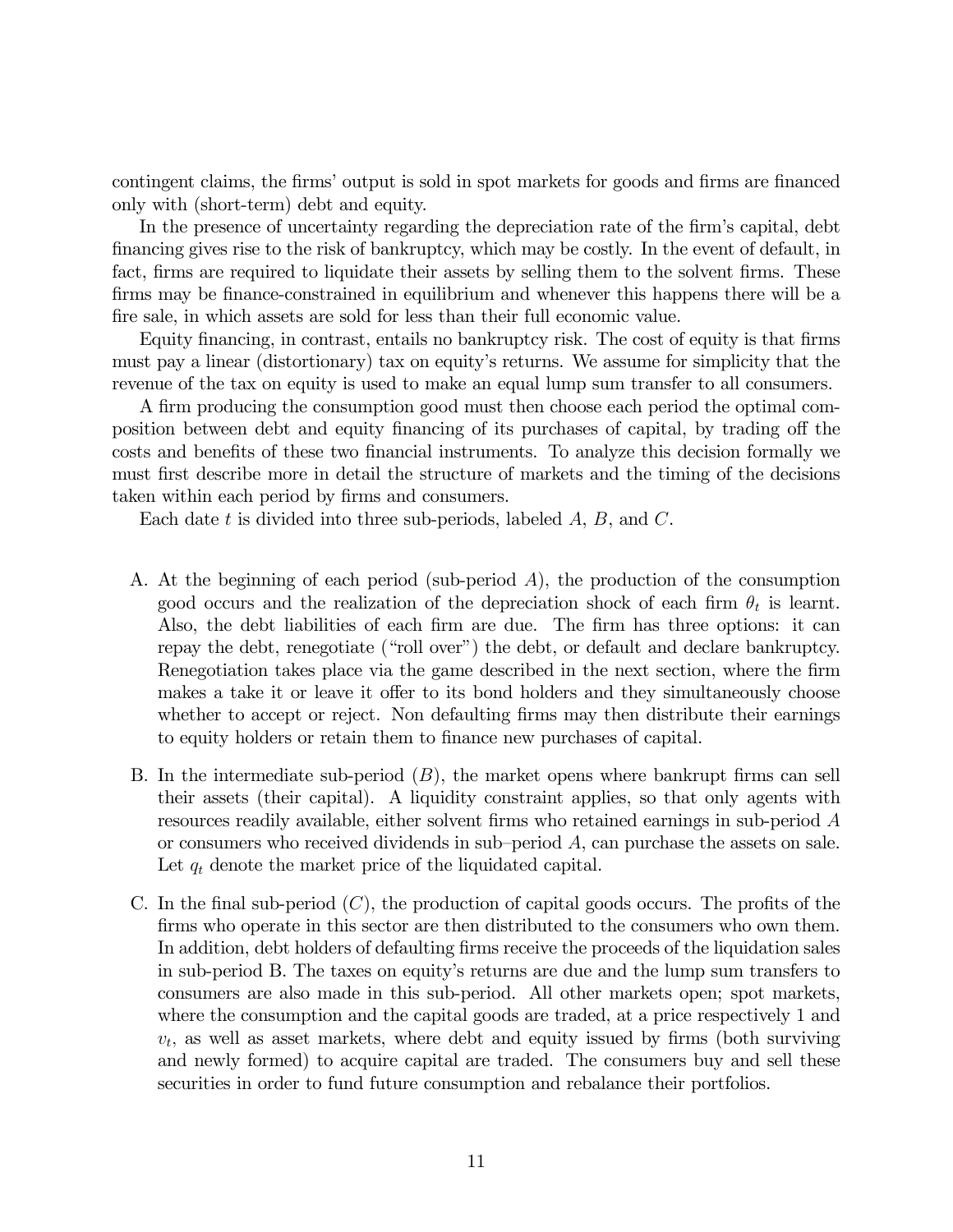#### 3.2.1 Sub-period A: The renegotiation game

Consider a firm with  $k_t$  units of capital at the beginning of period t. The firm produces  $Ak_t$ units of the consumption good, has outstanding debt with face value  $d_t k_t$ <sup>2</sup>, and learns the realization of its depreciation shock  $\theta_t$ . The renegotiation process that occurs in sub-period A between the firm and the creditors who purchased the firm's bonds at  $t - 1$  is represented by a two-stage game. Without loss of generality, we analyze the renegotiation game for the case where the firm has one unit of capital, i.e.,  $k_t = 1$ .

- S1 The firm makes a "take it or leave it" offer to the bond holders to rollover the debt, replacing each unit of the maturing debt with face value  $d_t$  with a combination of equity and debt maturing the following period. The new face value of the debt,  $d_{t+1}$ , determines the firm's capital structure since equity is just a claim to the residual value.
- S2 The creditors simultaneously accept or reject the firm's offer.

Two conditions must be satisfied in order for the renegotiation to succeed. First, a majority of the creditors must accept the offer. Second, the rest of the creditors must be paid off in full. If either condition is not satisfied, the renegotiation fails and the firm is declared bankrupt. In that event, all the assets of the firm are frozen, nothing is distributed until the capital stock has been liquidated (sold in the market). After liquidation, the sale price of the liquidated assets is distributed to the bond holders in sub-period  $C$ . Obviously, there is nothing left for the shareholders in this case. Hence default is always involuntary: a firm acting so as to maximize its market value will always repay or roll over the debt unless it is unable to do so.

We show next that there is an equilibrium where renegotiation succeeds if and only if

$$
d_t k_t \le (A + q_t \theta_t) k_t,\tag{7}
$$

that is, if the value of the firm's equity is negative when its capital is evaluated at its liquidation price  $q_t$ . Note that the condition is independent of  $k_t$ . Consider, with no loss of generality, the case of an individual creditor holding debt with face value  $d_t$ . If he rejects the offer and demands to be repaid immediately, he receives  $d_t$  in sub-period A. With this payment he can purchase  $\frac{d_t}{q_t}$  units of capital in sub-period B. If the firm manages to roll over the debt, it can retain A and purchase  $\frac{A}{q_t}$  units of capital in sub-period B. Then it will have  $\frac{A}{q_t} + \theta_t$  units of capital at the end of the period. Therefore the most that the firm can offer the creditor is a claim to an amount of capital  $\frac{A}{q_t} + \theta_t$  at the end of the period, with market value  $v_t\left(\frac{A}{q_t} + \theta_t\right)$ . So the firm's offer will be accepted only if the creditor rejecting the offer ends up with no more capital than by accepting, that is,

$$
\frac{d_t}{q_t} \le \frac{A}{q_t} + \theta_t,
$$

<sup>&</sup>lt;sup>2</sup>Here and in what follows, it is convenient to denote by  $d_t$  the face value of the debt issued per unit of capital acquired.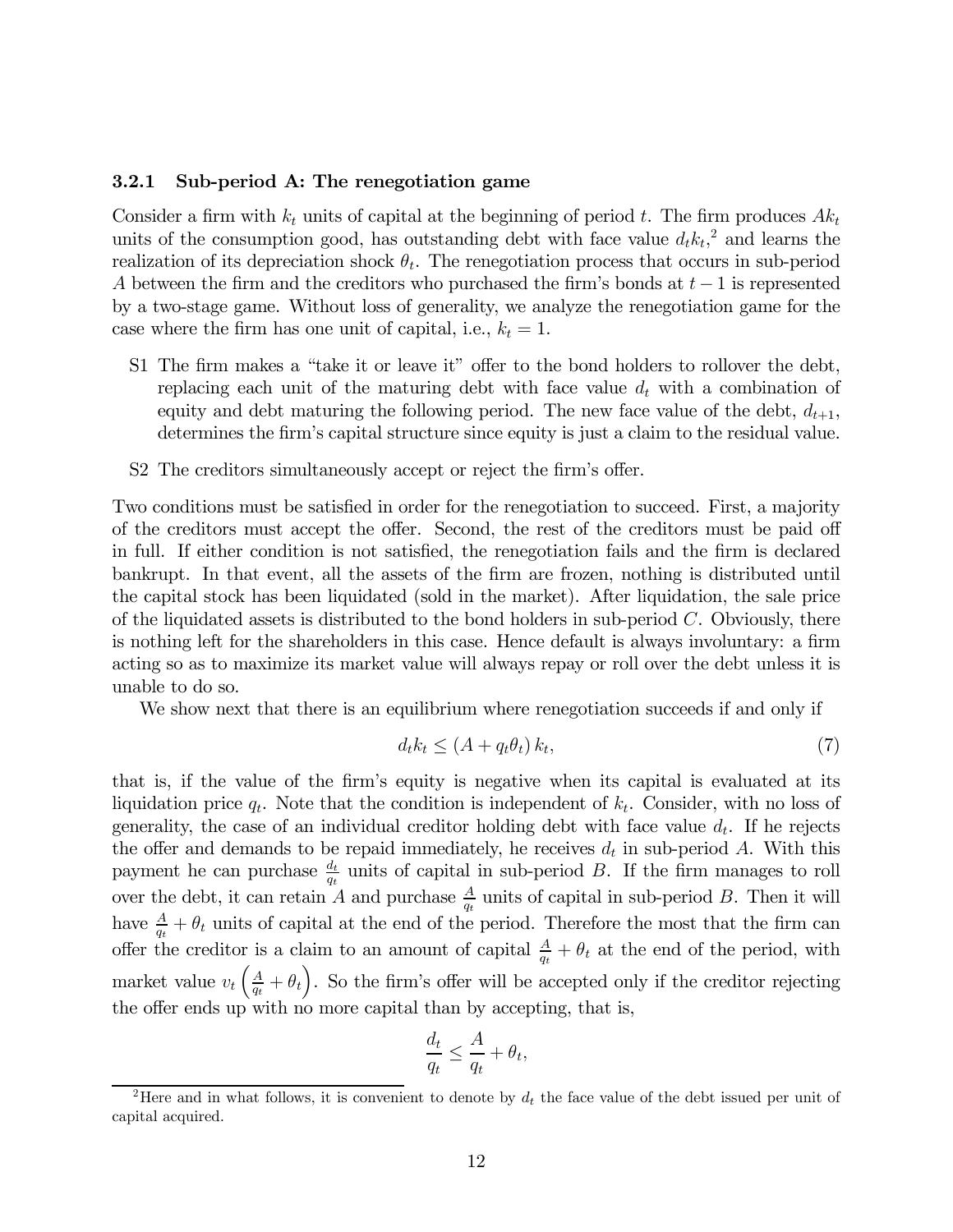which is equivalent to  $(7)$ . If  $(7)$  is satisfied, there exists a sub-game perfect equilibrium of the renegotiation game in which the entrepreneur makes an acceptable offer worth  $d_t$  to the creditors and all of them accept. To see this, note first that the shareholders receive a non-negative payoff from rolling over the debt, whereas they get nothing in the event of default, and the creditors will not accept a lower offer. Second, the creditors will accept the offer of  $d_t$  because they cannot get a higher payoff by deviating and rejecting it. Thus, we have the following simple result.

**Proposition 3** There exists a sub-game perfect equilibrium of the renegotiation game in which the debt is renegotiated if and only if  $(\gamma)$  is satisfied.

Proposition 3 leaves open the possibility that renegotiation may fail even if (7) is satisfied. Indeed it is the case that if every creditor rejects the offer, it is optimal for every creditor to reject the offer because a single vote has no effect. In the sequel, we ignore this trivial coordination failure among lenders and assume that renegotiation succeeds whenever (7) is satisfied. We do this because we want to focus on non-trivial coordination failures.

#### 3.2.2 Sub-period B: Liquidation

Let  $z_t$  denote the break even value of  $\theta_t$ , implicitly defined by the following equation

$$
d_t \equiv A + q_t z_t. \tag{8}
$$

Thus a firm is bankrupt if and only if  $\theta_t < z_t$ . When all firms active at the beginning of date t have the same size  $(k_t)$ , the supply of capital to be liquidated by bankrupt firms in sub-period  $B$  is

$$
\int_0^{z_t} \theta_t k_t f\left(\theta_t\right) d\theta_t.
$$

It is a matter of indifference to shareholders whether solvent firms retain earnings or pay them out as dividends, since shareholders can sell shares to finance consumption and the manager operates the firm in the shareholders' interests. There is no loss of generality, therefore, in assuming that solvent firms  $(\theta_t \geq z_t)$  retain all of their earnings and have them available to purchase capital in sub-period  $B$ . The amount of resources available to purchase capital in sub-period  $B$  is so

$$
A\int_{z_t}^1 k_t f\left(\theta_t\right) d\theta_t = A\left(1 - F\left(z_t\right)\right) k_t.
$$

If  $q_t$ , the price of capital in sub-period B, is greater than  $v_t$ , the price of capital in sub-period C, no firm will buy capital at the price  $q_t$  and the market cannot clear. This means that market clearing requires  $q_t \leq v_t$  and, if the inequality is strict, all the available resources must be offered in exchange for liquidated capital. Thus, market-clearing situations is equivalent to  $q_t \leq v_t$  and

$$
q_t \int_0^{z_t} \theta_t k_t f(\theta_t) d\theta_t \le A \left(1 - F(z_t)\right) k_t,
$$
\n(9)

with equality if  $q_t < v_t$ .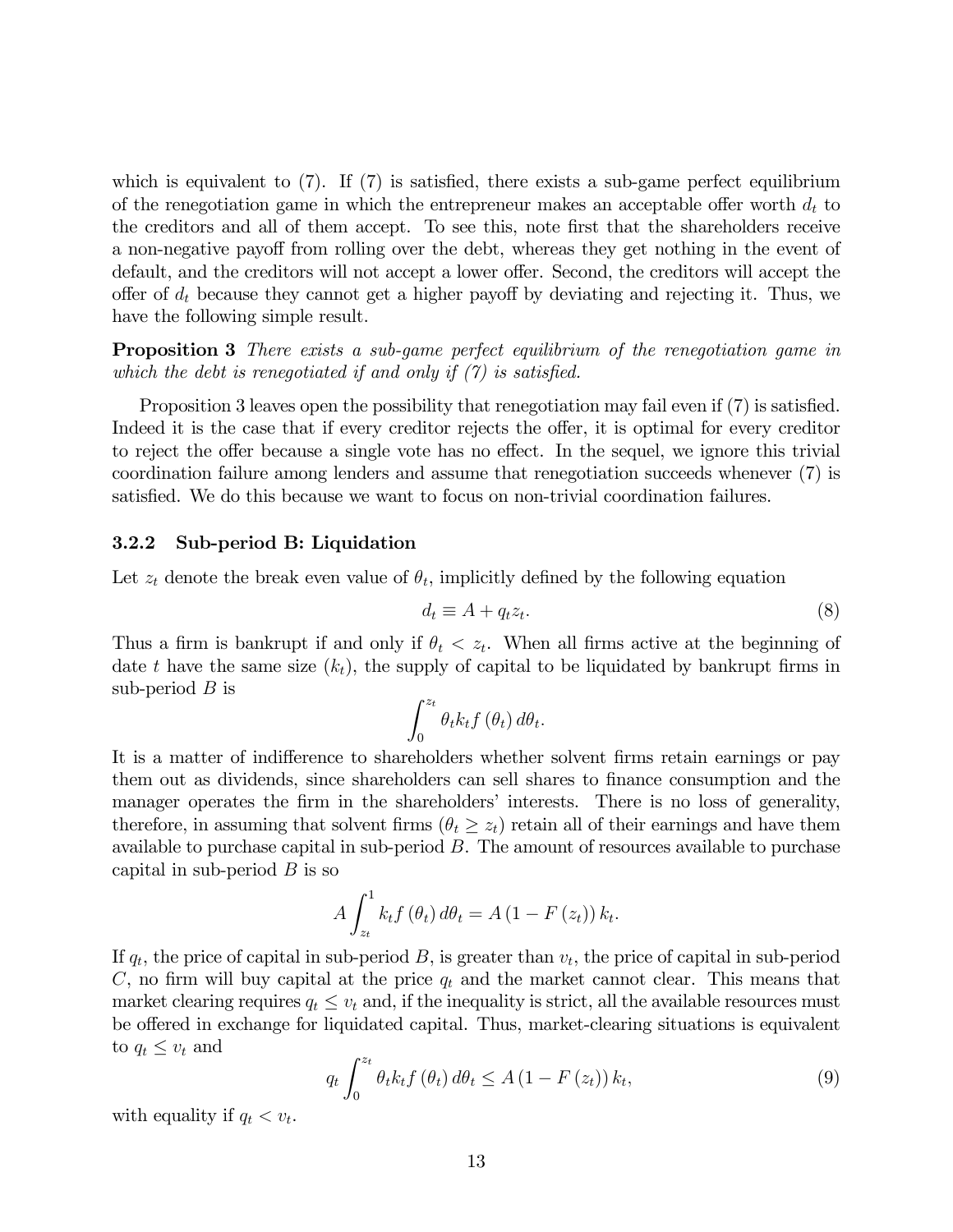#### 3.2.3 Sub-period C: Settlement, investment and trades

Capital sector decisions The decision of the firms operating in the capital goods sector, in sub-period C, is simple. At any date t the representative firm chooses  $I_t \geq 0$  to maximize current profits,  $v_t\varphi(I_t)-I_t$ . Because of the concavity of the production function, a necessary and sufficient condition for the input  $I_t$  to be optimal is

$$
v_t \varphi'(I_t) \le 1,\tag{10}
$$

with strict equality if  $I_t > 0$ .

The profits from the capital sector,  $\pi_t = \sup_{I_t > 0} \{v_t \varphi(I_t) - I_t\}$ , are paid to consumers in the same sub-period.

Consumption sector decisions In the consumption goods sector, the firm's decision is more complicated because the production of consumption goods requires durable capital, which generates returns that repay the investment over time. So the firm has to issue securities to finance the purchase of capital. As we explained above, the number and size of firms in this sector are indeterminate because of constant returns to scale. We consider a symmetric equilibrium in which, at any date, a unit mass of firms are active and all of then have the same size, given by  $k_t$  units of capital<sup>3</sup> at the end of date t.

The representative firm chooses its capital structure to maximize its market value, that is the value of the outstanding debt and the equity claims on the firm. This capital structure is summarized by the break even point  $z_{t+1}$ . Whenever the firm's depreciation shock next period  $\theta_{t+1} < z_{t+1}$ , the firm defaults next period and its value is equal to the value of the firm's liquidated assets,  $A+q_{t+1}\theta_{t+1}$ . If  $\theta_{t+1} > z_{t+1}$ , the firm is solvent and can use its earnings A to purchase capital at the price  $q_{t+1}$ . Then the final value of the firm is  $v_{t+1} \left( \frac{A}{q_{t+1}} + \theta_{t+1} \right)$ , from which the amount due for the tax on equity's returns must be subtracted. The corporate income tax rate is denoted by  $\tau > 0$  and the tax base is assumed to be the value of the firm's equity at the beginning of sub-period  $C$ .

To calculate the value of equity, we need two components. The first is the value of capital owned by the firm,  $v_t igg(\frac{A}{q_t} + \theta_t \bigg)$ . The second is the value of the (renegotiated) debt,  $v_t igg(\frac{d_t}{q_t} + \theta_t \bigg)$ .  $q_t$ ´ . The tax base is the difference between these two values,

$$
v_t\left(\frac{A}{q_t} + \theta_t\right) - v_t\left(\frac{d_t}{q_t}\right).
$$

Hence, the tax payment due at date  $t + 1$  is

$$
\tau \max \left\{ v_{t+1} \left( \frac{A}{q_{t+1}} + \theta_{t+1} \right) - v_{t+1} \left( \frac{d_{t+1}}{q_{t+1}} \right), 0 \right\} = \tau \max \left\{ \frac{v_{t+1}}{q_{t+1}} \left( A + q_{t+1} \theta_{t+1} - d_{t+1} \right), 0 \right\},\,
$$

<sup>&</sup>lt;sup>3</sup>Because of the default of a fraction of the firms, the surviving firms who acquire their capital may grow in size in sub-period  $B$ , but are then indifferent between buying or selling capital at  $v_t$  in sub-period  $C$ . Hence we can always consider a situation where the mass of active firms remains unchanged over time, while their size varies with  $k_t$ .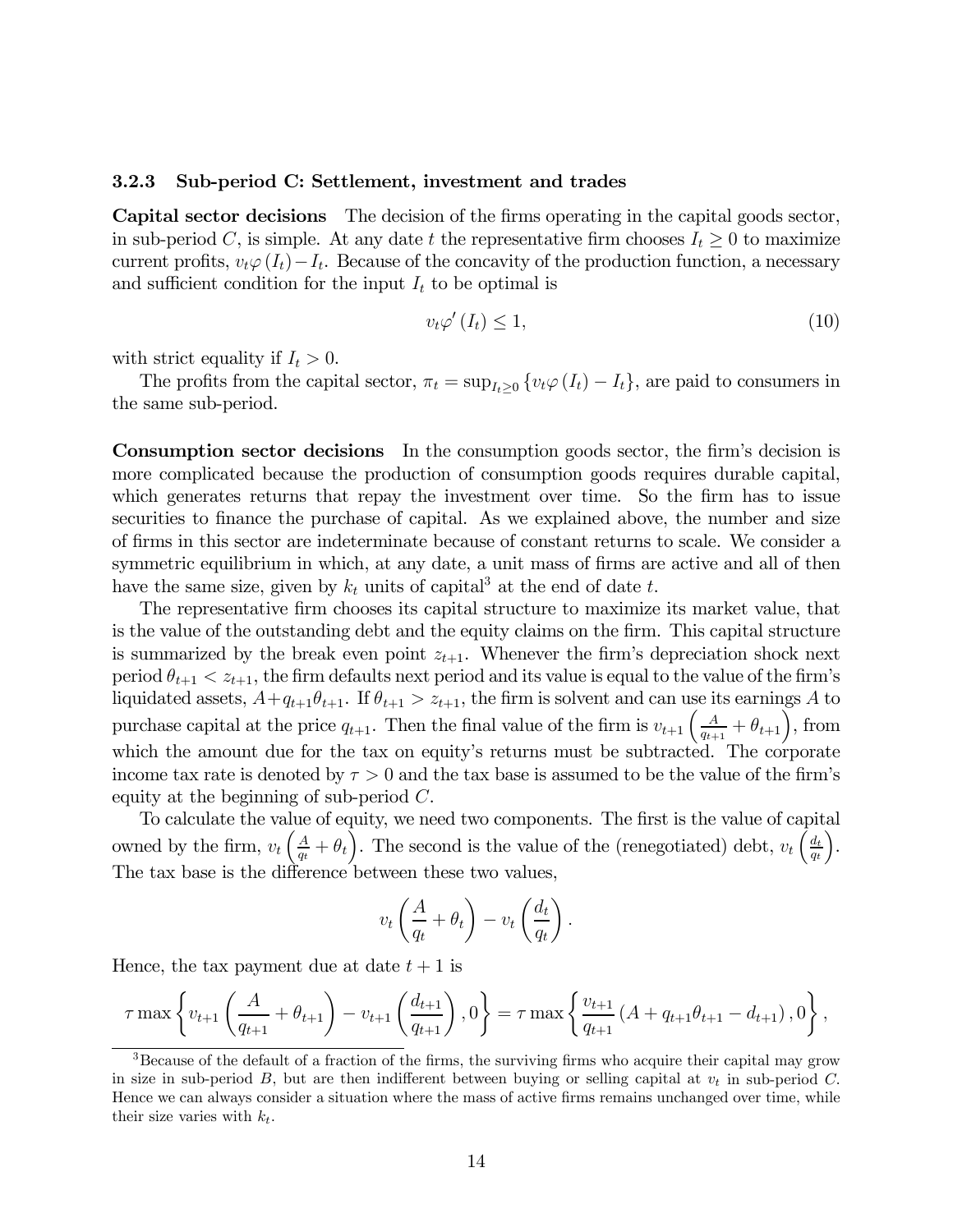and the expected value of the firm at date  $t + 1$  is

$$
\int_0^{z_{t+1}} \left( A + q_{t+1} \theta_{t+1} \right) dF + \int_{z_{t+1}}^1 \left[ v_{t+1} \left( \frac{A}{q_{t+1}} + \theta_{t+1} \right) - \tau \frac{v_{t+1}}{q_{t+1}} \left( A + q_{t+1} \theta_t - d_{t+1} \right) \right] dF. \tag{11}
$$

Because there is no aggregate uncertainty and there is a continuum of firms offering debt and equity subject to idiosyncratic shocks, diversified debt and equity are risk-free and must bear the same rate of return. Denoting by  $r_t$  the risk-free interest rate between date  $t$  and  $t + 1$ , the present value of the firm at t is given by the expression in (11) divided by  $1 + r_t$ . Hence the firm's problem consists in the choice of its capital structure, as summarized by  $z_{t+1}$ , so as to maximize the following objective function

$$
\int_0^{z_{t+1}} \left( A + q_{t+1} \theta_{t+1} \right) dF + \int_{z_{t+1}}^1 \left[ v_{t+1} \left( \frac{A}{q_{t+1}} + \theta_{t+1} \right) - \tau v_{t+1} \left( \theta_{t+1} - z_{t+1} \right) \right] dF \tag{12}
$$

where we use (8) to substitute for  $d_{t+1}$ . The value of the firm at an optimum is then equal to the market value of capital,  $v_t$ . The solution of the firm's problem in (12) has a fairly simple characterization:

**Proposition 4** There is a unique solution  $z_t$  for the firm's optimal capital structure, given by  $z_{t+1} = 0$  when  $\left(1 - \frac{q_{t+1}}{v_{t+1}}\right) A f(0) \geq \tau$  and by  $0 < z_t < 1$  satisfying  $\left(1-\frac{q_{t+1}}{v_{t+1}}\right) (A+q_{t+1}z_{t+1}) \frac{f(z_{t+1})}{1-F(z_{t+1})}$  $\frac{f(x_{t+1})}{1 - F(z_{t+1})} = \tau$ when  $\left(1 - \frac{q_{t+1}}{v_{t+1}}\right)Af(0) < \tau$ .

The consumption savings decision The representative consumer has an income flow given by the initial endowment of capital  $k_0$  and the payment of the profits  $\pi_t$  of the firms in the capital good sector and of the lump sum transfers  $T_t$  by the government at every date. Since he faces no income risk and can fully diversify, as we said, the idiosyncratic income risk of equity and corporate debt, the consumer effectively only trades each period a riskless asset. His choice problem reduces then to the maximization of the discounted stream of utility subject to the lifetime budget constraint:

$$
\max_{\text{s.t.}} \sum_{c_0 + \sum_{t=1}^{\infty} p_t c_t} \delta^t u(c_t) \n\text{s.t.} \quad c_0 + \sum_{t=1}^{\infty} p_t c_t = Ak_0 + v_0 \bar{\theta} k_0 + \pi_0 + \sum_{t=1}^{\infty} p_t (T_t + \pi_t),
$$
\n(13)

where  $p_t = \prod_{s=0}^{t-1}$  $\frac{1}{1+r_s}$  is the discount rate between date 0 and date t, given the access to risk free borrowing and lending each period at the rate  $r_t$ <sup>4</sup>.

<sup>&</sup>lt;sup>4</sup>The value of the initial endowment of capital  $k_0$  equalss the value of the output  $Ak_0$  produced with this capital in sub-period A plus the value of the capital left after depreciation in sub-period C,  $\bar{\theta}k_0v_0$ . Also, while producers of capital good operate and hence distribute profits in every period  $t \geq 0$ , the first equity issue is at the end of date 0 and hence the first tax revenue on equity earnings is at date  $t = 1$ .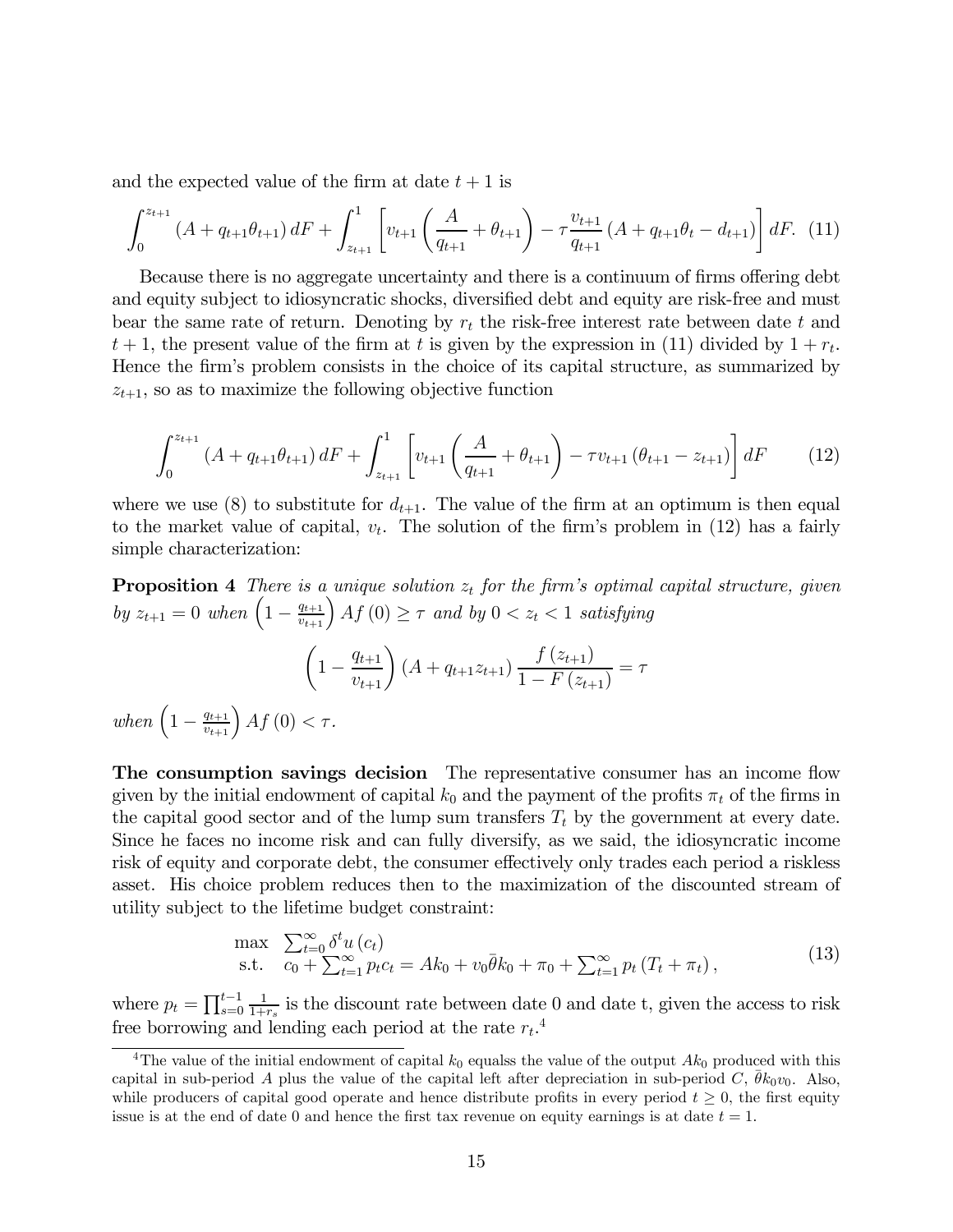Market clearing The market-clearing condition for the consumption good is

$$
c_t + I_t = Ak_t, \qquad \text{for all } t \ge 0 \tag{14}
$$

The markets for debt and equity clear at any  $t$  if the amount of wealth the households want to carry forward into the next period is equal to the value of debt and equity issued by firms in that period. We show in the appendix that the market-clearing condition for the securities markets is automatically satisfied if the market-clearing condition for the goods market (14) is satisfied. This is just an application of Walras' law.

Finally, the market for capital clears if

$$
k_{t+1} = \bar{\theta}k_t + \varphi(I_t) \tag{15}
$$

# 4 Equilibrium

We are now ready to state the equations defining a competitive equilibrium in the environment described.

**Definition 5** A competitive equilibrium is a sequence of values  $\{(c_t^*, k_t^*, z_{t+1}^*, I_t^*, q_{t+1}^*, v_t^*, r_t^*)\}_{t=0}^{\infty}$ satisfying the following conditions:

1. PROFIT MAXIMIZATION IN THE CAPITAL GOOD SECTOR. For every date  $t \geq 0$ ,  $I_t^*$ solves:

$$
v_t^* \varphi'(I_t^*) \le 1
$$
 and  $(v_t^* \varphi'(I_t^*) - 1) I_t^* = 0$ .

2. OPTIMAL CAPITAL STRUCTURE. For every date  $t \geq 0$ , the capital structure  $z_{t+1}^*$  of the firms in the consumption good sector satisfies:

$$
\left(1 - \frac{q_{t+1}^*}{v_{t+1}^*}\right) \left(A + q_{t+1}^* z_{t+1}^*\right) \frac{f\left(z_{t+1}^*\right)}{1 - F\left(z_{t+1}^*\right)} = \tau.
$$

and the present value of the firms in this sector satisfies the law of motion

$$
(1 + r_t^*) v_t^* = \left\{ \int_0^{z_{t+1}^*} \left( A + q_{t+1}^* \theta_{t+1} \right) dF + \int_{z_{t+1}^*} \left( v_{t+1}^* \left( \frac{A}{q_{t+1}^*} + \theta_{t+1} \right) - \tau v_{t+1}^* \left( \theta_{t+1} - z_{t+1} \right) \right) dF \right\}
$$

3. OPTIMAL CONSUMPTION. The sequence  ${c_t^*}_{t=0}^\infty$  satisfies the following first-order conditions

$$
\frac{\delta u'\left(c_{t+1}^*\right)}{u'(c_t^*)} = \frac{1}{1+r_t^*},
$$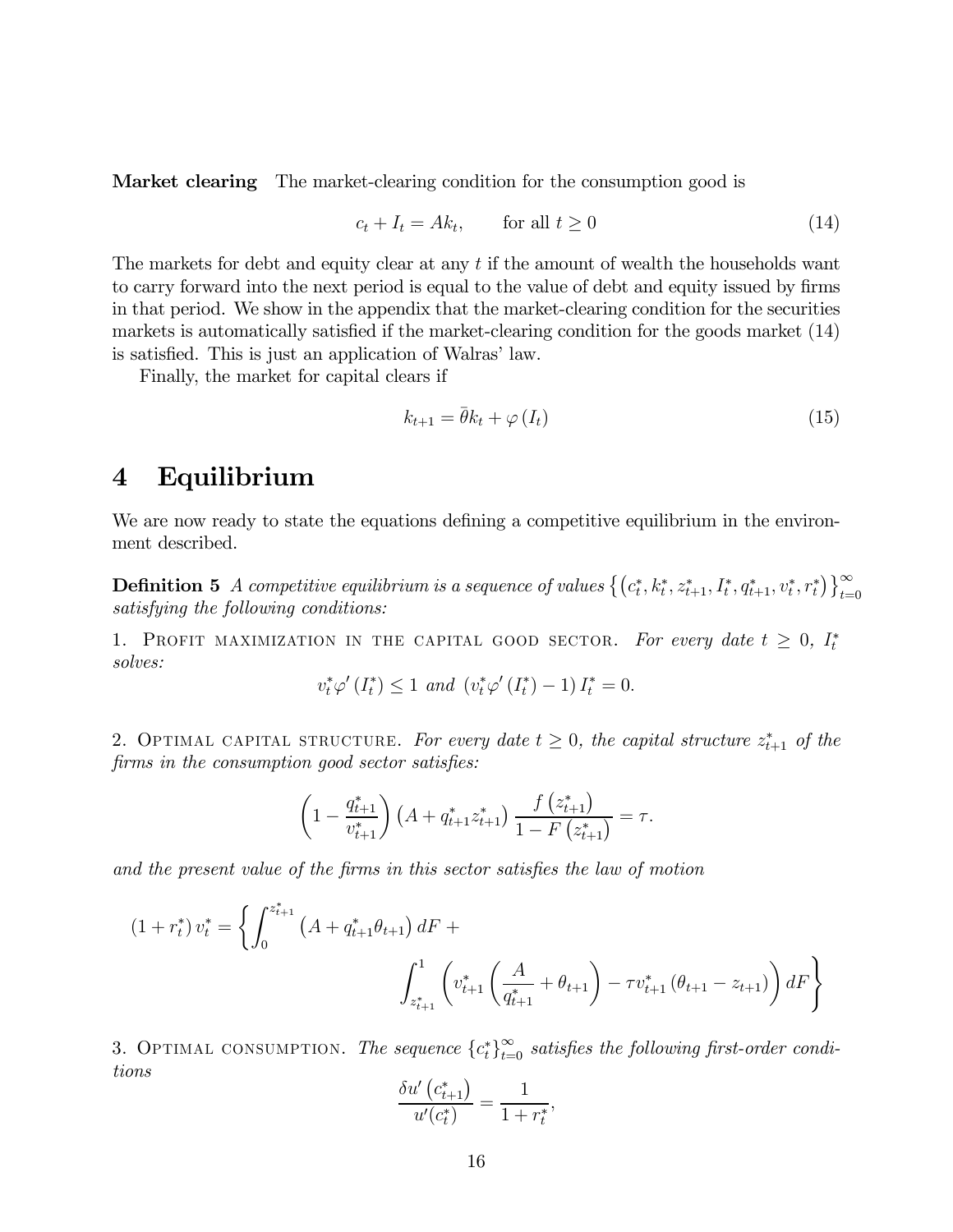for every date  $t \geq 0$ , together with the budget constraint

$$
c_0^* + \sum_{t=1}^{\infty} \left( \prod_{s=0}^{t-1} \frac{1}{1+r_s^*} \right) c_t^* = Ak_0 + v_0^* \overline{\theta} k_0 + v_0^* \varphi(I_0^*) - I_0^* + \sum_{t=1}^{\infty} \left( \prod_{s=0}^{t-1} \frac{1}{1+r_s^*} \right) \left( \tau k_t^* v_t^* \int_{z_t^*}^1 (\theta_t - z_t^*) f(\theta_t) d\theta_t + v_t^* \varphi(I_t^*) - I_t^* \right)
$$

4. LIQUIDATION MARKET CLEARING. For every date  $t > 0$ , the asset market clears in  $sub-period B$ :

$$
q_t^* < v_t^*
$$
 and  $q_t^* \int_0^{z_t^*} \theta_t dF = A \int_{z_t^*}^1 dF$ .

5. GOODS MARKET CLEARING. For every date  $t \geq 0$ , the goods market clears in sub-period  $C$ :

$$
Ak_t^* = c_t^* + I_t^*.
$$

6. CAPITAL MARKET CLEARING. For every date  $t \geq 0$ , the sequence  $\{k_t^*\}$  satisfies the law of motion

$$
k_{t+1}^* = \bar{\theta}k_t^* + \varphi(I_t^*)
$$

and  $k_0^* = \bar{k}_0$ .

Condition 1 requires firms in the capital goods sector to maximize profits at every date, taking the price of capital goods  $v_t^*$  as given. Condition 2 requires firms in the consumption goods sector to choose their capital structures optimally. Here we assume that the optimal capital structure occurs at an interior solution  $0 < z_t^* < 1$ . In fact, this is implied by Proposition 4 and the market-clearing condition for sub-period  $B$  (equation (9)). The law of motion for the value of the firm is simply the Bellman equation associated with the maximization problem in equation (12). Condition 3 requires that the consumption path solves the consumers' maximization problem  $(13)$  at every date. Conditions  $4 - 6$  are the market-clearing conditions for the liquidated capital goods in sub-period  $B$  and for capital goods and consumption goods in sub-period  $C$ . These conditions follow from equations  $(9)$ ,  $(15)$ , and  $(14)$ , respectively.

The equilibrium market prices of equity  $v_t^{e*}$  and debt  $v_t^{b*}$  at any date t are readily obtained from the other equilibrium variables. The returns on diversified equity and debt are deterministic, because there is no aggregate uncertainty. The rate of return on diversified debt must be equal to the rate of return on diversified equity. Thus,  $v_t^{e*}$  and  $v_t^{b*}$  must be such that the one-period expected returns on debt and equity are equal to the risk free rate.

Putting together the market-clearing condition for liquidated capital in sub-period  $B(9)$ with the optimality conditions for the firms in the consumption good sector (Proposition 4) we see that in equilibrium we must have an interior optimum for the firms' capital structure,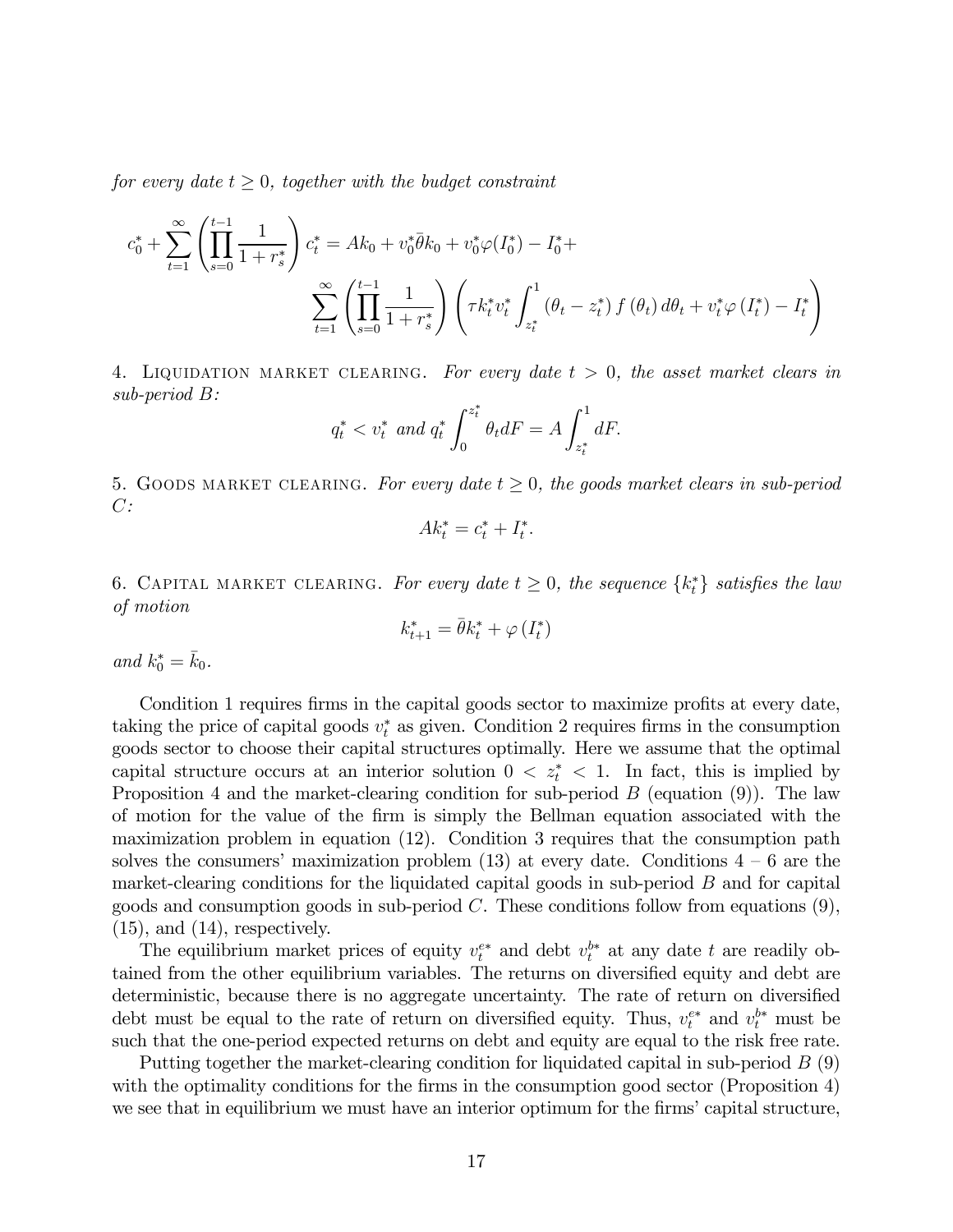$z_t \in (0, 1)$ , and  $q_t < v_t$ . Thus, default is costly and occurs with probability strictly between zero and one:

$$
0 < F\left(z_t\right) < 1.
$$

Intuitively, if default were costless firms would choose 100% debt financing, but this implies default with probability one, which is inconsistent with market clearing. Similarly, 100% equity financing implies that there is no default and hence default is costless, so firms should use 100% debt financing instead. The only remaining alternative is a mixture of debt and equity and costly default.

We also see from the previous analysis that uncertainty only affects the returns and default decisions of individual firms. All other equilibrium variables, aggregate consumption, investment and market prices are deterministic.

### 4.1 Steady-state equilibria

**Definition 6** A steady state is a competitive equilibrium  $\{(c_t^*, k_t^*, z_t^*, I_t^*, q_t^*, v_t^*, r_t^*)\}_{t=0}^{\infty}$  in which for all  $t \geq 0$ ,

$$
(c_t^*, k_t^*, z_t^*, I_t^*, q_t^*, v_t^*, r_t^*) = (c^*, k^*, z^*, I^*, q^*, v^*, r^*).
$$

The conditions defining a steady state are readily obtained by substituting the stationarity restrictions into Conditions  $1 - 6$  of Definition 5 of a competitive equilibrium.

Our first result shows that a steady state exists and is unique. In addition, the system of conditions defining a steady state can be reduced to a system of two equations.

**Proposition 7** Under the maintained assumptions, there exists a unique steady-state equilibrium, obtained as a solution of the following system of equations:

$$
q^* = \frac{A(1 - F(z^*))}{\int_0^{z^*} \theta f(\theta) d\theta},
$$
\n(16)

$$
v^* = \frac{\delta A}{1 - \delta \bar{\theta} + \tau \int_{z^*}^1 (\theta - z^*) dF},\tag{17}
$$

$$
\left(1 - \frac{q^*}{v^*}\right)(A + q^*z^*) \frac{f(z^*)}{1 - F(z^*)} = \tau.
$$
\n(18)

In a steady state, the risk free rate  $r^*$  is determined by the condition that the interest rate equals the subjective rate of time preference:

$$
\frac{1}{1+r^*} = \delta,
$$

while  $v^*$  is obtained by substituting  $q^*, r^*$  and  $z^*$  into Condition 2 of the definition of competitive equilibrium.

Having simplified the system of equations defining a steady state, we can also identify some of its comparative static properties.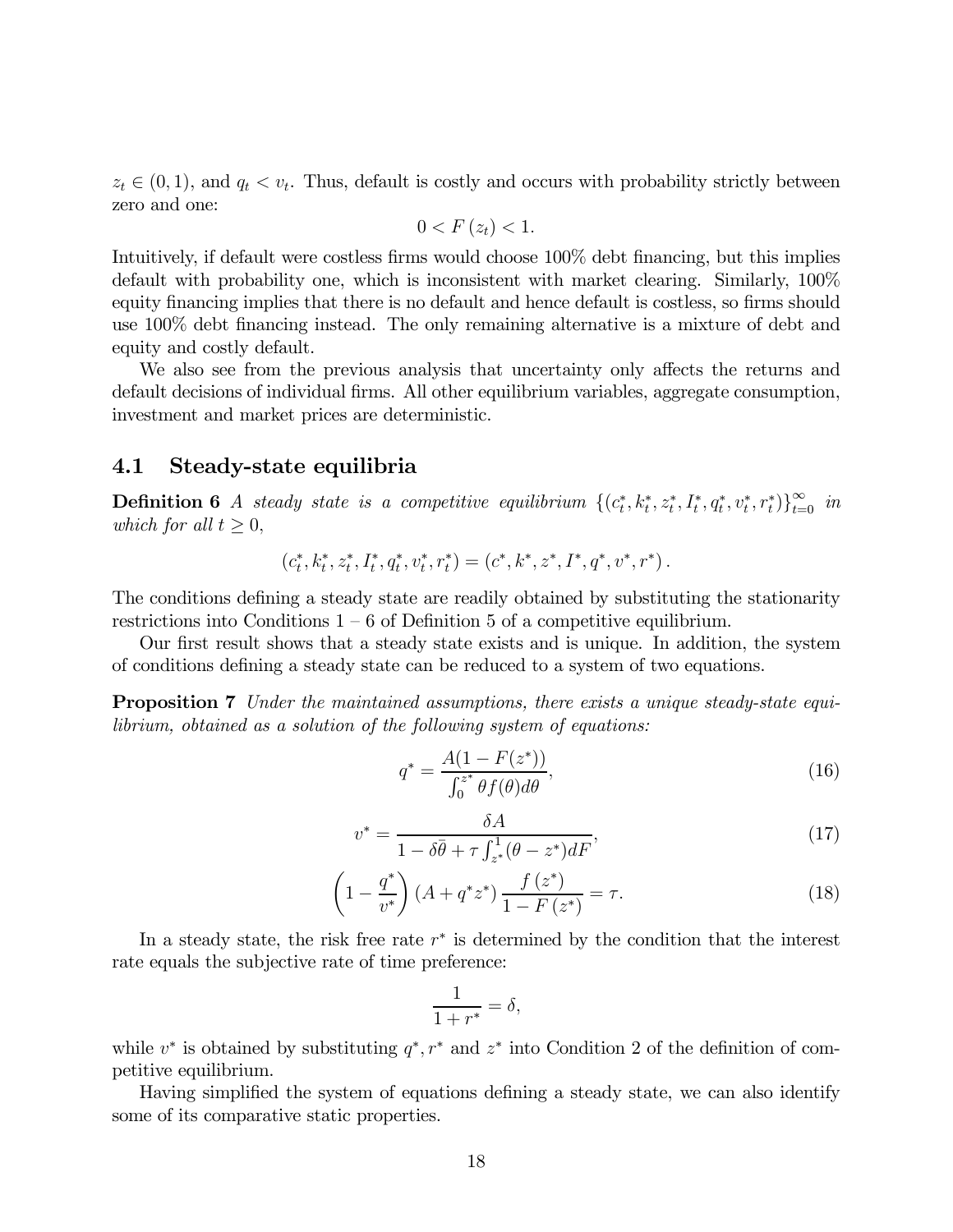**Proposition 8** (i) An increase in the tax rate  $\tau$  increases the steady values of  $q^*$  and  $z^*$ (and hence the debt-equity ratio) but the effect on  $v^*$  (and hence  $I^*$  and  $k^*$ ) is ambiguous. (ii) An increase in the discount factor  $\delta$  decreases the steady-state values of  $q^*$  and  $z^*$  (and hence the debt-equity ratio), but the effect on  $v^*$  (and hence  $I^*$  and  $k^*$ ) is ambiguous.

# 5 Transition dynamics

The main focus of the rest of the paper will be on the welfare properties of equilibria, in particular on the efficiency of the investment and capital structure decisions of firms. To facilitate this analysis, we first complete the equilibrium analysis by studying the properties of the dynamics outside of the steady state. To make the analysis of the transitional dynamics tractable we will impose the additional assumption that consumers are risk neutral,

$$
u\left(c_{t}\right)=c_{t},\,\text{for all}\,c_{t}\geq0.\tag{19}
$$

As a consequence, the stochastic discount factor is constant and equal to  $\delta$  and, hence,

$$
\frac{1}{1+r_t^*} = \delta, \text{ for all } t,
$$

in any equilibrium. On the basis of assumption (19), we show in this section that the equilibrium dynamics converges monotonically to the steady state.

Under assumption (19), the equilibrium conditions outside the steady state can be reduced to a system of two equations. From the market-clearing condition in sub-period  $B$ (Condition 4), we have

$$
q_t = \frac{A(1 - F(z_t))}{\int_0^{z_t} \theta dF},\tag{20}
$$

which implies that  $q_t = q(z_t)$  is a continuously decreasing function of  $z_t$  on the interval [0, 1], for all  $t \geq 1$ . The first-order condition for the optimal capital structure (Condition 2) can then be rewritten as

$$
\left(1 - \frac{q(z_{t+1})}{v_{t+1}}\right) \left(\frac{A}{q(z_{t+1})} + z_{t+1}\right) \frac{f(z_{t+1})}{1 - F(z_{t+1})} = \tau.
$$
\n(21)

Holding  $v_{t+1}$  constant, an increase in  $z_{t+1}$  increases the left hand side of (21), so the change in  $v_{t+1}$  must decrease  $\left(1 - \frac{q(z_{t+1})}{v_{t+1}}\right)$ . In other words, an increase in  $z_{t+1}$  must decrease  $v_{t+1}$ . Thus,  $v_{t+1} = v(z_{t+1})$  is a continuously decreasing function of  $z_t$  on the interval [0, 1], for all  $t \geq 1$ . The profit-maximization condition 1. of the capital good producers,

$$
v_t \varphi'(I_t) = 1,\tag{22}
$$

implies that the investment level  $I_t = I(v_t)$  is a well defined and strictly increasing function of  $v_t$ ; hence  $I(v(z_t))$  is a well defined and decreasing function of  $z_t$  on the interval [0, 1], for all  $t \geq 0$ .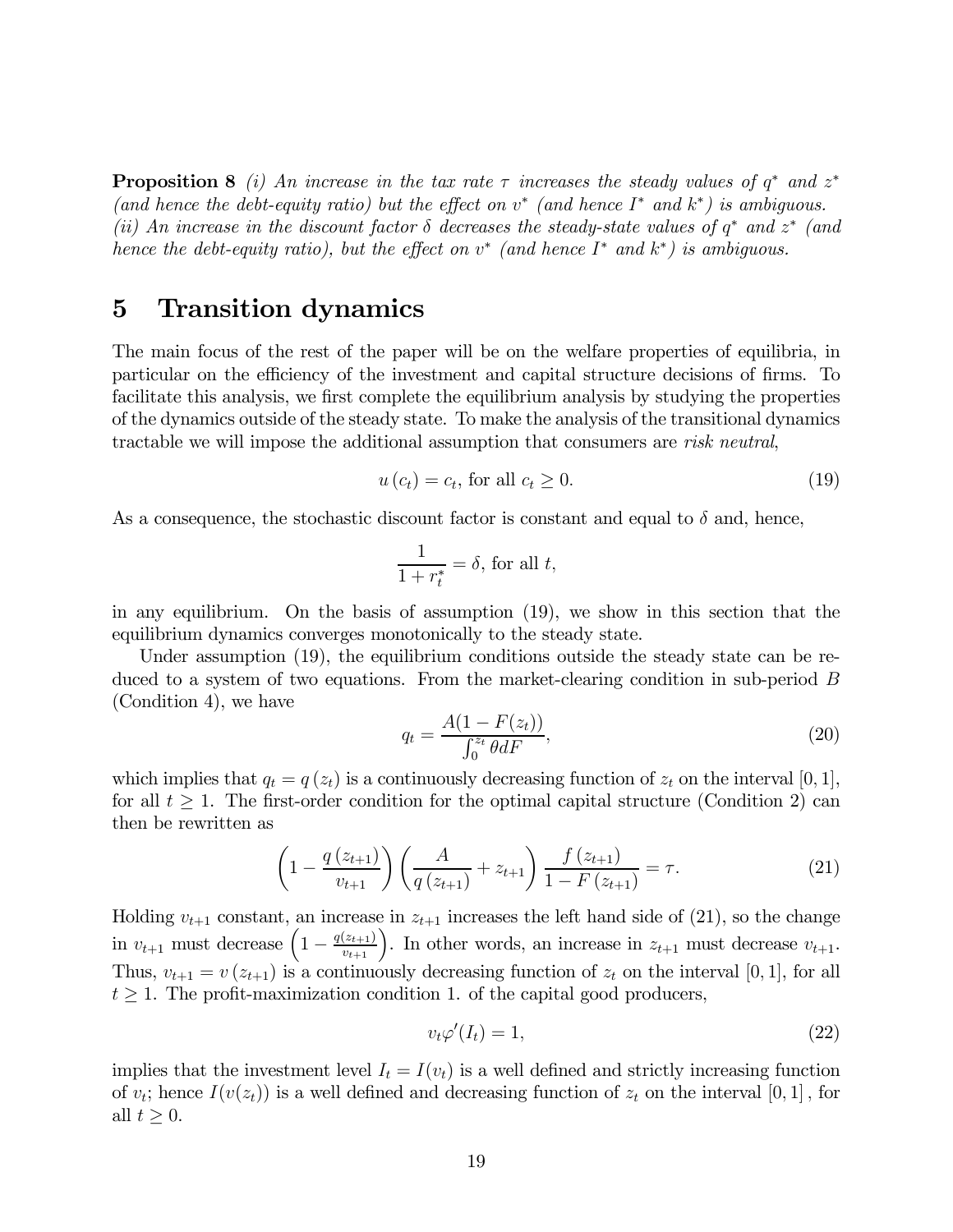Substituting these functions for  $I, v, q$  into the expressions specifying the law of motion of the market value of the firms in the consumption good sector (in Condition  $2^5$ ) and the capital market-clearing (Condition 6), we obtain the system of two difference equations below in  $z$  and  $k$ :

$$
v(z_t) = \delta \left[ A + v(z_{t+1})\bar{\theta} - \tau v(z_{t+1}) \int_{z_{t+1}}^1 (\theta - z_{t+1}) dF \right]
$$
 (23)

$$
k_{t+1} = \bar{\theta}k_t + \varphi(I(z_t)).
$$
\n(24)

This dynamic system can be solved for the values  $\{(k_t, z_t)\}_{t=1}^{\infty}$ , subject to the initial conditions determining  $k_1$ . This sequence defines an equilibrium trajectory if it belongs to an equilibrium as defined in Definition 5.

The first of the two equations, (23), only depends on  $z_t$ . Hence the dynamics for  $z_t$  is determined by that equation, and does not depend on  $k$ . We show in the Appendix that the dynamics for  $z_t$  is as described in the following figure:



where the red line is the graph of the term on the right hand side of (23), and the blue line is the graph of the term on the left hand side, both regarded as functions of  $z$ . The two curves intersect at the unique steady-state value  $z = z^*$ . At that point the slope of the red curve is flatter than the slope of the blue curve. Also, both curves are negatively sloped. This implies that, starting at any initial point  $z_1 \neq z^*$ , the trajectory  $\{z_t\}$  satisfying the difference equation must diverge away from  $z^*$ . In fact, if  $z_1 > z^*$ ,  $z_t$  is monotonically increasing until it reaches a value, strictly smaller than one, beyond which a solution to (23) no longer exists.<sup>7</sup> On the other hand, if  $z_1 < z^*$  both curves diverge to infinity and the dynamics is monotonically decreasing approaching zero. This is also unfeasible, since we see

<sup>&</sup>lt;sup>5</sup>We also use (20) to simplify the expression in (23), as we did in the proof of Proposition 7.

<sup>&</sup>lt;sup>6</sup>The initial conditions are given by  $k_1 = \overline{\theta} \overline{k}_0 + \varphi(I_0)$ , with  $I_0$  determined by  $\delta \left[ A + v(z_1) \bar{\theta} - \tau q(z_1) \int_{z_1}^1 (\theta - z_1) dF \right] \varphi'(I_0) = 1$  as a function of  $z_1$ .

<sup>&</sup>lt;sup>7</sup>If  $z \to 1$ , the term on the right hand side converges to A and the one on the left hand side converges to 0. Thus for some finite value of t there is no value of  $z_{t+1}$  that satisfies the (23).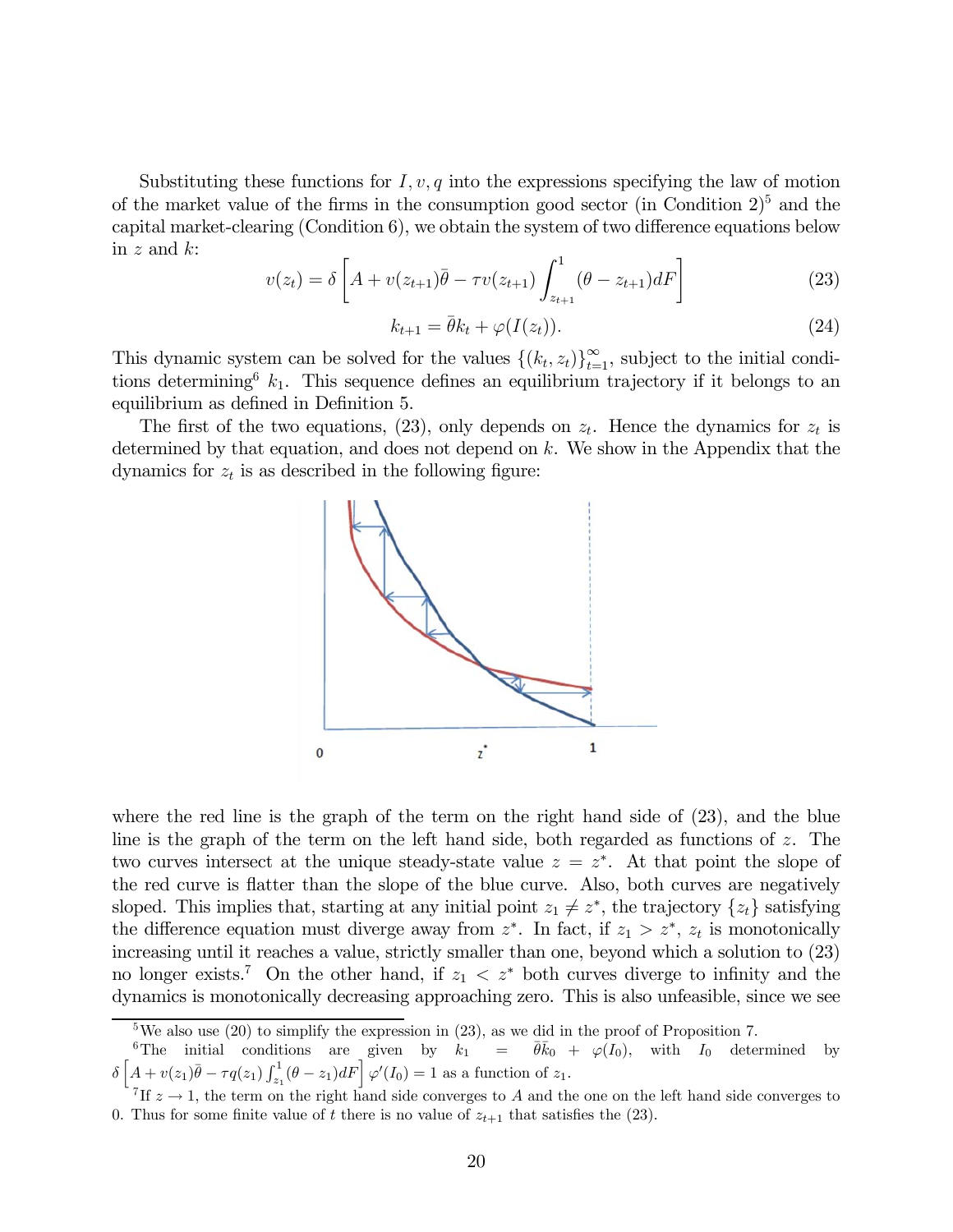from (21), (20), (22) that when  $z \to 0$ , v, q, I and hence also k tend to infinity, which violate the boundedness property established in Proposition 1.

This shows that in any competitive equilibrium we must have  $z_t = z^*$  for all t. From this it follows that prices and the investment level are constant along the equilibrium path, at the levels  $q_t = q(z^*) = q^*$ ,  $v_t = v(z^*) = v^*$  and  $I_t = I(z^*) = I^*$ , for all t, while the dynamics of the capital stock is determined by the law of motion

$$
k_{t+1} = \bar{\theta}k_t + \varphi(I^*),
$$

with  $k_1$  determined by the initial conditions. Then

$$
k_{t+\tau+1} = \left(\bar{\theta} + \bar{\theta}^2 + \dots + \bar{\theta}^\tau\right) \varphi(I^*) + \bar{\theta}^{\tau+1} k_t
$$

$$
\to \frac{\varphi(I^*)}{1-\bar{\theta}} = k^* \text{ as } \tau \to \infty.
$$

So the capital stock converges to its steady-state value. We have thus established the following:

**Proposition 9** Let  $\{(k_t, z_t)\}_{t=1}^{\infty}$  be a solution of (23), (24), satisfying  $k_0 = \bar{k}_0$ . Then  $\{(k_t, z_t)\}_{t=1}^{\infty}$  is an equilibrium trajectory only if, for all  $t \geq 1$ ,  $z_t = z^*$ , where  $z^*$  is the uniquely determined steady-state capital structure. Furthermore,  $k_t$  converges monotonically to its steady-state value,  $k^*$ .

# 6 Welfare analysis

## 6.1 The inefficiency of equilibrium

If we compare the conditions for a Pareto efficient steady state derived in Proposition 2 with the conditions for a steady-state equilibrium derived in Section 4.1, we see that steady-state equilibria are Pareto efficient if and only if  $I^* = I^{FB}$ , which happens when the equilibrium market value of capital is given by

$$
v^* = \frac{\delta}{1 - \delta \bar{\theta}} A.
$$

From the equilibrium conditions, in particular, Condition 2, it can be seen immediately that the condition above can hold only if  $\tau = 0$ . In that case, there is no cost of issuing equity and the firms in the capital good sector will choose 100% equity finance. On the other hand, when  $\tau > 0$ , as we have been assuming, the equilibrium market value of capital  $v^*$  is strictly lower than  $\frac{\delta}{1-\delta\theta}A$  and  $I^*$  and  $k^*$  are strictly less than the corresponding first-best values. The financial frictions of incomplete markets and the perceived costs of default and equity financing, imply that firms invest too little nd the equilibrium stock of capital is inefficiently low. Even with a representative consumer, competitive equilibria are Pareto inefficient.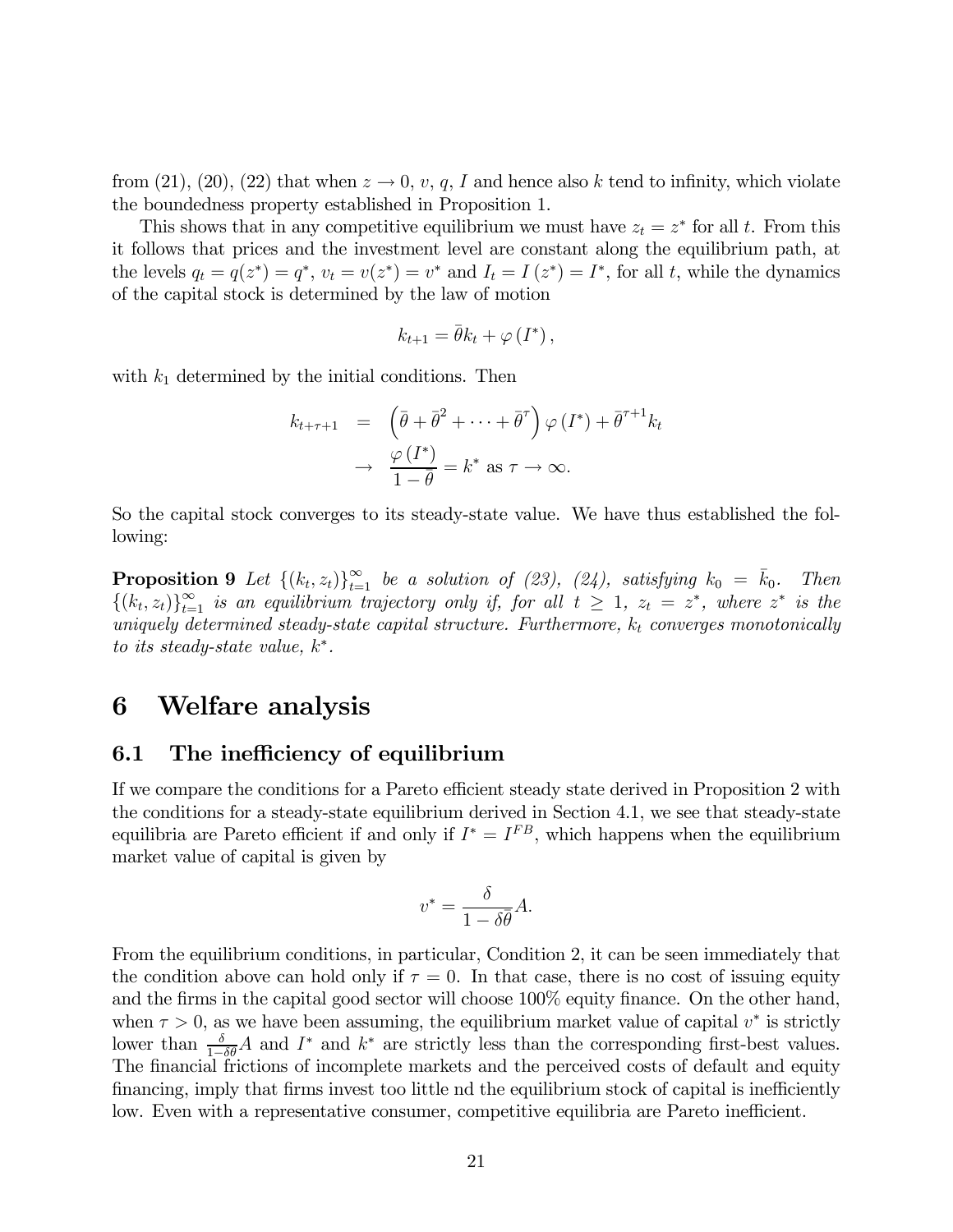### 6.2 Constrained inefficiency

It is not surprising that equilibrium is Pareto-inefficient in the presence of distortionary taxation. A more surprising result is that, even in the presence of frictions, regulation of a single variable, while allowing other variables to reach their equilibrium levels, can lead to a welfare improvement. That is, competitive equilibria are also constrained inefficient. We consider two possible types of interventions. In the first, we control the level of aggregate investment. In the second we control the breakeven level of debt.

**Controlling investment**  $I$  Starting in a steady-state equilibrium, we consider an increase in investment at some date  $t$ . Thus, at date  $t$ ,  $I$  is no longer determined by Condition 1 of Definition 5, but set equal to  $I^* + \Delta I$ . The rest of the equilibrium variables are determined by the agents' optimizing decisions and market-clearing conditions. In particular, the output of capital goods at all subsequent dates responds to the exogenous change in investment. The law of motion of the capital stock is now

$$
k_{t+1} = \bar{\theta}k^* + \varphi(I^* + \Delta I),
$$
  
\n
$$
k_{t+i} = \bar{\theta}k_{t+i-1} + \varphi(I_{t+i-1}), \text{ for all } i > 1,
$$

while the market-clearing condition in the liquidation market, the optimality condition for the firms' capital structure and the law of motion for  $v_t$  are still given by (20), (21) and (23). Similarly, at each subsequent date  $t + i > t$ , the level of I is determined by the profitmaximization condition of the capital good producers, (22). Since equations (20), (21) and (23) are unchanged, the analysis of the transition dynamics in Section 5 still applies and implies that their solution is given by  $z_{t+i} = z^*$ ,  $v_{t+i-1} = v^*$ ,  $q_{t+i} = q^*$ , for all  $i \geq 0$ . It also follows that  $I_{t+i} = I^*$  after date t.

The dynamics for consumption are given by the following equations:

$$
c_t = Ak^* - (I^* + dI),
$$
  
\n
$$
c_{t+1} = A(\bar{\theta}k^* + \varphi(I^* + dI)) - I^*,
$$
  
\n
$$
c_{t+i} = A(k^* + \bar{\theta}^{i-1}(\varphi(I^* + \Delta I) - \varphi(I^*))) - I^*,
$$
 for all  $i > 1$ .

Hence, the effect on welfare of this intervention is given by the sign of

$$
\left(-1+\varphi'(I^*)A\delta\sum_{t=0}^{\infty}(\delta\bar{\theta})^t\right)\Delta I.
$$

The term in brackets in this expression is strictly positive because, as we showed in the previous section, in a steady-state equilibrium we always have

$$
A\frac{\delta}{1-\delta\overline{\theta}} > \frac{1}{\varphi'(I^*)} = v^*.
$$

Hence, a temporary increase of investment above its equilibrium value increases welfare by bringing the stock of capital closer to its first-best level.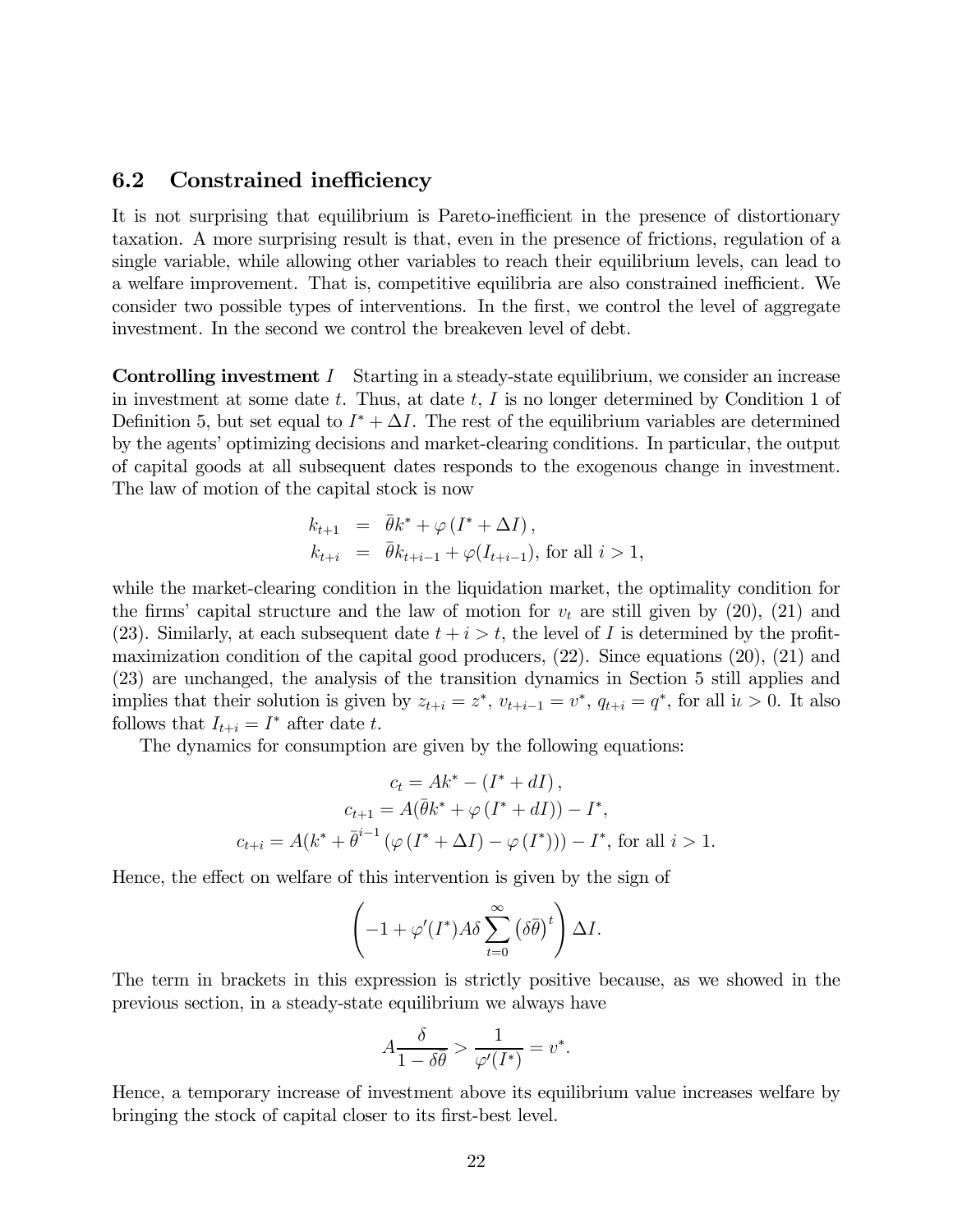Notice that if we allow for repeated interventions of the kind described, setting the level of the investment  $I = I^{FB}$  at all dates  $t + i$  for  $i > 0$ , it is possible to attain the Pareto-efficient allocation after a transition of one period. Consider, for instance, the first-best steady state. It is easy to verify, by a similar argument analogous, that the following intervention

at date *t*, set 
$$
I_t
$$
 such that  $k^{FB} = \bar{\theta}k^* + \varphi(I_t)$   
at all  $t + \iota$ ,  $\iota > 0$ , set  $I_{t+\iota} = I^{FB}$ 

induces the following equilibrium consumption sequence:

$$
c_t = Ak^* - I_t
$$
  
\n
$$
c_{t+\iota} = Ak^{FB} - I^{FB} = c^{FB} \text{ for all } \iota > 1.
$$

**Controlling the breakeven point**  $z$  Now consider an alternative intervention, consisting of a change in the capital structure of the firms producing in the consumption good sector, with all other variables determined as in equilibrium. In particular, we consider a permanent<sup>8</sup> change  $\Delta z$  starting at some fixed but arbitrary date  $t + 1$ . The induced changes in the equilibrium variables  $q$  and  $v$  are obtained from the market-clearing condition in sub-period  $B, (20)$ , and the law of motion of v,  $(23)$ . After substituting the new value of z, the new values of  $q$  and  $v$  are determined by

$$
A(1 - F(z^* + \Delta z)) = q_{t+i} \int_0^{z^* + \Delta z} \theta dF = q_{t+i} \left[ z^* f(z^*) + \int_0^{z^*} \theta dF \right],
$$
 (25)

and 9

$$
v_{t+i} = \delta \left\{ A + v_{t+i+1} \bar{\theta} - \tau v_{t+i+1} \int_{z^* + \Delta z}^1 (\theta - z^* - \Delta z) dF \right\},\tag{26}
$$

for all  $i > 0$ . We see from (25) that the new equilibrium value for  $q_{t+i}$  is the same for all i and from  $(26)$  we obtain a first-order difference equation in v. The solution of this equation diverges monotonically since the coefficient on  $v_{t+1+1}$  has absolute value

$$
\left| \bar{\theta} - \tau \int_{z^* + \Delta z}^1 (\theta - z^* - \Delta z) dF \right| < \max \left\{ \bar{\theta}, \tau \int_{z^* + \Delta z}^1 (\theta - z^* - \Delta z) dF \right\}
$$
  

$$
\leq \max \left\{ \bar{\theta}, \tau \bar{\theta} \right\} = \bar{\theta} < 1.
$$

<sup>8</sup>We focus attention on a permanent, rather than a temporary, intervention to make the analysis simpler, but it is fairly easy to verify that the same welfare result holds in the case of a temporary intervention.

<sup>&</sup>lt;sup>9</sup>Note that expressions (25) and (26) give us the new equilibrium levels of  $q$  and  $v$  also for any discrete change  $\Delta z$ , as long as we have  $v \geq q$ , that is as long as  $z + \Delta z$  is not too close to 0.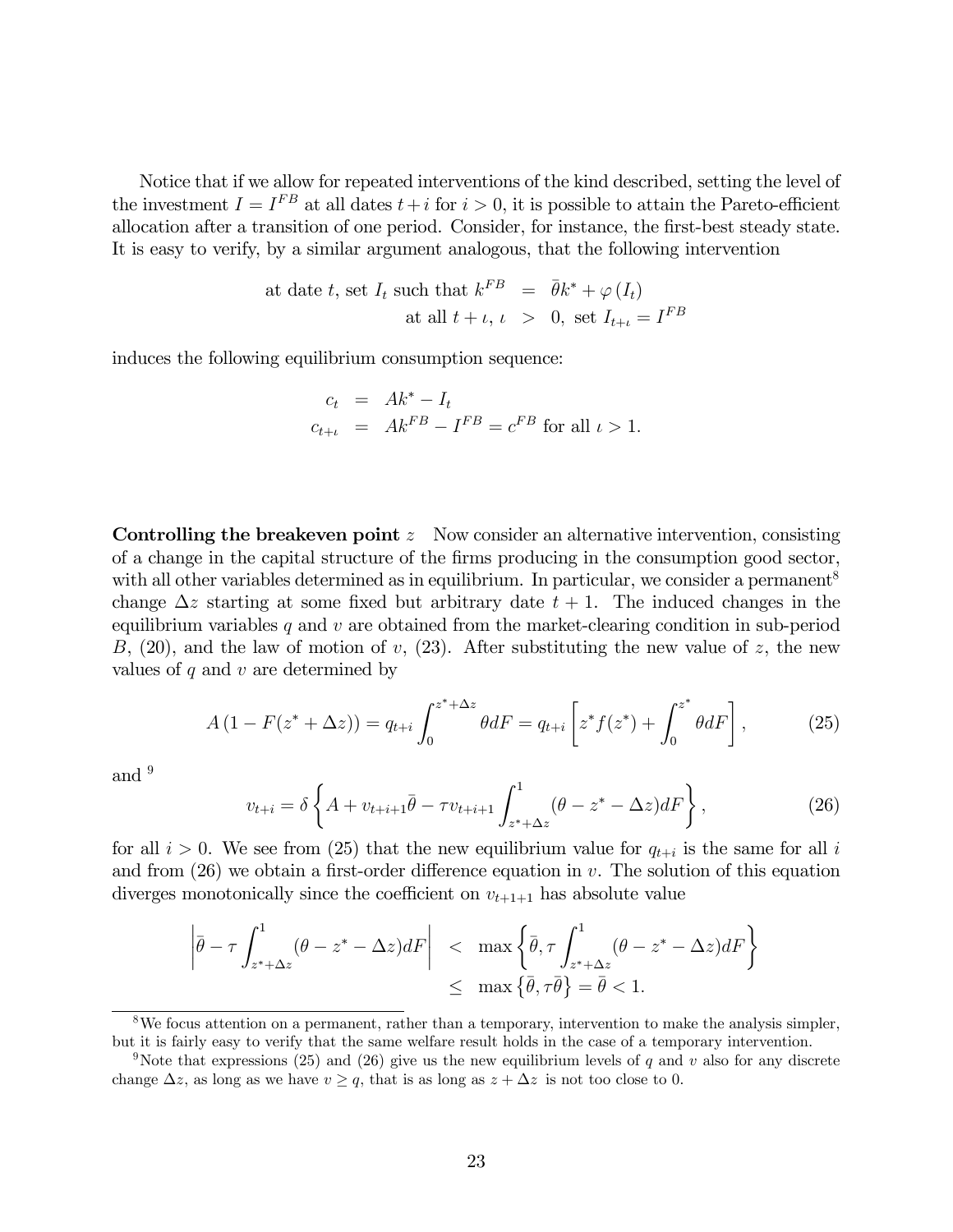Hence, the only admissible solution is obtained by setting  $v_{t+i}$  equal to its steady-state value:

$$
v_{t+i} = v_{t+i+1} = v^* + \Delta v = \frac{\delta A}{1 - \delta \bar{\theta} + \delta \tau \int_{z^* + \Delta z}^1 (\theta - z^* - \Delta z) dF}.
$$
 (27)

The remaining equilibrium variables are determined by the optimality condition for the capital goods producers, (22), and the capital market clearing condition, (24), which are both unchanged. Since, by the previous argument,  $v_{t+1}$  is equal to ts new steady-state equilibrium value,  $v^* + \Delta v$ , we have  $I_{t+i} = I^* + \Delta I$  for all  $i > 0$ , where the sign of  $\Delta I$  equals the sign of  $\Delta v$ .

The effect on welfare is then determined as in the case of the first intervention considered by the change in I and hence in k, and consumers' welfare increases if and only if  $dI > 0$ . From (27) it is then easy to verify that sign  $\Delta v = \text{sign} \ \Delta z$ , since

$$
\frac{d}{dz^*} \int_{z^*}^1 (\theta - z^*) dF = - \int_{z^*}^1 dF < 0
$$

and so, in the limit,

$$
\frac{dI}{dz} = \frac{dv}{dz}\frac{dI}{dv} = \frac{dv}{dz}\left(-\frac{\varphi''}{v\varphi}\right) > 0
$$

Hence, welfare is increased by a permanent increase in  $z$  above its steady-state equilibrium value.

When z is increased above  $z^*$ , the equilibrium value of  $v$  increases, as we see from (26), but the tax liability  $\tau v \int_z^1 (\theta - z) dF$  decreases, as we can see from (27). In fact, it is because the tax liability falls that the value of capital increases. The reason firms do not choose a higher value of  $z$  in equilibrium is that they are price takers. They choose  $z$  to maximize (12), without taking into account the effect of  $z$  on  $q$  and  $v$ . This is why the higher value of  $z, z^* + \Delta z$ , cannot be sustained as a competitive equilibrium. If left free to choose its capital structure, each firm would respond to the lower value of  $q, q^* + \Delta q$ , by choosing a lower value of  $z$  rather than the higher one, so as to profit from the larger gains it can make when solvent. These gains disappear, however, when we take into account the effect of lowering  $z$ on the equilibrium value of q. Even though debt financing entails a cost of default,  $v - q$ , and this difference is going to increase as a result of the intervention considered, we see from  $(27)$  that, once we consider the equilibrium relationship between z and q, this cost has no effect on  $v$ , only the tax cost remains.

Also, both the default and tax costs 'wash out' in the welfare analysis, since they only entail a redistribution of wealth between debt holders, equity holders, and taxpayers Given the homogeneity of consumers, such a redistribution has no effect on welfare. The only effect on welfare comes from the change in investment and capital. Any intervention that increases I and  $k$  is welfare improving.

The intervention acts directly on the threshold below which the firm has to default on its debt. To claim that an increase of this threshold corresponds to an increase in the debtequity ratio, the change in the market value of debt and equity should also be taken into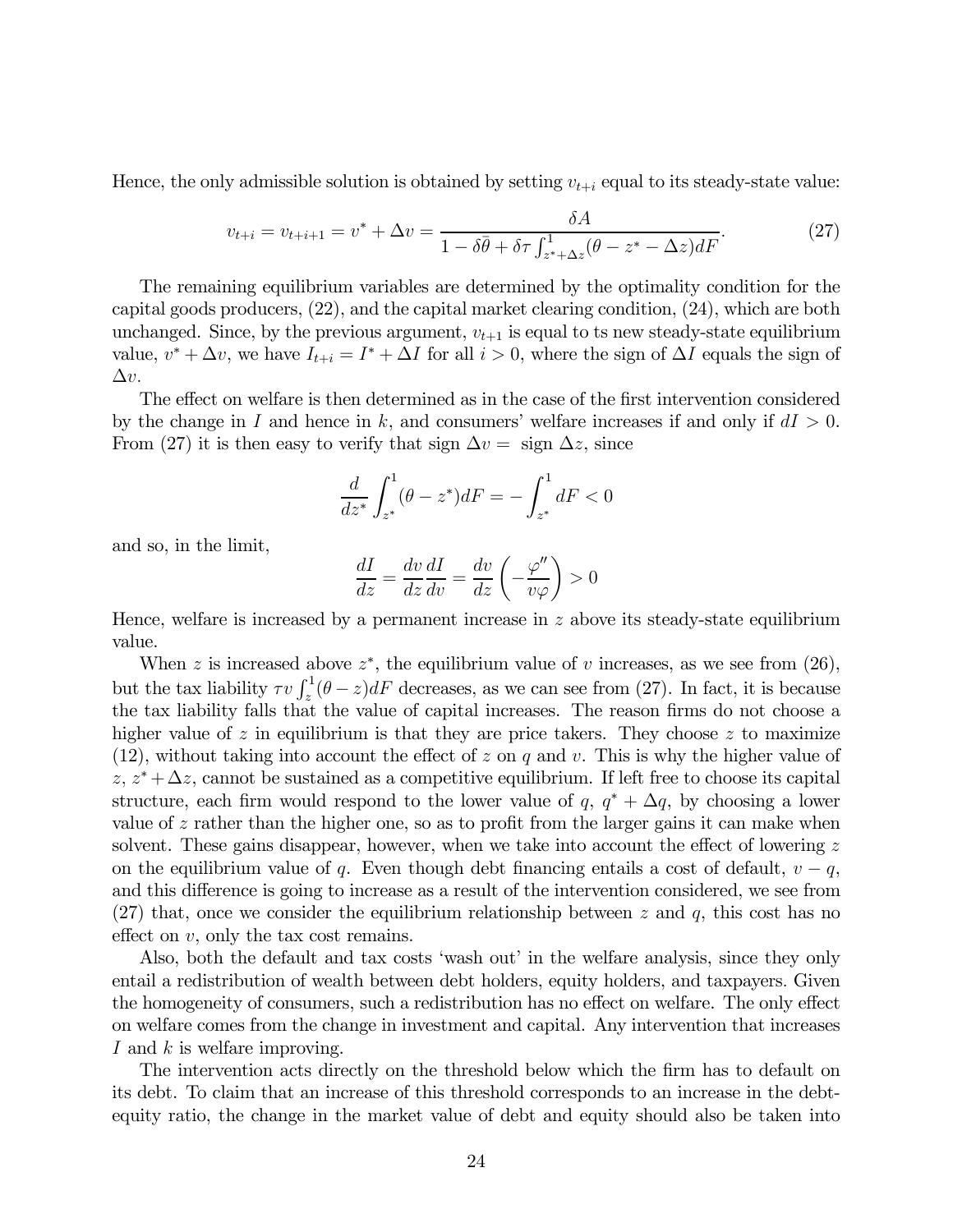account, that is we should look at

$$
\frac{v^b}{v^e} = \frac{\int_0^z (A + q_{t+i}\theta) dF + \int_z^1 \frac{v_{t+i}(A + q_{t+i}z)}{q_i} dF}{\int_z^1 \left(\frac{v_{t+i}}{q_{t+i}} - \tau\right) q_{t+i} (\theta - z) dF}
$$
(28)

The effect of a marginal increment in z, starting from  $z^*$  on the value of the debt equity ratio  $\frac{v^b}{v^e}$ , is not straightforward to determine in general. We will show in what follows that, for a discrete, sufficiently large increment in  $z$  we have an unambiguous increase in the debt equity ratio  $\frac{v^b}{v^e}$ .

Consider a sequence of discrete changes  $\Delta z$ , such that  $z + \Delta z$  approaches 1. Along such sequence q goes to zero and we also see from (27) that v approaches  $\frac{\delta A}{1-\delta \theta}$  and hence, by the argument of the previous section,  $I$  approaches  $I_{FB}$ . That is, in the limit, the equilibrium corresponding to such an ntervention converges to the steady-state, first-best allocation.10 Also, as  $z \to 1$ , we have

$$
\frac{v^{b}}{v^{e}} = \frac{\int_{0}^{z} (A + q_{t+i}\theta) dF + \int_{z}^{1} \frac{v_{t+i}(A + q_{t+i}z)}{q_{t+i}} dF}{\int_{z}^{1} \frac{v_{i}}{q_{t+i}} (1 - \tau) (\theta - z) dF} \to \frac{A + vA \lim_{z \to 1} \int_{z}^{1} \frac{1}{q_{t+i}} dF}{0} = \infty
$$

Hence, we can indeed say that the debt equity ratio is increasing, at least in the limit, as a result of such intervention.

### 6.3 Inefficient hedging

Fire sales are a necessary element of equilibrium, as we have shown. Equity is dominated by debt finance unless banruptcy is perceived to be costly and, in equilibrium, both debt and equity finance must be used. One might think that speculators would have an incentive to accumulate liquidity in order to buy assets at fire sale prices, but speculation does nothing to increase the efficiency of equilibrium. As long as liquid assets yield a low return, speculators will not hold them unless they can expect capital gains from buying assets in the fire sale. The supply of liquidity will never be sufficient to eliminate fire sales. In fact, the presence of liquid assets can make equilibrium less efficient. As we have pointed out, the costs of bankruptcy are an illusion, because they represent a transfer rather than a true economic cost. For the same reason, the capital gains from buying assets in fire sales are also an illusion. So although holding low-yielding liquid assets in order to buy up assets in a fire sale is always inefficient. In fact, it can make everyone worse off than in an economy without liquid assets.

To represent the possibility of speculative arbitrage to provide liquidity in the market, we extend the analysis by introducing an additional, "safe" technology to produce the consumption good using the capital good, also subject to constant returns to scale. We assume that one unit of capital applied to this technology produces  $B$  units of the good and that after

<sup>&</sup>lt;sup>10</sup>Note that the equilibrium condition (25) has an admissible solution for all  $z + \Delta z < 1$ , but not in the limit for  $z + \Delta z = 1$ .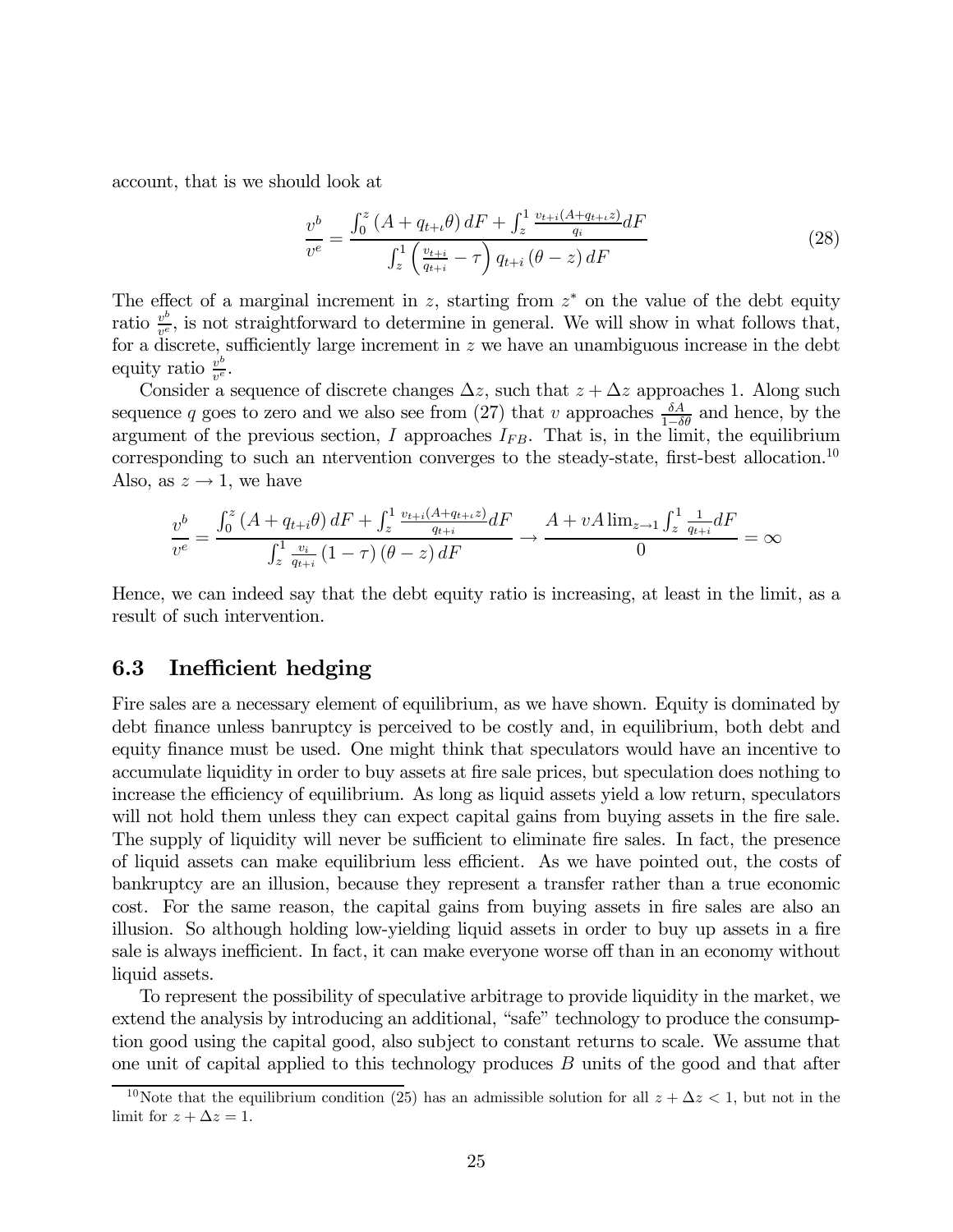depreciation the amount of capital remaining is  $\bar{\theta}$ . The two technologies have then the same average depreciation rate but the depreciation rate of the safe technology is deterministic. We assume that  $B < A$ ; otherwise, the safe technology would dominate the risky technology.

Each firm in the consumption good sector now faces a technology choice, in addition to the choice of its capital structure. Otherwise, the definition of a competitive equilibrium is unchanged.

To analyze the firms' technology choice, consider a firm which has one unit of capital at date  $t$ . If the capital is entirely invested in the safe technology, the optimal capital structure is full debt financing, since there is no default risk in this case. At date  $t + 1$  the firm produces B units of goods which it retains and uses to buy  $\frac{B}{q_{t+1}}$  units of capital. Then, at the end of date  $t + 1$ , the firm has  $\frac{B}{q_{t+1}} + \bar{\theta}$  units of capital which is valued at  $v_{t+1} \left( \frac{B}{q_{t+1}} + \bar{\theta} \right)$ . In equilibrium, it is optimal for the firm to invest all its capital in the safe technology if and only if

$$
v_t = \frac{1}{1 + r_t} v_{t+1} \left( \frac{B}{q_{t+1}} + \bar{\theta} \right).
$$
 (29)

In addition, the zero profit condition requires that the nominal value of debt issued by the firm fully investing in the safe technology is equal to  $d_{t+1} = B + q_{t+1}\theta$ .

We establish first some properties of the equilibrium technology choice.

**Proposition 10** At a competitive equilibrium, if  $v_{t+1} > q_{t+1}$  it is never optimal for a consumption good producer to use both technologies at the same time.

This proposition is the result of the non-convexity of the firm's objective function associated with costly bankruptcy. If the firm has a positive amount of debt and a positive probability of default, the firm can increase its value by shifting all its production to the risky technology, keeping the default probability and the default cost unchanged and enjoying the higher returns of the technology, or to the safe technology which allows to avoid all the default risk and cost.

We show next that, as in the previous specification, in equilibrium we always have  $v_{t+1}$  $q_{t+1}$ . Suppose not, that is we have  $v_{t+1} = q_{t+1}$ . In that case there is no default cost, hence firms by investing in the risky technology and fully financing with debt attain a higher value, since  $A > B$  and there is no cost attached to debt financing. But if all firms only invest in the risky technology we have shown in the previous section there can be no equilibrium where  $v_{t+1} = q_{t+1}$ .

Having shown that  $v_{t+1} > q_{t+1}$ , the market clearing condition in the liquidation market implies that at least a positive fraction of firms invest in the risky technology. Hence at a competitive equilibrium two possible cases arise. The first one is a situation where all firms invest in the risky technology. The equilibrium is then the same as in the previous section. More precisely, a competitive equilibrium  $\{(c_t^*, k_t^*, z_{t+1}^*, I_t^*, q_{t+1}^*, v_t^*, r_t^*)\}_{t=0}^{\infty}$  according to Definition 5 is also an equilibrium when consumption good producers also face a choice between a risky and a safe technology provided the equilibrium values satisfy the following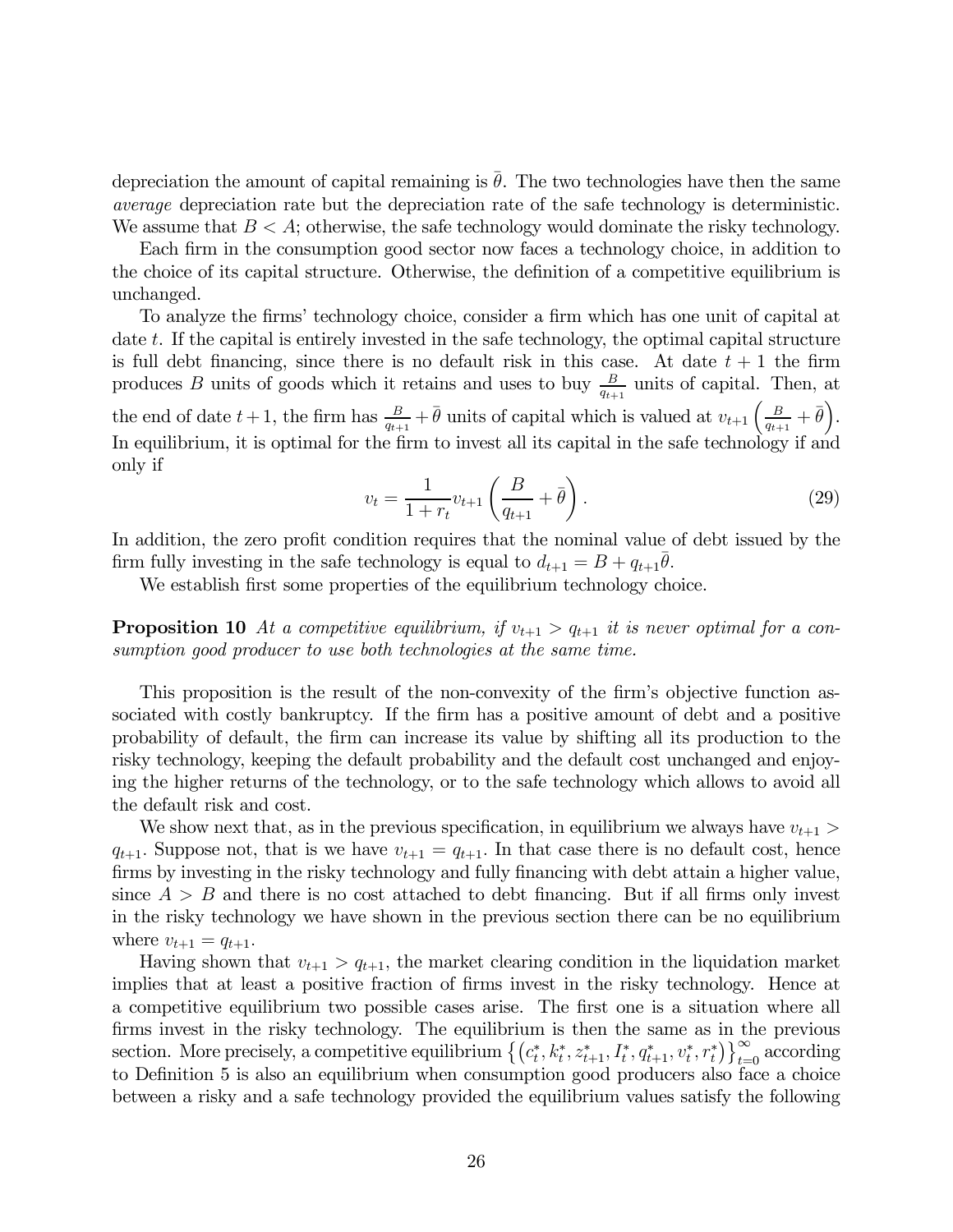condition, for all  $t$ ,

$$
v_t^* \ge \frac{1}{1 + r_t^*} v_{t+1}^* \left(\frac{B}{q_{t+1}^*} + \bar{\theta}\right),\tag{30}
$$

that is, no producer can gain at these prices by switching form the risky to the safe technology.

The second case arises when (30) is violated, in which case the competitive equilibrium is different and entails a positive fraction  $(1 - \ell_t^{**}) \in (0, 1)$  of firms using the safe technology. In this case, the equilibrium conditions need to be partly modified, in particular the liquidation market clearing condition, which becomes

$$
q_t^{**} \int_0^{z_t^*} \theta_t dF = \ell_t^{**} A \left( 1 - F \left( z_t^{**} \right) \right) + \left( 1 - \ell_t^{**} \right) B, \tag{31}
$$

to reflect the fact that the buyers of capital goods now include the solvent firms investing in the risky technology and all the firms investing in the safe technology, as well as the good market clearing condition,

$$
A\ell_t^{**}k_t^{**} + B\left(1 - \ell_t^{**}\right)k_t^{**} = c_t^{**} + I_t^{**},\tag{32}
$$

to reflect the differing productivities of the two technologies. In addition, condition (29), requiring that firms must be indifferent between the safe and risky technologies, must also hold.

We investigate in what follows the welfare properties of these equilibria. We show in particular that the availability of an alternative, safe technology, which allows firms to avoid the default risk, generates an additional source of inefficiency.

**Proposition 11** The exists a unique value of B, denoted by  $\bar{B} > 0$ , such that if  $B \leq \bar{B}$ then  $\ell^{**} = 1$  in any steady-state equilibrium  $(c^{**}, k^{**}, z^{**}, I^{**}, q^{**}, v^{**}, r^{**}, \ell^{**})$ . By contrast, for some  $\varepsilon > 0$  and any  $B \in (\bar{B}, \bar{B} + \varepsilon), \ell^{**} < 1$  and the consumption level  $c^{**}$  is lower than in the equilibrium with  $\ell^{**} = 1$ .

The critical value of B, denoted by  $\bar{B}$ , is defined by

$$
\bar{B} = \frac{q^{**} (1 - \bar{\theta})}{\delta},
$$

where  $q^*$  is the price of liquidated capital at a steady-state equilibrium of the economy with no safe technology. At this steady-state equilibrium price,  $(30)$  holds with equality when  $B = \bar{B}$ , hence firms are indifferent between using the safe and risky technologies. At  $\bar{B} + dB > \bar{B}$ , (30) no longer holds, the steady-state equilibrium involves a positive fraction of firms  $1-\ell^{**} > 0$  adopting the safe technology and a higher steady-state equilibrium value of  $q$ ,

$$
q^{**} = \frac{\delta(\bar{B} + dB)}{1 - \delta\bar{\theta}}.\tag{33}
$$

We show in what follows that it equilibrium welfare is lower at a new steady-state equilibrium than at the original one. Since the original allocation, with all firms investing in the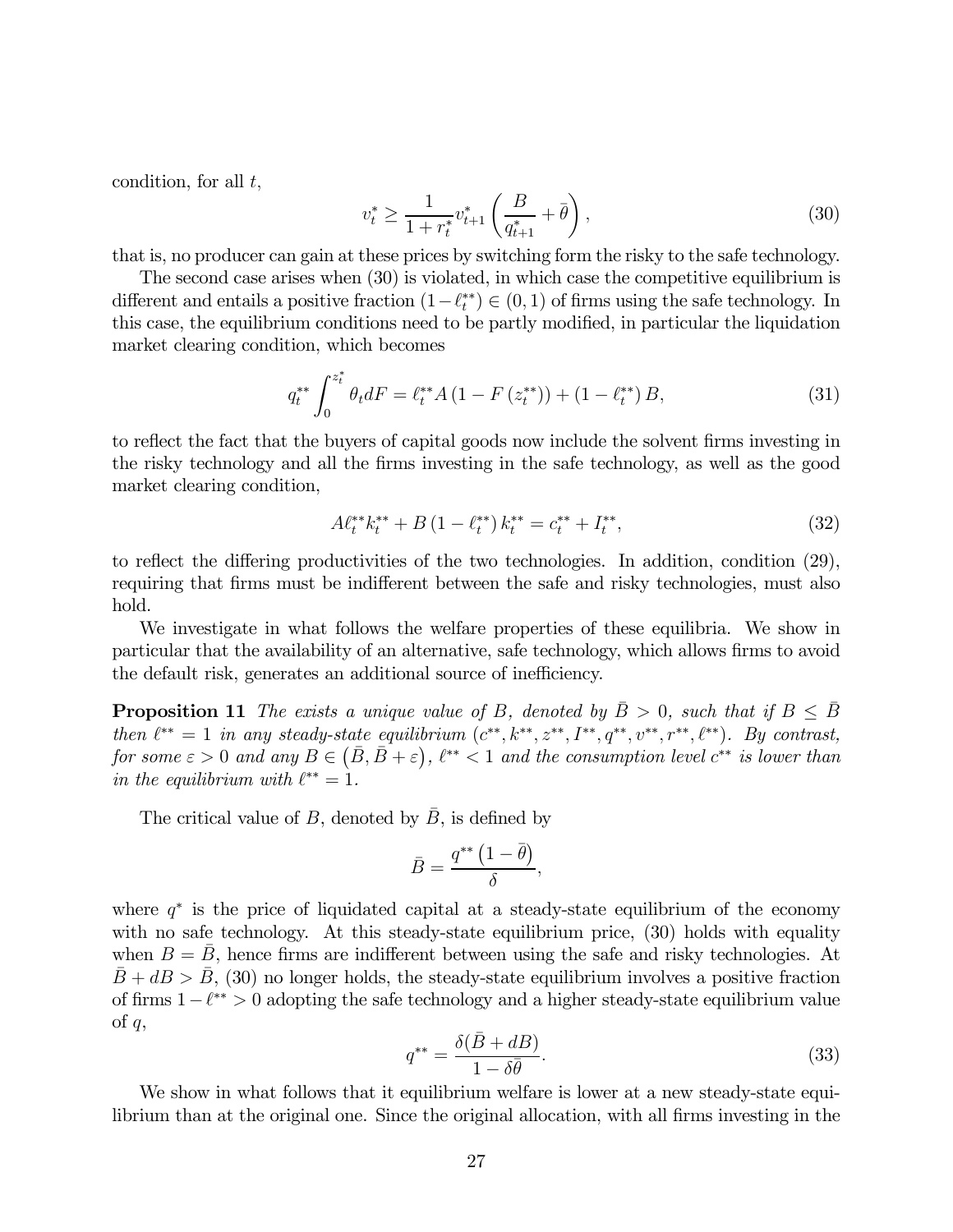risky technology, clearly remains feasible, this shows that the equilibrium indeed exhibits an inefficient technology choice, with excessive investment in the safe technology, as claimed.

From the market-clearing condition (32), we see that the change in the equilibrium consumption when B is increased from  $\bar{B}$  to  $\bar{B} + dB$  depends on the change in the equilibrium values of  $\ell$ ,  $k$  and  $I$ . Since conditions 1 and 6 of Definition 5 still hold, as shown in the previous sections both  $I$  and  $k$  increases if  $v$  increases. Consider the equation determining the value of the firm at a steady-state equilibrium (condition 2):

$$
v^{**} = \delta \left\{ \int_0^{z^{**}} (A + q^{**}\theta) dF + \int_{z^{**}}^1 \left( \frac{v^{**}}{q^{**}} (A + q^{**}\theta) - \tau v^{**} (\theta - z^{**}) \right) dF \right\}
$$
(34)

The change in the equilibrium value of v when B is increased to  $\bar{B} + dB$  is obtained by differentiating this equation with respect to  $B$  and evaluating the derivative at  $B = B$ :

$$
\frac{dv}{dB} = \delta \left\{ \left( \int_0^{z^{**}} \theta dF \right) \frac{dq}{dB} + \left( \frac{1}{q^{**}} \int_{z^{**}}^1 (A + q^{**}\theta) dF \right) \frac{dv}{dB} - \left( \frac{v^{**}}{q^{*2}} \int_{z^{**}}^1 A dF \right) \frac{dq}{dB} - \left( \tau \int_{z^{**}}^1 (\theta - z) dF \right) \frac{dv}{dB} \right\}.
$$

Rearranging, we get

$$
\left(1 - \frac{\delta}{q^{**}} \int_{z^{**}}^1 (A + q^{**}\theta) dF + \tau \int_{z^{**}}^1 (\theta - z) dF\right) \frac{dv}{dB} =
$$

$$
\delta \left(\int_0^{z^{**}} \theta dF - \frac{v^{**}}{q^{**2}} \int_{z^{**}}^1 A dF\right) \frac{dq}{dB}.
$$

Now, using the market-clearing condition (32) and noting that  $\ell^{**} = 1$ , we see that

$$
\frac{\delta}{q^*} \int_{z^*}^1 (A + q^*\theta) dF = \frac{\delta}{q^* *} \left( A \left( 1 - F \left( z^{**} \right) \right) + \int_{z^{**}}^1 q^{**} \theta dF \right)
$$

$$
= \frac{\delta}{q^*} \left( q^* \int_0^{z^*} \theta dF + q^* \int_{z^*}^1 \theta dF \right)
$$

$$
= \delta \overline{\theta} < 1.
$$

So,

$$
1 - \frac{\delta}{q^{**}} \int_{z^{**}}^1 (A + q^{**}\theta) dF + \tau \int_{z^{**}}^1 (\theta - z) dF = 1 - \delta\bar{\theta} + \tau \int_{z^{**}}^1 (\theta - z) dF
$$
  
> 1 - \delta\bar{\theta} > 0.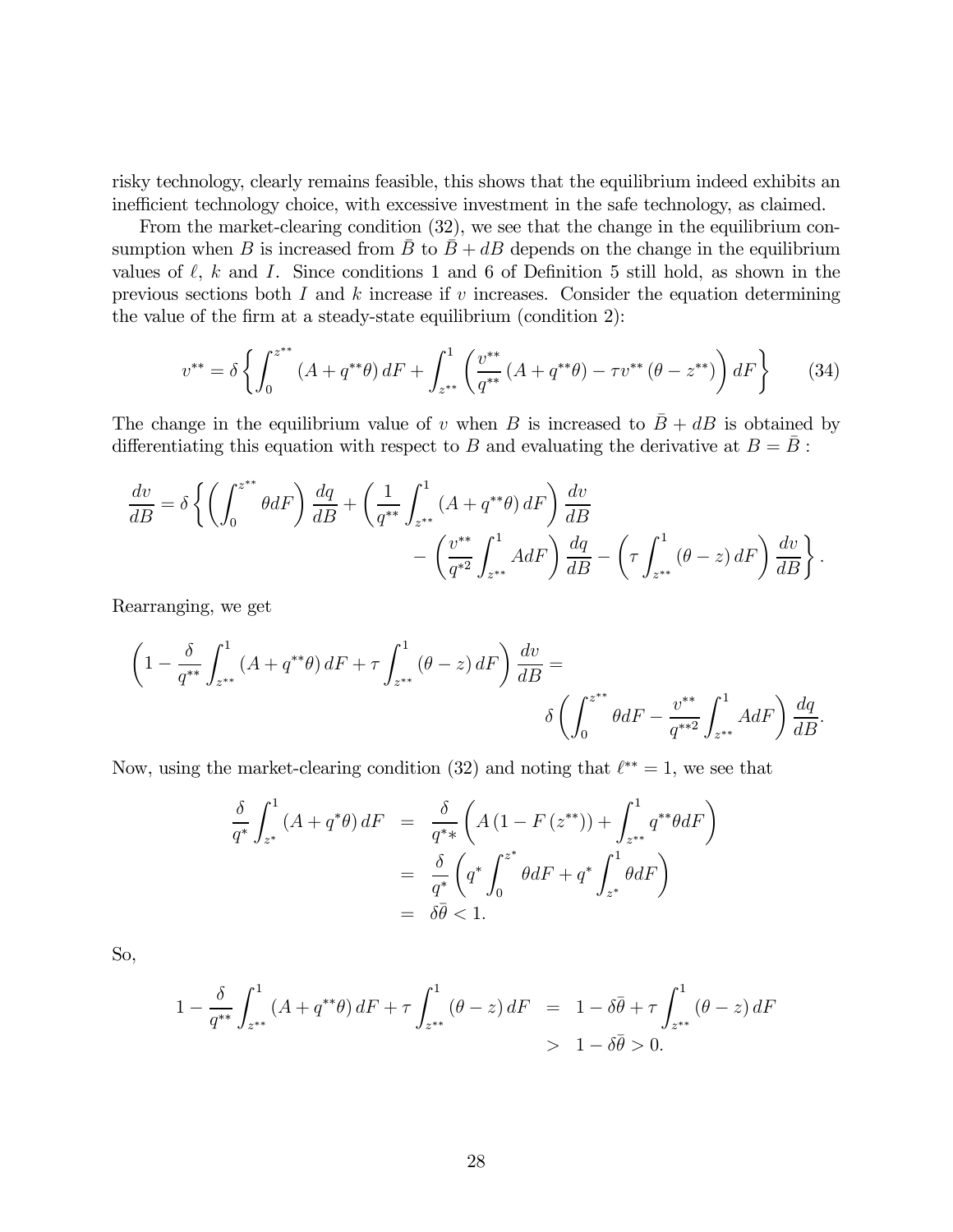Similarly,

$$
\int_{0}^{z^{**}} \theta dF - \frac{v^{**}}{q^{**2}} \int_{z^{**}}^{1} A dF - \tau \int_{z^{**}}^{1} (\theta - z) dF = \int_{0}^{z^{**}} \theta dF - \frac{v^{**}}{q^{**}} \frac{A (1 - F (z^{**}))}{q^{**}} - \tau \int_{z^{**}}^{1} (\theta - z) dF
$$
  

$$
< \int_{0}^{z^{**}} \theta dF - \int_{0}^{z^{**}} \theta dF - \tau \int_{z^{**}}^{1} (\theta - z) dF
$$
  

$$
= -\tau \int_{z^{**}}^{1} (\theta - z) dF < 0.
$$

From these two inequalities, it follows that  $\frac{dv}{dB}$  and  $\frac{dq}{dB}$  have opposite signs. Since  $\frac{dq}{dB} > 0$ follows from (33), we have proved that  $\frac{dv}{dB} < 0$ .

The change in the steady-state equilibrium consumption level is then obtained by differentiating (32) with respect to B and evaluating the derivative at  $B = \overline{B}$ :

$$
dc^{**} = Adk^{**} - dI^{**} + (1 - B)k^{**}d\ell^{**},\tag{35}
$$

since  $\ell^* = 1$ . The profit maximization condition  $v^* \varphi'(I^{**}) = 1$  implies that a reduction in  $v^{**}$  reduces  $I^{**}$ . The law of motion  $k^{**} = \varphi(I^{**})+\bar{\theta}k^{**}$  implies that a reduction in  $I^{**}$  reduces ∗∗:

$$
dk^{**} = \frac{\varphi'(I^{**})}{1 - \overline{\theta}} dI^{**}
$$

Also,  $d\ell^{**} \leq 0$  since  $\ell^{**} = 1$  at the equilibrium associated with  $B = \bar{B}$ . Then inspection of (35) yields

$$
dc^{**} < Adk^{**} - dI^{**}
$$
  
=  $\left(\frac{A\varphi'(I^{**})}{1 - \bar{\theta}} - 1\right) dI^{**}$   
=  $\left(\frac{A}{v^{**} (1 - \bar{\theta})} - 1\right) dI^{**},$ 

so a sufficient condition for  $dc^{**} < 0$  is  $v^{**} (1 - \bar{\theta}) < A$ . But it is clear from the definition of  $v^{**}$  in (34) that

$$
v^{**} \leq \delta A \left\{ 1 + \delta \bar{\theta} + \left( \delta \bar{\theta} \right)^2 + \cdots \left( \delta \bar{\theta} \right)^k + \cdots \right\}
$$

$$
= \frac{\delta A}{1 - \delta \bar{\theta}} < \frac{A}{1 - \bar{\theta}}.
$$

This completes the proof of the proposition.

# 7 Conclusion

[To be completed]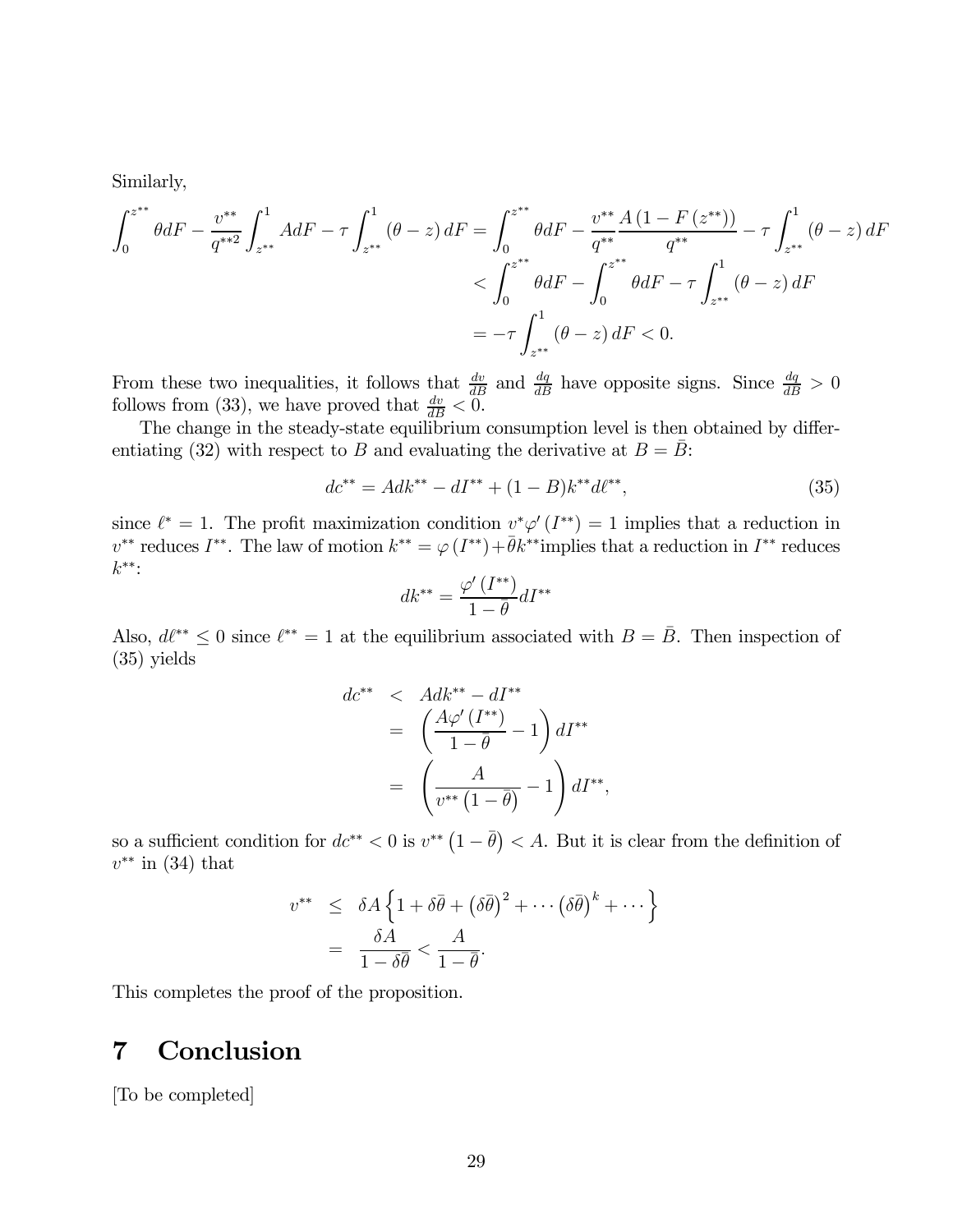# References

- [1] Aghion, Philippe, Oliver Hart, and John H. Moore (1992). "The Economics of Bankruptcy Reform," Journal of Law, Economics and Organization 8, 523-546.
- [2] Allen, F. and D. Gale (2004a). "Financial Intermediaries and Markets," Econometrica 72, 1023-1061.
- [3] Allen, F. and D. Gale (2004b). "Financial Fragility, Liquidity, and Asset Prices" Journal of the European Economic Association 2, 1015-1048.
- [4] Barnea, Amir, Robert A. Haugen and Lemma W. Senbet (1981) "An Equilibrium Analysis of Debt Financing Under Costly Tax Arbitrage and Agency Problems," The Journal of Finance , 36, 569-581.
- [5] Bebchuk, Lucian A. (1988). "A New Approach to Corporate Reorganizations," Harvard Law Review 101, 775-804.
- [6] Bolton, Patrick, Hui Chen and Neng Wang (2009). "A Unified Theory of Tobin's q,Corporate Investment, Financing, and Risk Management," NBER Working Paper No. 14845.
- [7] Bradley, Michael, Gregg A. Jarrell and E. Han Kim (1984) "On the Existence of an Optimal Capital Structure: Theory and Evidence," The Journal of Finance 39, 857- 878.
- [8] Brennan, M. J. and E. S. Schwartz (1978) "Corporate Income Taxes, Valuation, and the Problem of Optimal Capital Structure," The Journal of Business 51, 103-114.
- [9] Dammon, Robert M. and Richard C. Green (1987) "Tax Arbitrage and the Existence of Equilibrium Prices for Financial Assets," The Journal of Finance 42, 1143-1166.
- [10] Eberly, Janet, Sergio Rebelo and Nicolas Vincent (2008) "Investment and Value: A Neoclassical Benchmark," NBER Working Paper No. 13866
- [11] Fischer, Edwin O., Robert Heinkel and Josef Zechner (1989) "Dynamic Capital Structure Choice: Theory and Tests," The Journal of Finance 44, 19-40.
- [12] Foster, Edward and Hugo Sonnenschein (1970). "Price Distortion and Economic Welfare," Econometrica 38, 281-297.
- [13] Gale, D. and P. Gottardi (2011). "Bankruptcy, Finance Constraints and the Value of the Firm," American Economic Journal: Micro 3, 1-31
- [14] Gomes, João and Lukas Schmid (2010). "Equilibrium Credit Spreads and the Macroeconomy," AFA 2010 Atlanta Meetings Paper. Available at SSRN: http://ssrn.com/abstract=1363840 or http://dx.doi.org/10.2139/ssrn.1363840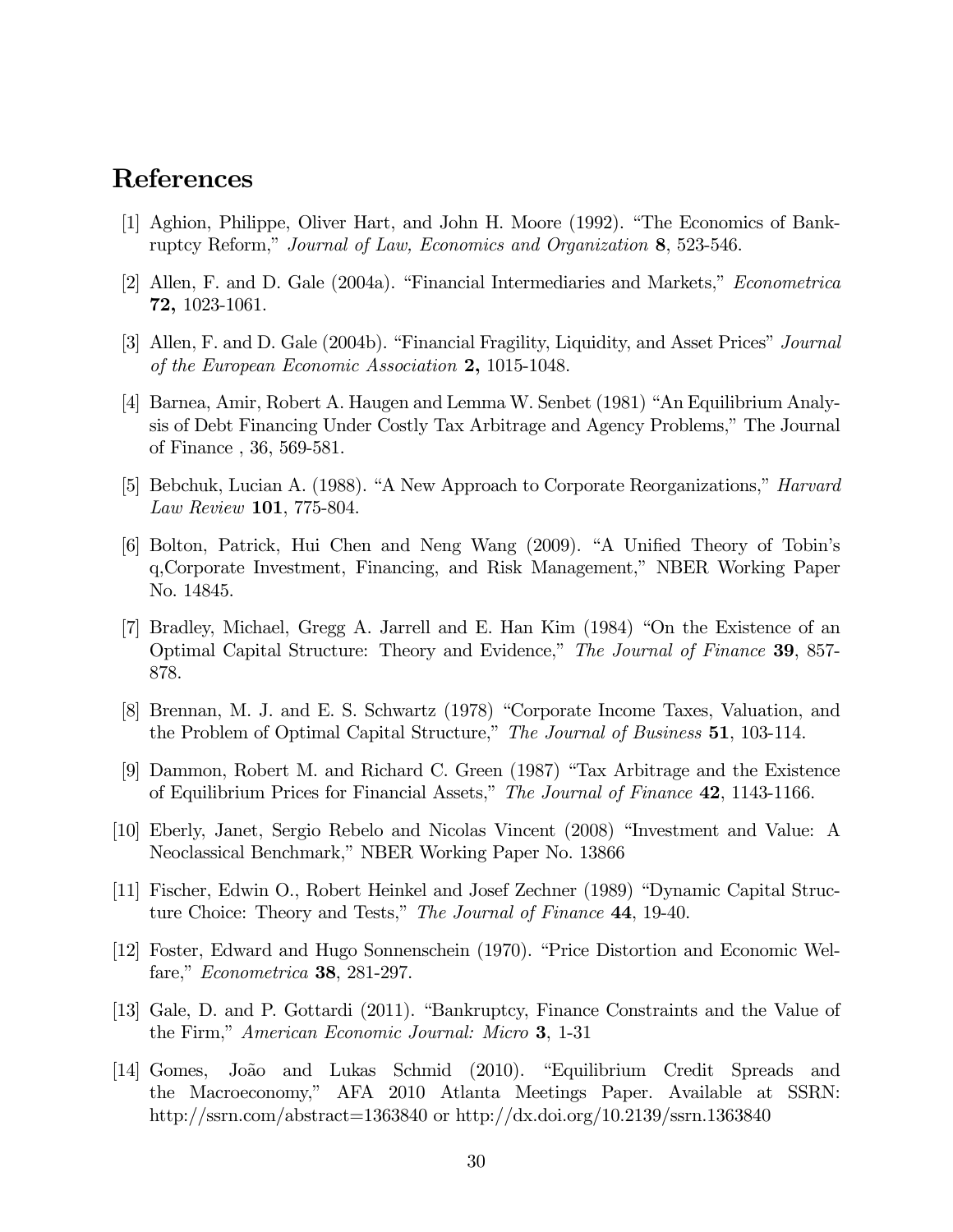- [15] Hackbarth, Dirk and David C. Mauer (2012)."Optimal Priority Structure, Capital Structure, and Investment," Review of Financial Studies 25, 747-796.
- [16] Hart, Oliver D. (1979) "On Shareholder Unanimity in Large Stock Market Economies," Econometrica 47, 1057-1083
- [17] Kim, E. Han (1982) "Miller's Equilibrium, Shareholder Leverage Clienteles, and Optimal Capital Structure," The Journal of Finance 37, 301-319.
- [18] Kuehn, Lars-Alexander and Lukas Schmid (2011). "Investment-Based Corporate Bond Pricing," Duke University, manuscript.
- [19] Leland, Hayne E. and Klaus Bjerre Toft (1996) "Optimal Capital Structure, Endogenous Bankruptcy, and the Term Structure of Credit Spreads," The Journal of Finance 51, 987-1019.
- [20] Miao, Jianjun and Pengfei Wang (2010). "Credit Risk and Business Cycles," Boston University, manuscript.
- [21] Miller, Merton H. (1977) "Debt and Taxes," The Journal of Finance 32, 261-275.
- [22] Modigliani, Franco and Merton H. Miller (1958) "The Cost of Capital, Corporation Finance and the Theory of Investment," The American Economic Review 48, 261-297.
- [23] Shleifer, Andrei and Robert W. Vishny (1992). "Liquidation Values and Debt Capacity: A Market Equilibrium Approach," Journal of Finance 47, 1343-1366.
- [24] Sundaresan, Suresh and Neng Wang (2006). "Dynamic Investment, Capital Structure, and Debt Overhang," Available at SSRN: http://ssrn.com/abstract=952540 or http://dx.doi.org/10.2139/ssrn.952540
- [25] Titman, S. (1984). "The effect of capital structure on a firm's liquidation decision," Journal of Financial Economics 13, 137—151.
- [26] Titman, Sheridan and Roberto Wessels (1988) "The Determinants of Capital Structure Choice," The Journal of Finance 43, 1-19.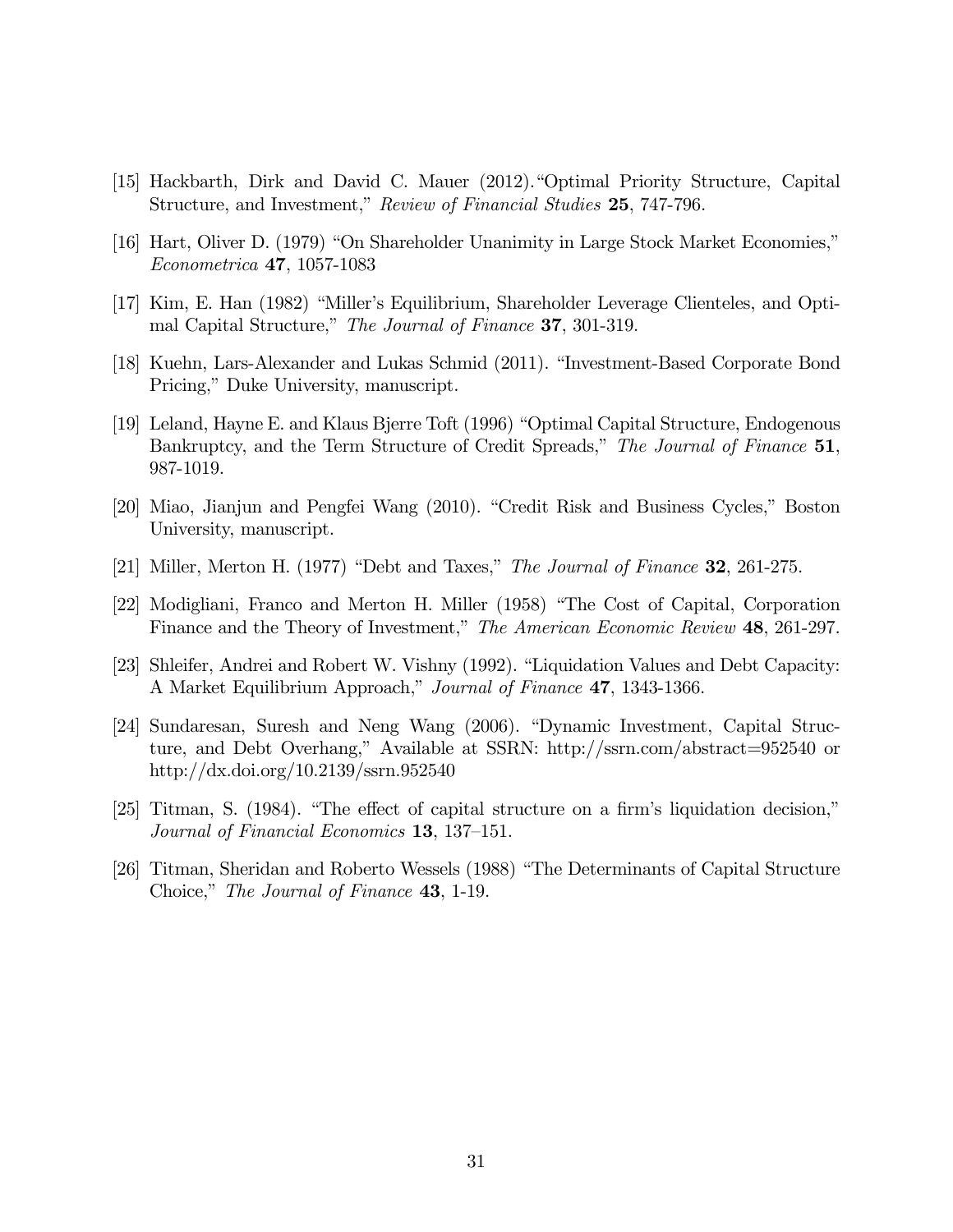# Proofs

**Proof of Proposition 1** From the strict concavity of  $\varphi$  and the gradient inequality, it follows that, for any  $k < \hat{k}$ ,

$$
\varphi\left(Ak\right) \leq \varphi\left(A\hat{k}\right) + \varphi'\left(A\hat{k}\right)A\left(k - \hat{k}\right)
$$

$$
= (1 - \bar{\theta})\hat{k} + \varphi'\left(A\hat{k}\right)A\left(k - \hat{k}\right)
$$

$$
< (1 - \bar{\theta})\hat{k}.
$$

Hence

$$
\varphi\left(Ak\right) + \bar{\theta}k < \left(1 - \bar{\theta}\right)\hat{k} + \bar{\theta}k < \hat{k}.
$$

For any  $k > \hat{k}$ ,

$$
\varphi\left(Ak\right) \leq \varphi\left(A\hat{k}\right) + \varphi'\left(A\hat{k}\right)A\left(k-\hat{k}\right) \n< \left(1-\bar{\theta}\right)\hat{k} + \left(1-\bar{\theta}\right)\left(k-\hat{k}\right) \n= \left(1-\bar{\theta}\right)k,
$$

where the second inequality follows from the assumptions made on  $\varphi(\cdot)$ , implying the existence of a unique solution for  $\hat{k}$ . Thus,

$$
k_t > \hat{k} \Longrightarrow k_{t+1} < k_t
$$

and

$$
k_t < \hat{k} \Longrightarrow k_{t+1} < \hat{k}.
$$

**Proof of Proposition 2** At an optimal steady state the multipliers  $\{(\lambda_t^*, \mu_t^*)\}_{t=0}^{\infty}$  satisfy

$$
\lambda_t^* = \delta^t u' (c^*) = \delta^t \lambda_0^*,
$$

and hence

$$
\mu_t^* = \frac{\lambda_t^*}{\varphi'\left(I^*\right)} = \frac{\delta^t \lambda_0^*}{\lambda_0^*/\mu_0^*} = \delta^t \mu_0^*,
$$

for every  $t$ . The first-order conditions for the steady-state optimum can then be written as

$$
u'(c^*) = \lambda_0^*, \tag{36}
$$

$$
\delta \lambda_0^* A + \delta \mu_0^* \overline{\theta} = \mu_0^*, \tag{37}
$$

$$
\mu_0^* \varphi'(I^*) = \lambda_0^*.
$$
\n(38)

Conditions (37) and (38) can be rewritten as

$$
\frac{\delta A}{1 - \delta \bar{\theta}} = \frac{\mu_0^*}{\lambda_0^*} = \frac{1}{\varphi'(I^*)}
$$
\n(39)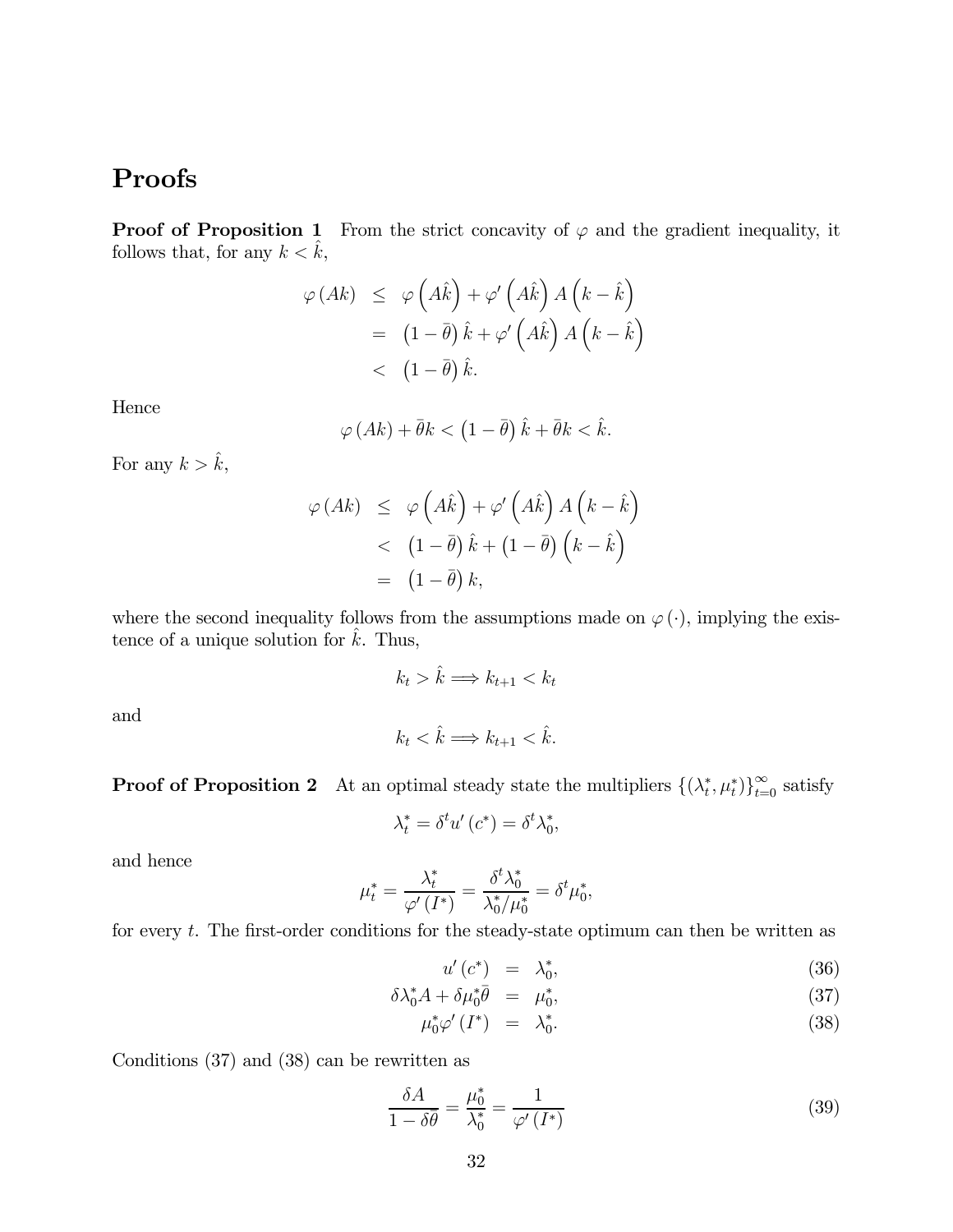The feasibility conditions become

$$
c^* + I^* = Ak^*
$$

and

$$
k^* = \bar{\theta}k^* + \varphi(I^*).
$$

Thus,

$$
k^* = \frac{\varphi\left(I^*\right)}{1 - \overline{\theta}},
$$

where  $I^*$  is determined by (39).

**Proof of Proposition 4** The firm's choice problem (12) can be rewritten as follows:

$$
v_{t} = \max_{z_{t+1}} \frac{1}{1+r_{t}} \left\{ \int_{0}^{z_{t+1}} \left( A + q_{t+1} \theta_{t+1} \right) f\left(\theta_{t+1}\right) d\theta_{t+1} + \int_{z_{t+1}}^{1} \left( v_{t+1} \left( \frac{A}{q_{t+1}} + \theta_{t+1} \right) - \tau v_{t+1} \left(\theta_{t+1} - z_{t+1} \right) \right) f\left(\theta_{t+1}\right) d\theta_{t+1} \right\}.
$$

The derivative of the expression on the right hand side with respect to  $z_{t+1}$  is easily calculated to be

$$
\frac{1}{1+r_t} \left\{ \left( A + q_{t+1}z_{t+1} \right) f \left( z_{t+1} \right) - v_{t+1} \left( \frac{A}{q_{t+1}} + z_{t+1} \right) f \left( z_{t+1} \right) + \right.\n\left( z_{t+1} - z_{t+1} \right) f \left( z_{t+1} \right) + \tau v_{t+1} \left( 1 - F \left( z_{t+1} \right) \right) \right\}\n= \frac{1}{1+r_t} \left\{ \left( 1 - \frac{v_{t+1}}{q_{t+1}} \right) A f \left( z_{t+1} \right) + \left( 1 - \frac{v_{t+1}}{q_{t+1}} \right) q_{t+1} z_{t+1} f \left( z_{t+1} \right) + \tau v_{t+1} \left( 1 - F \left( z_{t+1} \right) \right) \right\}.
$$

The first-order condition for an interior solution of the firm's problem requires this expression to equal zero, a condition which can be written as

$$
\left(\frac{v_{t+1}}{q_{t+1}}-1\right)\left(A+q_{t+1}z_{t+1}\right)f\left(z_{t+1}\right)=\tau v_{t+1}\left(1-F\left(z_{t+1}\right)\right),\,
$$

or

$$
\left(1 - \frac{q_{t+1}}{v_{t+1}}\right) \left(A + q_{t+1}z_{t+1}\right) \frac{f(z_{t+1})}{1 - F(z_{t+1})} = \tau.
$$

Since all terms on the left hand side are positive, the solution to this equation, if it exists, is unique if all these terms are increasing in  $z_{t+1}$ . Obviously,  $A + q_{t+1}z_{t+1}$  is increasing in  $z_{t+1}$ , and so is  $\frac{f(z_{t+1})}{1-F(z_{t+1})}$  under the assumption of an increasing hazard rate.

From the above expression of the derivative we also see that a corner solution with  $z_{t+1} =$ 0 obtains when  $\left(1 - \frac{q_{t+1}}{v_{t+1}}\right) Af(0) > \tau$ . In contrast, it is easy to verify that a corner solution with  $z_{t+1} = 1$  never exists. By the continuity of the objective function in  $z_{t+1}$ , a solution always exists, so it follows that an interior solution exists when  $\left(1 - \frac{q_{t+1}}{v_{t+1}}\right) A f(0) < \tau$ .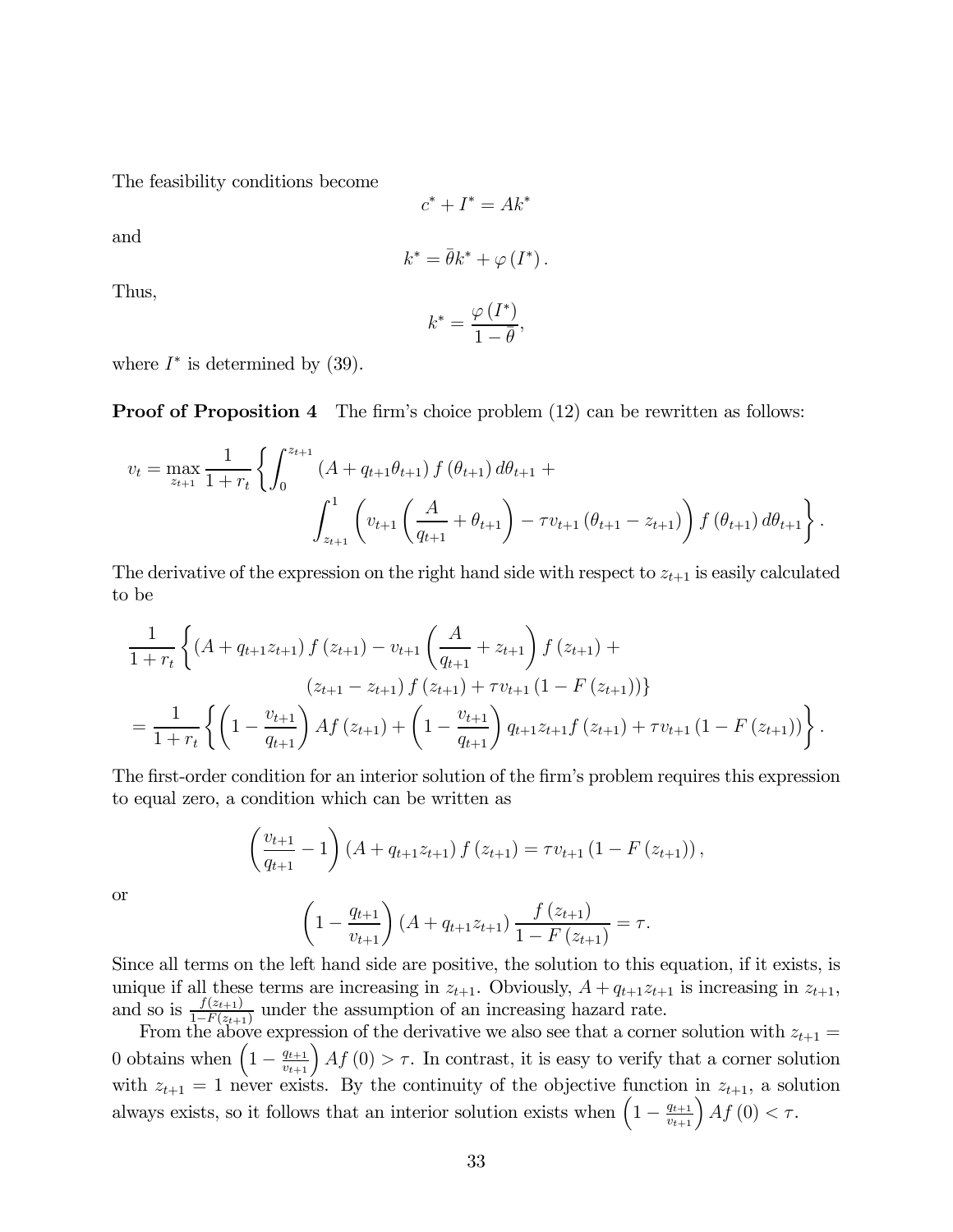Market clearing in the securities market The markets for debt and equity clear at any  $t$  if the amount of wealth the households want to carry forward into the next period is equal to the value of debt and equity issued by firms in that period. The latter is equal to the market value of depreciated capital,  $v_t \overline{\theta} k_t$ , plus the value of newly produced capital goods,  $v_t\varphi(I_t)$ . To find the consumer's savings, we need first to find the value of the consumer's wealth in sub-period  $C$  of date  $t$ . This is equal to the sum of the profits from the capital good sector, the proceeds from the liquidation of firms which defaulted in this period, and the value of the firms that did not default in the period minus the corporation tax and the lump sum transfer from the government. The corporation tax and the transfer cancel in equilibrium and can be ignored. Hence, the consumer's wealth,  $w_t$ , is given by

$$
w_t = v_t \varphi(I_t) - I_t + A \int_0^{z_t} k_t f(\theta_t) d\theta_t + q_t \int_0^{z_t} \theta_t k_t f(\theta_t) d\theta_t + v_t \overline{\theta} k_t + A \int_{z_t}^1 k_t f(\theta_t) d\theta_t
$$
  

$$
- q_t \int_0^{z_t} \theta_t k_t f(\theta_t) d\theta_t
$$
  

$$
= v_t \varphi(I_t) - I_t + Ak_t + v_t \overline{\theta} k_t.
$$

Therefore, the securities market clears at date t if

$$
w_t - c_t = v_t \varphi(I_t) - I_t + Ak_t + v_t \overline{\theta} k_t
$$
  
=  $v_t (\overline{\theta} k_t + \varphi(I_t))$ 

or

$$
c_t + I_t = Ak_t.
$$

So market clearing in the goods market implies market clearing in the securities markets.

**Proof of Proposition 7** Equation (16) comes directly from Condition 4 of the definition of competitive equilibrium, applied to a steady state. Equation (18) is simply the first-order condition from Condition 2 of the definition of competitive equilibrium.

The law of motion of the value of the firm can be written as

$$
v^* = \delta \left\{ \int_0^{z^*} (A + q^* \theta) dF + \int_{z^*}^1 \left( \frac{v^*}{q^*} (A + q^* \theta) - \tau v^* (\theta - z^*) \right) dF \right\}
$$
  
\n
$$
= \delta \left\{ \int_0^{z^*} (A + v^* \theta - (v^* - q^*) \theta) dF + \int_z^1 \left( A + \left( \frac{v^*}{q^*} - 1 \right) A + v^* \theta - \tau v^* (\theta - z^*) \right) dF \right\}
$$
  
\n
$$
= \delta \left\{ \int_0^{z^*} \left( A + v^* \theta - \left( \frac{v^*}{q^*} - 1 \right) q^* \theta \right) dF + \int_{z^*}^1 \left( A + v^* \theta + \left( \frac{v^*}{q^*} - 1 \right) A - \tau v^* (\theta - z^*) \right) dF \right\}
$$
  
\n
$$
= \delta \left\{ A + v^* \overline{\theta} - \int_z^1 \tau v^* (\theta - z^*) dF \right\}
$$

where in the last step we used  $(16)$  to simplify the expression. Solving the last equation we obtained for  $v$ , we get:

$$
v^* \left( 1 - \delta \overline{\theta} + \tau \int_{z^*}^1 (\theta - z^*) dF \right) = \delta A
$$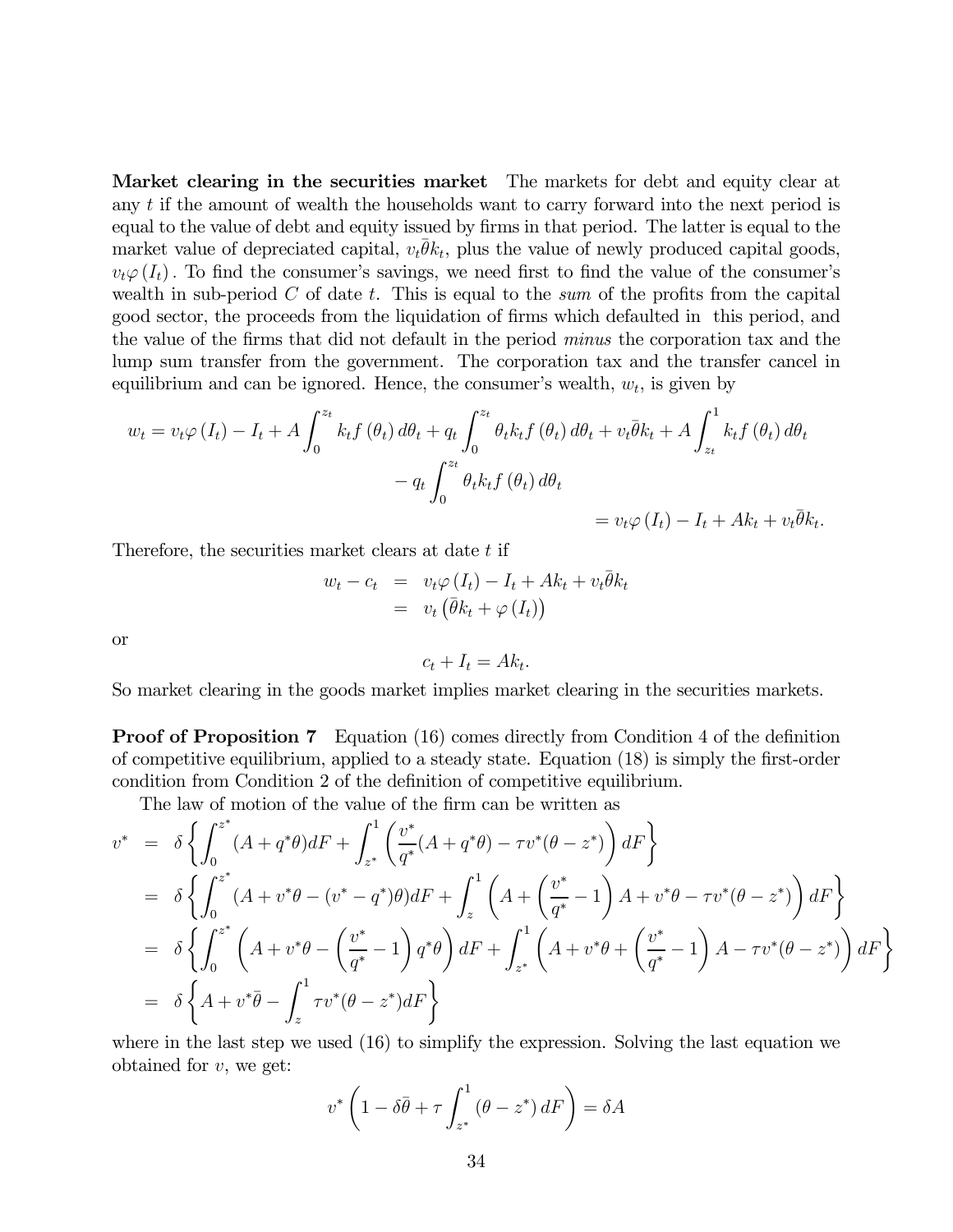or

$$
v^* = \frac{\delta A}{1 - \delta \bar{\theta} + \tau \int_{z^*}^1 (\theta - z^*) dF},
$$

which is equation (17).

Now the value of  $v^* = v(z^*)$  given by equation (17) is an increasing function of  $z^*$  and the value of  $q^* = q(z^*)$  given by (16) is a decreasing function of  $z^*$ . Writing the first-order condition (18) as

$$
\left(1 - \frac{q(z^*)}{v(z^*)}\right) \left(\frac{A}{q(z^*)} + z^*\right) \frac{f(z^*)}{1 - F(z^*)} = \tau,\tag{40}
$$

it is clear from inspection that the terms on the left hand side are increasing in  $z^*$ , so there exists at most one steady state.

To see that there exists a solution to (40), note that as  $z^* \to 0$ ,  $q(z^*) \to \infty$  and  $v(z^*) \rightarrow \frac{\delta A}{1-\delta \theta+\tau \theta}$ , so for some finite value  $z^* > 0$ ,  $q(z^*) = v(z^*)$  and the left hand side of (40) equals zero. Next, consider what happens as  $z^* \to 1$  and note that  $q(z^*) \to 0$  and  $v(z^*) \to \frac{\delta A}{1-\delta \theta} > 0$ , so the left hand side of (40) is positive. Thus, by continuity, there exists a value of  $0 < z^* < 1$  satisfying (40).

**Proof of Proposition 8** Consider first the effect of a change in  $\tau$ . From equation (16) it is clear that  $q^* = q(z^*)$  is independent of  $\tau$  whereas equation (17) shows that  $v^* = v(z^*, \tau)$ is decreasing in  $\tau$ . Then the first-order condition (40) can be rewritten as

$$
\left(1 - \frac{q\left(z^*\right)}{v\left(z^*, \tau\right)}\right)\left(\frac{A}{q\left(z^*\right)} + z^*\right) \frac{f\left(z^*\right)}{1 - F\left(z^*\right)} = \tau.
$$

An increase in  $\tau$  increases the right hand side and, by decreasing  $v(z^*, \tau)$ , it decreases the left hand side. Thus, to satisfy the first-order condition, the left hand side must be increased and that requires an increase in  $z^*$ . Thus, an increase in  $\tau$  increases  $z^*$  and, hence, reduces  $q^* = q(z^*)$ . Since  $v(z^*, \tau)$  is increasing in  $z^*$  and decreasing in  $\tau$ , the net effect on  $v^*$  (and hence the effect on  $I^*$  and  $k^*$ ) is uncertain. What we can say, from equation (17), is that  $v^*$ (and hence  $I^*$  and  $k^*$ ) will increase if the tax revenue  $\tau \int_{z^*}^1 (\theta - z^*) dF$  declines as a result of the increase in  $\tau$ .

Now consider the impact of an increase in  $\delta$ . Again,  $q^* = q(z^*)$  is independent of  $\delta$ , whereas  $v^* = v(z^*, \delta)$  is increasing in  $\delta$  according to (17). Rewriting the first-order condition (40) as follows

$$
\left(1 - \frac{q\left(z^*\right)}{v\left(z^*,\delta\right)}\right)\left(\frac{A}{q\left(z^*\right)} + z^*\right)\frac{f\left(z^*\right)}{1 - F\left(z^*\right)} = \tau,
$$

it is clear that an increase in  $\delta$  will increase  $v(z^*, \delta)$  and hence increase the left hand side. To satisfy the first-order condition, the left hand side must be decreased, which requires a decrease in  $z^*$ . From (16),  $q^*$  must fall as a result of the decrease in  $z^*$ ; however, the effect of the change in  $\delta$  on  $v^*$  (and hence on  $I^*$  and  $k^*$ ) is ambiguous.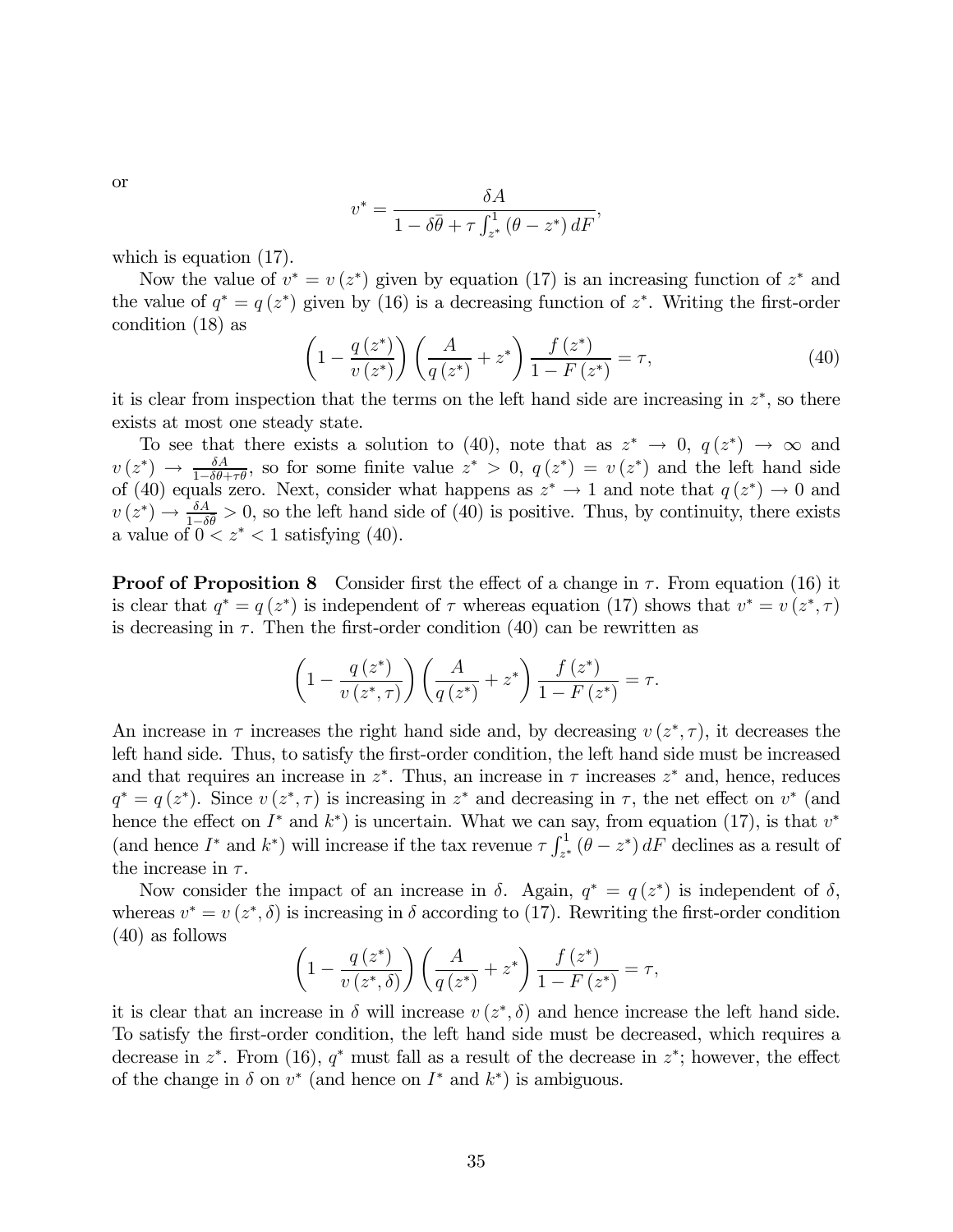**Proof of Proposition 9** At the unique steady-state value,  $z = z^*$ , the derivative of the term on the left hand side of  $(23)$ ,  $v'(z^*)$ , is negative and strictly smaller than the derivative of the term on the right hand side. Denoting the term on the right hand side by  $\varphi(z_{t+1}),$ where  $\varphi(z)$  is defined by

$$
\varphi(z) = \delta \left[ A + v(z)\overline{\theta} - \tau v(z) \int_z^1 (\theta - z) dF \right],
$$

we have

$$
\varphi'(z^*) = \delta v'(z^*) \bar{\theta} - \delta \tau v'(z^*) \int_z^1 (\theta - z) dF + \delta \tau v(z^*) (1 - F(z^*))
$$
  
>  $\delta v'(z^*)$ ,

since the second and third terms on the right hand side are positive. Then the fact that  $v'(z^*)$  is negative and  $0 < \delta < 1$  implies that  $\varphi'(z^*) > v'(z^*)$  as claimed. Since the steady state is unique, this proves that

$$
v(z) \gtrless \varphi(z) \text{ as } z \lessgtr z^*,
$$

for all  $0 < z < 1$ .

We show next that  $\varphi'(z) < 0$ , for all  $0 < z < 1$ . This is equivalent to

$$
-\frac{v'}{v} > \frac{\tau (1 - F(z))}{\bar{\theta} - \tau \int_z^1 (\theta - z) dF}.
$$
\n(41)

Differentiating (21) we get

$$
\frac{v'}{v} = \frac{d}{dz} \left( \frac{\tau}{\left(\frac{A}{q} + z\right) \frac{f}{1-F}} \right) \frac{v}{q} + \frac{q'}{q}.
$$

Also, from (20) we get

$$
q' = \frac{-Af \int_0^z \theta dF - A(1 - F)zf}{\left(\int_0^z \theta dF\right)^2}.
$$

Since  $-\frac{q'}{q} > 0$ , a sufficient condition for (41) to hold is that

$$
-\frac{d}{dz}\left(\frac{\tau}{\left(\frac{A}{q}+z\right)\frac{f}{1-F}}\right)\frac{v}{q} = -\frac{v\tau}{q}\frac{\left[\left(\frac{A}{q^{2}}q'-1\right)\left(\frac{f}{1-F}\right)-\left(\frac{A}{q}+z\right)\frac{d}{dz}\left(\frac{f}{1-F}\right)\right]}{\left(\frac{A}{q}+z\right)^{2}\left(\frac{f}{1-F}\right)^{2}} > \frac{\tau\left(1-F\right)}{\bar{\theta}-\tau\int_{z}^{1}(\theta-z)dF}.
$$

Recall that the hazard rate  $f/(1-F)$  is assumed to be increasing. Hence the above inequality holds if

$$
\frac{v}{q} \frac{\left(1 - \frac{A}{q^2}q'\right)}{\left(\frac{A}{q} + z\right)^2 \left(\frac{f}{1 - F}\right)} > \frac{\left(1 - F\right)}{\bar{\theta} - \tau \int_z^1 (\theta - z) dF}.
$$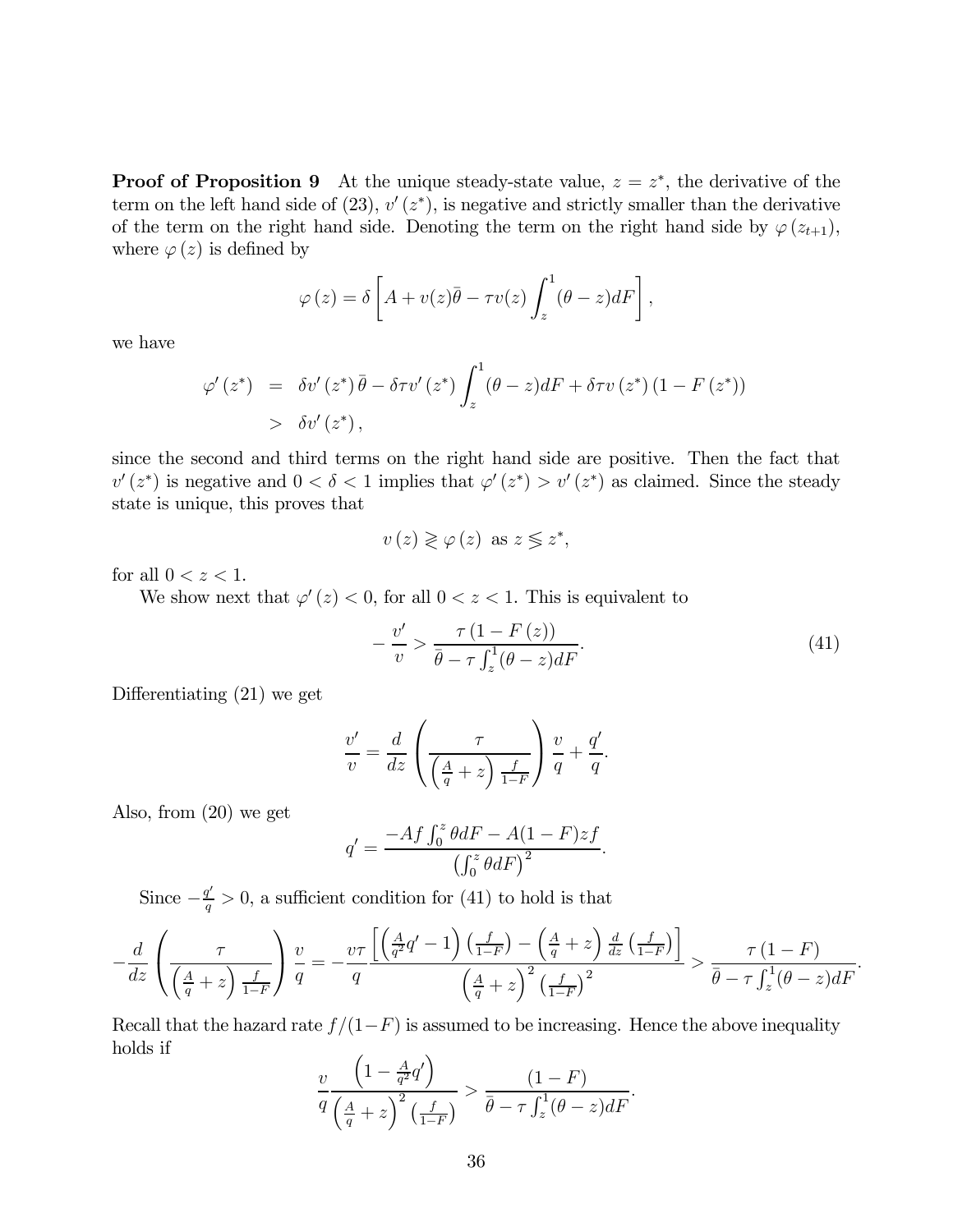Substituting the expression for  $q'$  derived above, this inequality can be rewritten as follows

$$
\frac{v}{q} \frac{1 + \frac{A}{q^2} \frac{Af \int_0^z \theta dF + A(1-F)zf}{\left(\int_0^z \theta dF\right)^2}}{\left(\frac{A}{q} + z\right)^2} > \frac{f}{\bar{\theta} - \tau \int_z^1 (\theta - z) dF},
$$

or, using  $(20)$  to substitute for q,

$$
\frac{v\frac{1}{f} + \frac{\int_0^z \theta dF + (1-F)z}{(1-F)^2}}{\left(\frac{\int_0^z \theta dF}{1-F} + z\right)^2} > \frac{1}{\bar{\theta} - \tau \int_z^1 (\theta - z) dF}.
$$

Note that the term on the left hand side can be rewritten as

$$
\frac{v}{q} \left[ \frac{(1-F)^2/f}{\left(\int_0^z \theta dF + z(1-F)\right)^2} + \frac{1}{\int_0^z \theta dF + z(1-F)} \right] > \frac{1}{\int_0^z \theta dF + z(1-F)},
$$

where the inequality sign follows from the fact that  $v/q > 1$ . Hence (41) holds if

$$
\overline{\theta}-\tau\int_{z}^{1}(\theta-z)dF > \int_{0}^{z}\theta dF + z(1-F),
$$

or

$$
\bar{\theta} - \int_0^z \theta dF - \tau \int_z^1 \theta dF = \int_z^1 \theta dF (1 - \tau) > z(1 - F)(1 - \tau),
$$

always satisfied. This completes the proof that  $\varphi'(z) < 0$ , for all  $0 < z < 1$ .

Denoting, as usual, the solution of (20) by  $q(z)$ , we note that  $q(z) \to \infty$  as  $z \to 0$ and  $q(z) \to 0$  as  $z \to 1$ . Since the first-order condition (??) implies that  $v_{t+1} > q_{t+1}$ , we have  $v(z) \to \infty$  as  $z \to 0$ . And since  $A/q(z) \to \infty$  as  $z \to 1$ , we must have  $v(z) \to 0$ as  $z \to 1$ . Then  $v(z) \to \infty$  (resp. 0) as  $z \to 0$  (resp. 1), whereas  $\varphi(z)$  behaves like  $\delta\left[A + (1-\tau)\bar{\theta}v(z)\right]$  as  $z \to 0$ , that is,  $\varphi(z) \to \infty$  as  $z \to 0$ , and  $\varphi(z) \to \delta A$  as  $z \to 1$ .

Any sequence  $\{z_t\}$  satisfying the difference equation (21) that does not begin at  $z^*$  will diverge either to 0 or 1. If  $z_t \to 1$ , then within a finite number of steps  $v(z_t) < \delta A < \varphi(z)$ for any z, so there does not exist a continuation value  $z_{t+1}$  that satisfies  $v(z_t) = \varphi(z_{t+1})$ . If  $z_t \to 0$ , on the other hand, then  $v_t(z_t) \to \infty$ , which implies that  $I_t \to \infty$  and  $k_t \to \infty$ , violating the boundedness property established in Proposition 1. Thus, no divergent sequence corresponds to an equilibrium and the only possible equilibrium sequence is  $z_t = z^*$  for all t.

**Proof of Proposition 10** To see this, suppose to the contrary that at some date  $t$  a firm with one unit of capital at its disposal devotes a fraction  $\ell$  of it to the risky technology and the remaining fraction  $1-\ell$  to the safe technology. As usual, we define the break even point  $z_{t+1}$  for a debt with nominal value  $d_{t+1}$  as:

$$
\ell A + (1 - \ell) B + q_{t+1} (\ell z_{t+1} + (1 - \ell) \bar{\theta}) = d_{t+1}.
$$